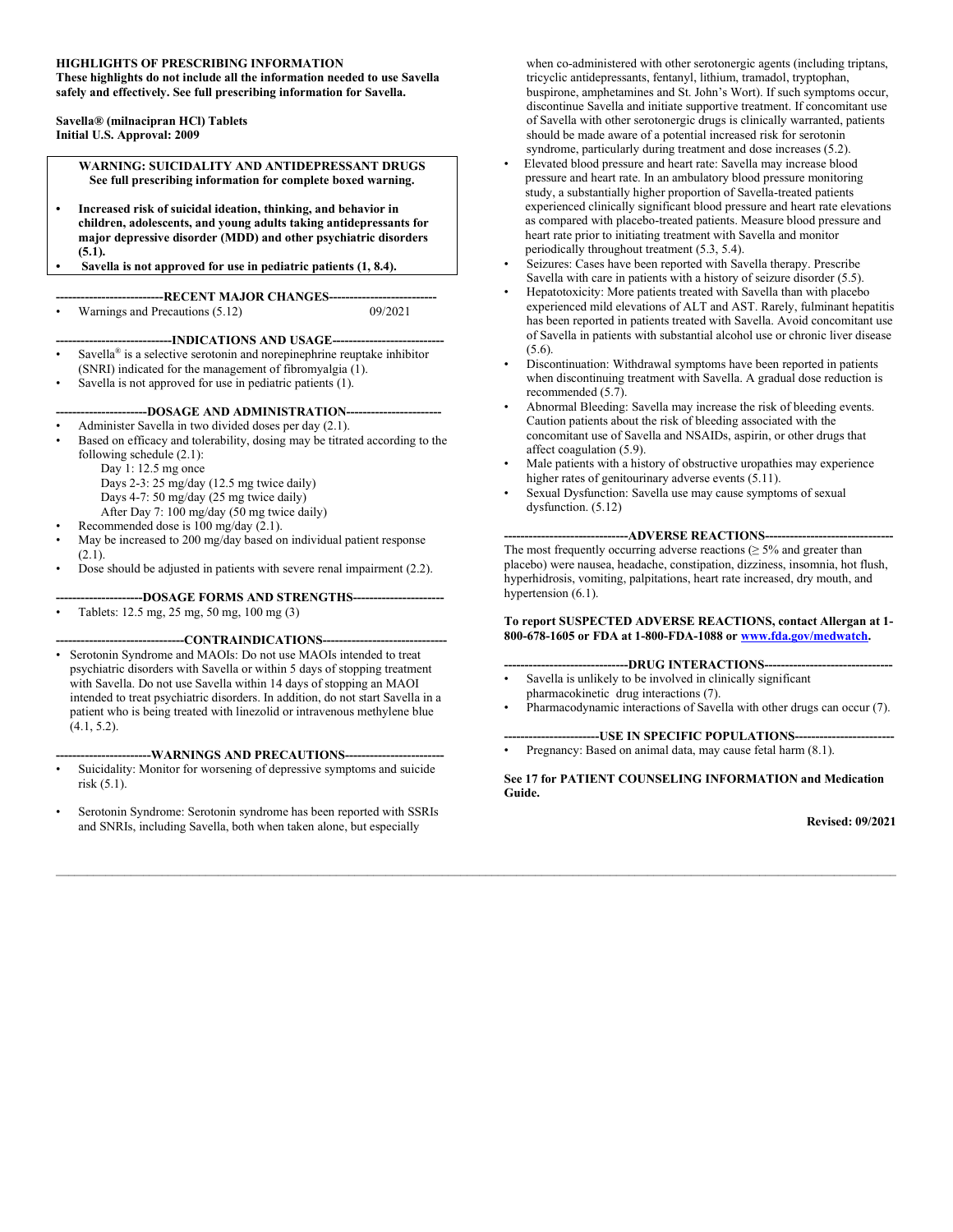#### **FULL PRESCRIBING INFORMATION: CONTENTS\* [WARNING: SUICIDALITY AND ANTIDEPRESSANT DRUGS](https://abbvie-my.sharepoint.com/personal/pritha_chakrabarti_abbvie_com/Documents/Desktop%201/Products/6.%20SSRI-SNRI%20SLC%20Changes%20Common%20Documents/Savella%20Labels%20for%20Submission/1.%202021Jun-Savella-USPI-Redline-SLC%20Changes.doc#_Toc75782583) 1 [INDICATIONS AND USAGE](#page-2-0)**

#### **2 [DOSAGE AND ADMINISTRATION](#page-2-1)**

- 2.1 [Recommended Dosing](#page-2-2)
- 2.2 [Patients with Renal Insufficiency](#page-3-0)
- 2.3 [Patients with Hepatic Insufficiency](#page-3-1)
- 2.4 [Discontinuing Savella](#page-3-2)
- 2.5 [Switching a Patient to or from a Monoamine Oxidase Inhibitor](#page-3-3)  [\(MAOI\) Intended to Treat Psychiatric Disorders](#page-3-3)
- [2.6 Use of Savella with other MAOIs such as Linezolid or Methylene](#page-3-4)  [Blue](#page-3-4)

#### **3 [DOSAGE FORMS AND STRENGTHS](#page-4-0)**

#### **4 [CONTRAINDICATIONS](#page-4-1)**

#### [4.1 Monoamine Oxidase Inhibitors \(MAOIs\)](#page-4-2)

- **5 [WARNINGS AND PRECAUTIONS](#page-4-3)**
	- 5.1 [Suicide Risk](#page-4-4)
	- 5.2 [Serotonin Syndrome](#page-6-0)
	- [5.3 Elevated Blood Pressure](#page-7-0)
	- [5.4 Elevated Heart Rate](#page-9-0)
	- [5.5 Seizures](#page-9-1)
	- [5.6 Hepatotoxicity](#page-9-2)<br>5.7 Discontinuation
	- Discontinuation of Treatment with Savella
	- [5.8 Hyponatremia](#page-10-1)
	- [5.9 Abnormal Bleeding](#page-11-0)
	- [5.10 Activation of Mania](#page-11-1)
	- [5.11 Patients with a History of Dysuria](#page-11-2)
	- [5.12 Sexual Dysfunction](#page-11-3)
	- 5.13 [Angle Closure Glaucoma](#page-12-0)
	- [5.14 Concomitant Use with Alcohol](#page-12-1)
- **6 [ADVERSE REACTIONS](#page-12-2)**
	- 6.1 [Clinical Trials Experience](#page-12-3)
	- [6.2 Postmarketing Experience](#page-15-0)

#### **7 [DRUG INTERACTIONS](#page-15-1)**

- 7.1 [Monoamine Oxidase Inhibitors \(MAOIs\)](#page-15-2)
- 7.2 [Serotonergic Drugs](#page-15-3)
- **Triptans**
- [7.4 Catecholamines](#page-16-0)
- 
- [7.5 CNS-active drugs](#page-16-1)<br>7.6 Clinically Importa [7.6 Clinically Important Interactions with Select Cardiovascular](#page-16-2)

#### [Agents](#page-16-2) **8 [USE IN SPECIFIC POPULATIONS](#page-16-3)**

- 
- 8.1 [Pregnancy](#page-16-4)<br>8.3 Nursing M
- 8.3 [Nursing Mothers](#page-17-0)<br>8.4 Pediatric Use [Pediatric Use](#page-17-1)
- 8.5 [Geriatric Use](#page-18-0)
- **9 [DRUG ABUSE AND DEPENDENCE](#page-18-1)**
	- 9.1 [Controlled Substance](#page-18-2)
	- 9.2 [Abuse](#page-18-3)
	- 9.3 [Dependence](#page-18-4)
- **10 [OVERDOSAGE](#page-18-5)**
- **11 [DESCRIPTION](#page-19-0)**
- **[12 CLINICAL PHARMACOLOGY](#page-20-0)**
	- 12.1 [Mechanism of Action](#page-20-1)
	- [12.2 Pharmacodynamics](#page-20-2)
	- [12.3 Pharmacokinetics](#page-20-3)
- **[13 NONCLINICAL TOXICOLOGY](#page-22-0)**
	- 13.1 [Carcinogenesis, Mutagenesis, Impairment of Fertility](#page-22-1)
	- 13.2 [Animal Toxicology and/or Pharmacology](#page-23-0)
- **[14 CLINICAL STUDIES](#page-23-1)**
- **[16 HOW SUPPLIED/STORAGE AND HANDLING](#page-25-0)**
- **[17 PATIENT COUNSELING INFORMATION](#page-26-0)**

\*Sections or subsections omitted from the full prescribing information are not listed.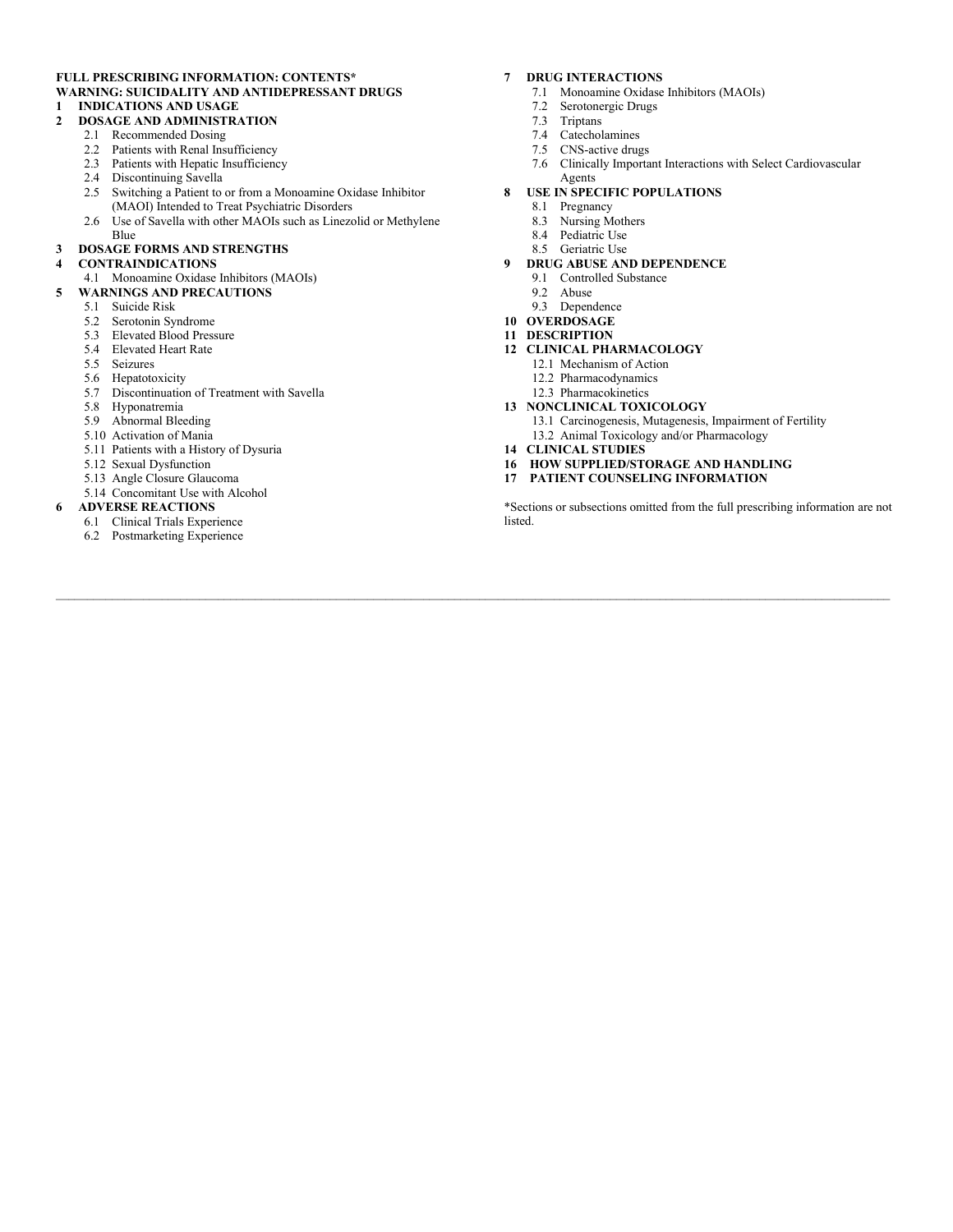#### **FULL PRESCRIBING INFORMATION**

**WARNING: SUICIDALITY AND ANTIDEPRESSANT DRUGS Savella is a selective serotonin and norepinephrine reuptake inhibitor (SNRI), similar to some drugs used for the treatment of depression and other psychiatric disorders. Antidepressants increased the risk compared to placebo of suicidal thinking and behavior (suicidality) in children, adolescents, and young adults in short-term studies of major depressive disorder (MDD) and other psychiatric disorders. Anyone considering the use of such drugs in a child, adolescent, or young adult must balance this risk with the clinical need. Short-term studies did not show an increase in the risk of suicidality with antidepressants compared to placebo in adults beyond age 24; there was a reduction in risk with antidepressants compared to placebo in adults aged 65 and older. Depression and certain other psychiatric disorders are themselves associated with increases in the risk of suicide. Patients of all ages who are started on Savella should be monitored appropriately and observed closely for clinical worsening, suicidality, or unusual changes in behavior. Families and caregivers should be advised of the need for close observation and communication with the prescriber. Savella is not approved for use in the treatment of major depressive disorder. Savella is not approved for use in pediatric patients** *[see Indications and Usage (1), Warnings and Precautions (5.1), Use in Specific Populations (8.4)]***.**

#### <span id="page-2-0"></span>**1 INDICATIONS AND USAGE**

Savella is indicated for the management of fibromyalgia.

Savella is not approved for use in pediatric patients *[see Use in Specific Populations (8.4)]*.

## <span id="page-2-1"></span>**2 DOSAGE AND ADMINISTRATION**

Savella is given orally with or without food.

Taking Savella with food may improve the tolerability of the drug.

#### <span id="page-2-2"></span>**2.1 Recommended Dosing**

The recommended dose of Savella is 100 mg/day (50 mg twice daily).

Based on efficacy and tolerability dosing may be titrated according to the following schedule:

**Day 1:** 12.5 mg once

**Days 2-3:** 25 mg/day (12.5 mg twice daily)

**Days 4-7:** 50 mg/day (25 mg twice daily)

**After Day 7:** 100 mg/day (50 mg twice daily)

Based on individual patient response, the dose may be increased to 200 mg/day (100 mg twice daily).

Doses above 200 mg/day have not been studied.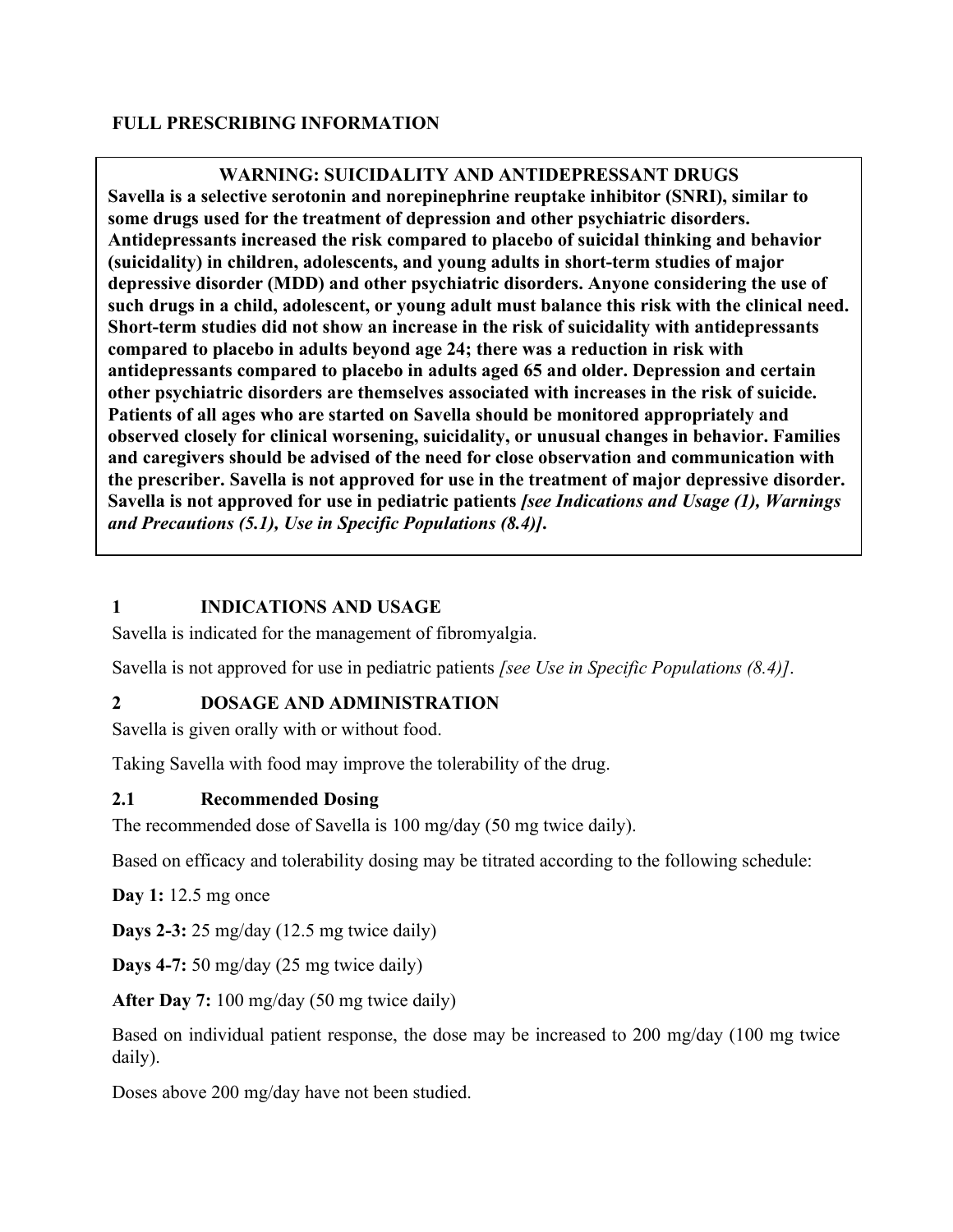Savella should be tapered and not abruptly discontinued after extended use *[see Dosage and Administration (2.4) and Warnings and Precautions (5.7)]*.

# <span id="page-3-0"></span>**2.2 Patients with Renal Insufficiency**

No dosage adjustment is necessary in patients with mild renal impairment.

Savella should be used with caution in patients with moderate renal impairment.

For patients with severe renal impairment (indicated by an estimated creatinine clearance of 5-29 mL/min), the maintenance dose should be reduced by 50% to 50 mg/day (25 mg twice daily).

Based on individual patient response, the dose may be increased to 100 mg/day (50 mg twice daily).

Savella is not recommended for patients with end-stage renal disease.

## <span id="page-3-1"></span>**2.3 Patients with Hepatic Insufficiency**

No dosage adjustment is necessary for patients with hepatic impairment. As with any drug, caution should be exercised in patients with severe hepatic impairment.

## <span id="page-3-2"></span>**2.4 Discontinuing Savella**

Withdrawal symptoms have been observed in clinical trials following discontinuation of milnacipran, as with other serotonin and norepinephrine re-uptake inhibitors (SNRIs) and selective serotonin re-uptake inhibitors (SSRIs). Patients should be monitored for these symptoms when discontinuing treatment. Savella should be tapered and not abruptly discontinued after extended use *[see Warnings and Precautions (5.7)]*.

#### <span id="page-3-3"></span>**2.5 Switching a Patient to or from a Monoamine Oxidase Inhibitor (MAOI) Intended to Treat Psychiatric Disorders**

At least 14 days should elapse between discontinuation of a MAOI intended to treat psychiatric disorders and initiation of therapy with Savella. Conversely, at least 5 days should be allowed after stopping Savella before starting a MAOI intended to treat psychiatric disorders *[see Contraindications (4.1)]*.

## <span id="page-3-4"></span>**2.6 Use of Savella with other MAOIs such as Linezolid or Methylene Blue**

Do not start Savella in a patient being treated with linezolid or intravenous methylene blue because there is increased risk of serotonin syndrome. In a patient who requires more urgent treatment of a psychiatric condition, other interventions, including hospitalization, should be considered [*see Contraindications (4.1)*].

In some cases, a patient already receiving Savella therapy may require urgent treatment with linezolid or intravenous methylene blue. If acceptable alternatives to linezolid or intravenous methylene blue treatment are not available and the potential benefits of linezolid or intravenous methylene blue treatment are judged to outweigh the risks of serotonin syndrome in a particular patient, Savella should be stopped promptly, and linezolid or intravenous methylene blue can be administered. The patient should be monitored for symptoms of serotonin syndrome for 5 days or until 24 hours after the last dose of linezolid or intravenous methylene blue, whichever comes first. Therapy with Savella may be resumed 24 hours after the last dose of linezolid or intravenous methylene blue *[see Warnings and Precautions (5.2)]*.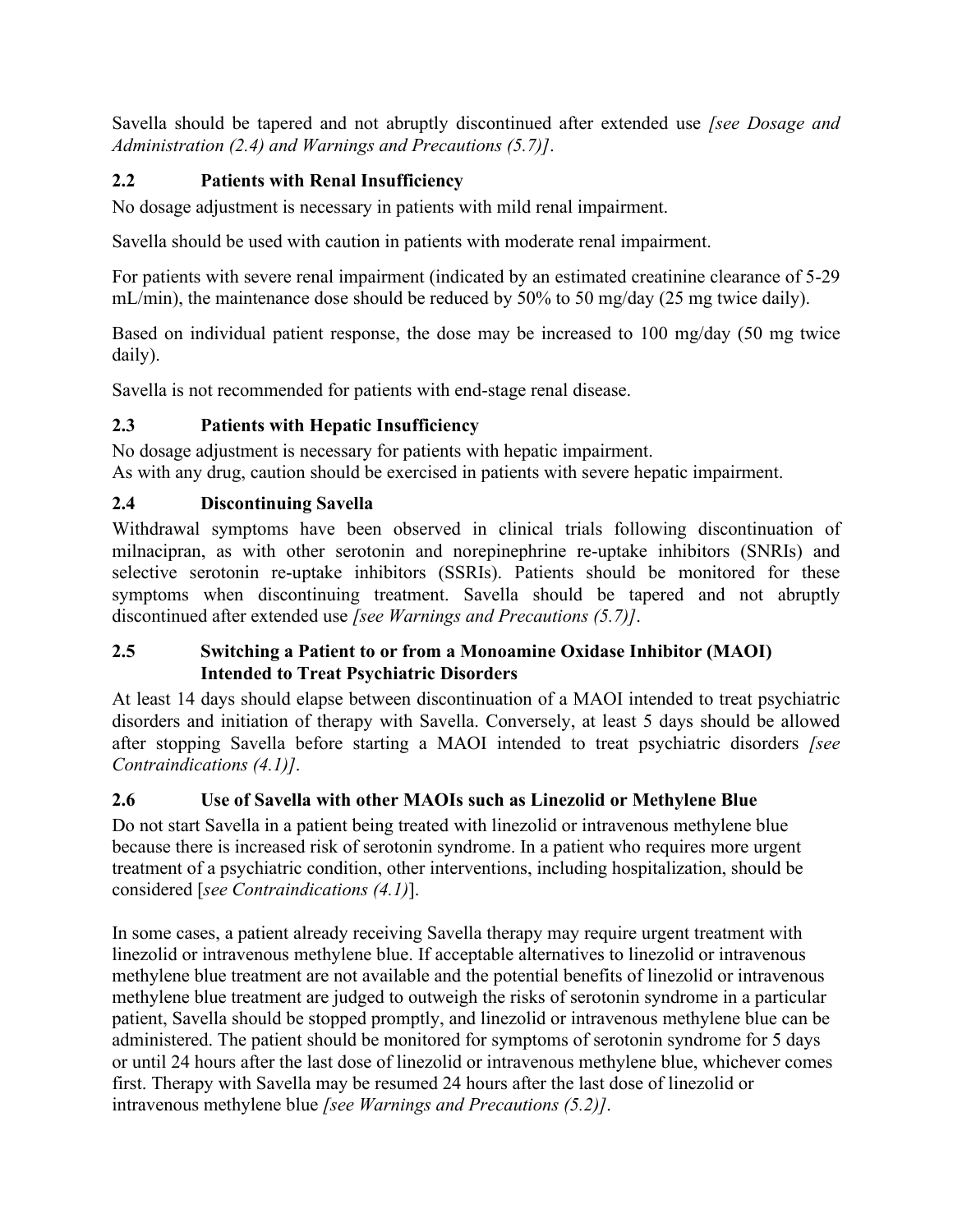The risk of administering methylene blue by non-intravenous routes (such as oral tablets or by local injection) or in intravenous doses much lower than 1 mg/kg with Savella is unclear. The clinician should nevertheless be aware of the possibility of emergent symptoms of serotonin syndrome with such use *[see Warnings and Precautions (5.2)]*.

# <span id="page-4-0"></span>**3 DOSAGE FORMS AND STRENGTHS**

Film-coated, immediate-release tablets in four strengths: 12.5 mg, 25 mg, 50 mg, and 100 mg of milnacipran hydrochloride.

12.5 mg tablets are round, blue, "F" on one side, "L" on the reverse;

25 mg tablets are round, white, "FL" on one side, "25" on the reverse;

50 mg tablets are oval, white, "FL" on one side, "50" on the reverse;

100 mg tablets are oval, pink, "FL" on one side, "100" on the reverse

*[see Description (11) and How Supplied/ Storage and Handling (16)]*.

# <span id="page-4-1"></span>**4 CONTRAINDICATIONS**

# <span id="page-4-2"></span>**4.1 Monoamine Oxidase Inhibitors (MAOIs)**

The use of MAOIs intended to treat psychiatric disorders with Savella or within 5 days of stopping treatment with Savella is contraindicated because of an increased risk of serotonin syndrome. The use of Savella within 14 days of stopping an MAOI intended to treat psychiatric disorders is also contraindicated *[see Dosage and Administration (2.5), Warnings and Precautions (5.2)]*.

Starting Savella in a patient who is being treated with MAOIs such as linezolid or intravenous methylene blue is also contraindicated because of an increased risk of serotonin syndrome *[see Dosage and Administration (2.6), Warnings and Precautions (5.2)]*.

# <span id="page-4-3"></span>**5 WARNINGS AND PRECAUTIONS**

# <span id="page-4-4"></span>**5.1 Suicide Risk**

Savella is a selective serotonin and norepinephrine re-uptake inhibitor (SNRI), similar to some drugs used for the treatment of depression and other psychiatric disorders.

Patients, both adult and pediatric, with depression or other psychiatric disorders may experience worsening of their depression and/or the emergence of suicidal ideation and behavior (suicidality) or unusual changes in behavior, whether or not they are taking these medications, and this risk may persist until significant remission occurs. Suicide is a known risk of depression and certain other psychiatric disorders, and these disorders themselves are the strongest predictors of suicide. There has been a long-standing concern, however, that antidepressants, including drugs that inhibit the reuptake of norepinephrine and/or serotonin, may have a role in inducing worsening of depression and the emergence of suicidality in certain patients during the early phases of treatment.

In the placebo-controlled clinical trials of adults with fibromyalgia, among the patients who had a history of depression at treatment initiation, the incidence of suicidal ideation was 0.5% in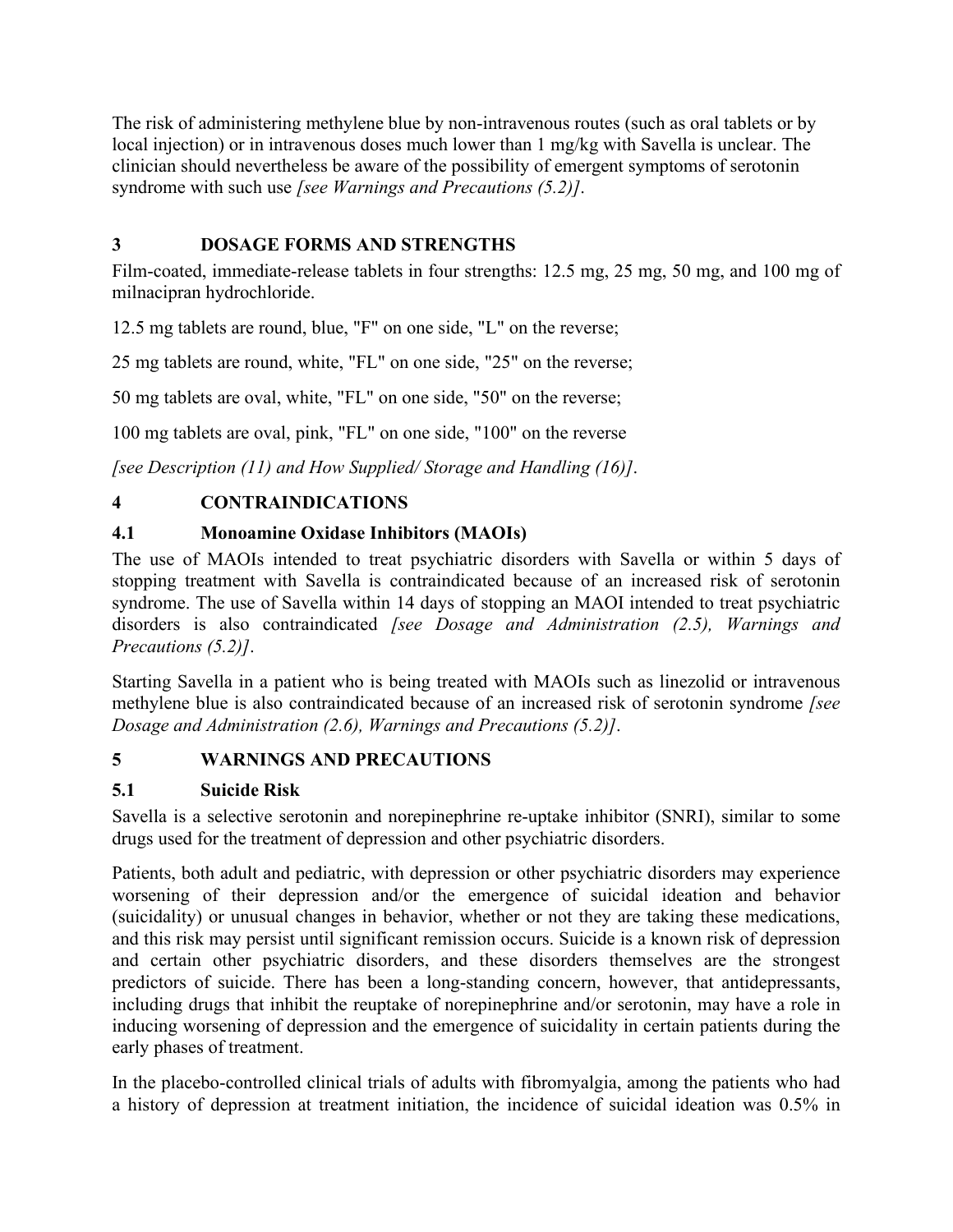patients treated with placebo, 0% in patients treated with Savella 100 mg/day, and 1.3% in patients treated with Savella 200 mg/day. No suicides occurred in the short-term or longer-term (up to 1 year) fibromyalgia trials.

Pooled analyses of short-term placebo-controlled trials of drugs used to treat depression (SSRIs and others) showed that these drugs increase the risk of suicidal thinking and behavior (suicidality) in children, adolescents, and young adults (ages 18-24) with major depressive disorder (MDD) and other psychiatric disorders. Short-term studies did not show an increase in the risk of suicidality with these drugs compared to placebo in adults beyond age 24; there was a reduction in suicidality risk with antidepressants compared to placebo in adults age 65 and older.

The pooled analyses of placebo-controlled trials in children and adolescents with MDD, obsessive compulsive disorder (OCD), or other psychiatric disorders included a total of 24 shortterm trials of 9 drugs used to treat depression in over 4400 patients. The pooled analyses of placebo-controlled trials in adults with MDD or other psychiatric disorders included a total of 295 short-term trials (median duration of 2 months) of 11 antidepressant drugs in over 77,000 patients.

There was considerable variation in risk of suicidality among drugs, but a tendency toward an increase in the younger patients for almost all drugs studied. There were differences in absolute risk of suicidality across the different indications, with the highest incidence in MDD. The risk of differences (drug versus placebo), however, were relatively stable within age strata and across indications. These risk differences (drug-placebo difference in the number of cases of suicidality per 1000 patients treated) are provided in **Table 1**.

**Table 1: Risk Differences (Drug – Placebo) in the number of Cases of Suicidality, per 1000 patients treated**

| <b>Age Range</b> | Drug-Placebo Difference in Number of Cases of Suicidality per |
|------------------|---------------------------------------------------------------|
|                  | <b>1000 Patients Treated</b>                                  |
| < 18             | 14 additional cases                                           |
| $18-24$          | 5 additional cases                                            |
|                  | <b>Decreases Compared to Placebo</b>                          |
| 25-64            | 1 fewer case                                                  |
|                  | 6 fewer cases                                                 |

No suicides occurred in any of the pediatric trials. There were suicides in the adult trials, but the number was not sufficient to reach any conclusion about drug effect on suicide.

It is unknown whether the suicidality risk extends to longer-term use, i.e., beyond several months.

However, there is substantial evidence from placebo-controlled maintenance trials in adults with depression that the use of antidepressants can delay the recurrence of depression.

**All patients being treated with drugs inhibiting the reuptake of norepinephrine and/or serotonin for any indication should be monitored appropriately and observed closely for clinical worsening, suicidality, and unusual changes in behavior, especially during the**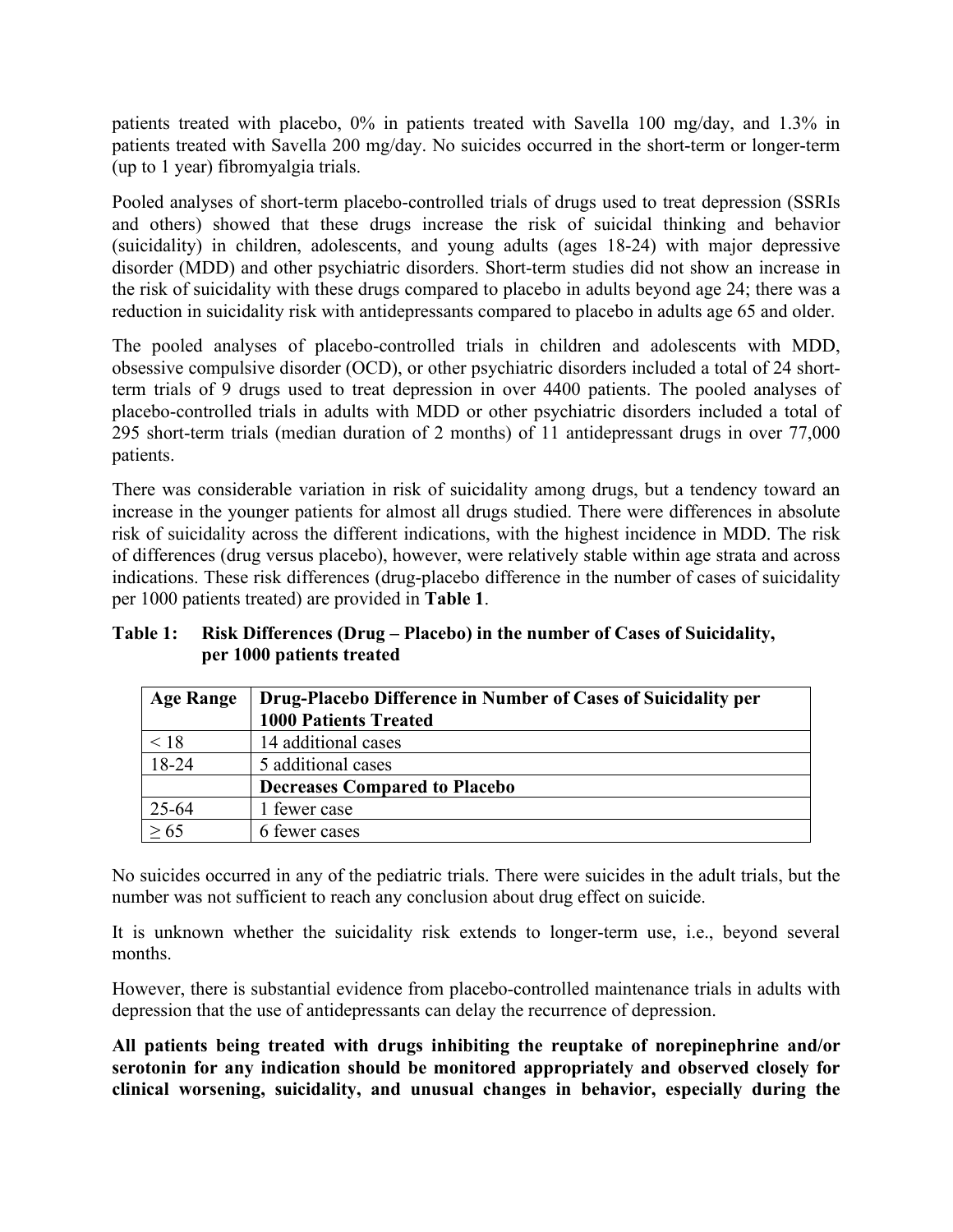#### **initial few months of a course of drug therapy, or at times of dose changes, either increases or decreases**.

The following symptoms, anxiety, agitation, panic attacks, insomnia, irritability, hostility, aggressiveness, impulsivity, akathisia (psychomotor restlessness), hypomania, mania, have been reported in adult and pediatric patients being treated with drugs inhibiting the reuptake of norepinephrine and/or serotonin for major depressive disorder as well as for other indications, both psychiatric and nonpsychiatric. Although a causal link between the emergence of such symptoms and either the worsening of depression and/or the emergence of suicidal impulses has not been established, there is concern that such symptoms may represent precursors to emerging suicidality.

Consideration should be given to changing the therapeutic regimen, including possibly discontinuing the medication, in patients who may experience worsening depressive symptoms, or who are experiencing emergent suicidality or symptoms that might be precursors to worsening depression or suicidality, especially if these symptoms are severe or abrupt in onset, or were not part of the patient's presenting symptoms.

If the decision has been made to discontinue treatment due to worsening depressive symptoms or emergent suicidality, medication should be tapered, as rapidly as is feasible, but with recognition that abrupt discontinuation can produce withdrawal symptoms *[see Dosage and Administration (2.1, 2.4), and Warnings and Precautions (5.7)]*.

**Families and caregivers of patients being treated with drugs inhibiting the reuptake of norepinephrine and/or serotonin for major depressive disorder or other indications, both psychiatric and nonpsychiatric, should be alerted about the need to monitor patients for the emergence of agitation, irritability, unusual changes in behavior, and the other symptoms described above, as well as the emergence of suicidality, and to report such symptoms immediately to health care providers. Such monitoring should include daily observation by families and caregivers. Prescriptions for Savella should be written for the smallest quantity of tablets consistent with good patient management, in order to reduce the risk of overdose.**

#### <span id="page-6-0"></span>**5.2 Serotonin Syndrome**

The development of a potentially life-threatening serotonin syndrome has been reported with SNRIs and SSRIs, including Savella, alone but particularly with concomitant use of other serotonergic drugs (including triptans, tricyclic antidepressants, fentanyl, lithium, tramadol, tryptophan, buspirone, amphetamines, and St. John's Wort) and with drugs that impair metabolism of serotonin (in particular MAOIs, both those intended to treat psychiatric disorders and also others, such as linezolid and intravenous methylene blue).

Serotonin syndrome symptoms may include mental status changes (e.g., agitation, hallucinations, delirium, and coma), autonomic instability (e.g., tachycardia, labile blood pressure, dizziness, diaphoresis, flushing, hyperthermia), neuromuscular symptoms (e.g., tremor, rigidity, myoclonus, hyperreflexia, incoordination), seizures, and/or gastrointestinal symptoms (e.g., nausea, vomiting, diarrhea). Patients should be monitored for the emergence of serotonin syndrome.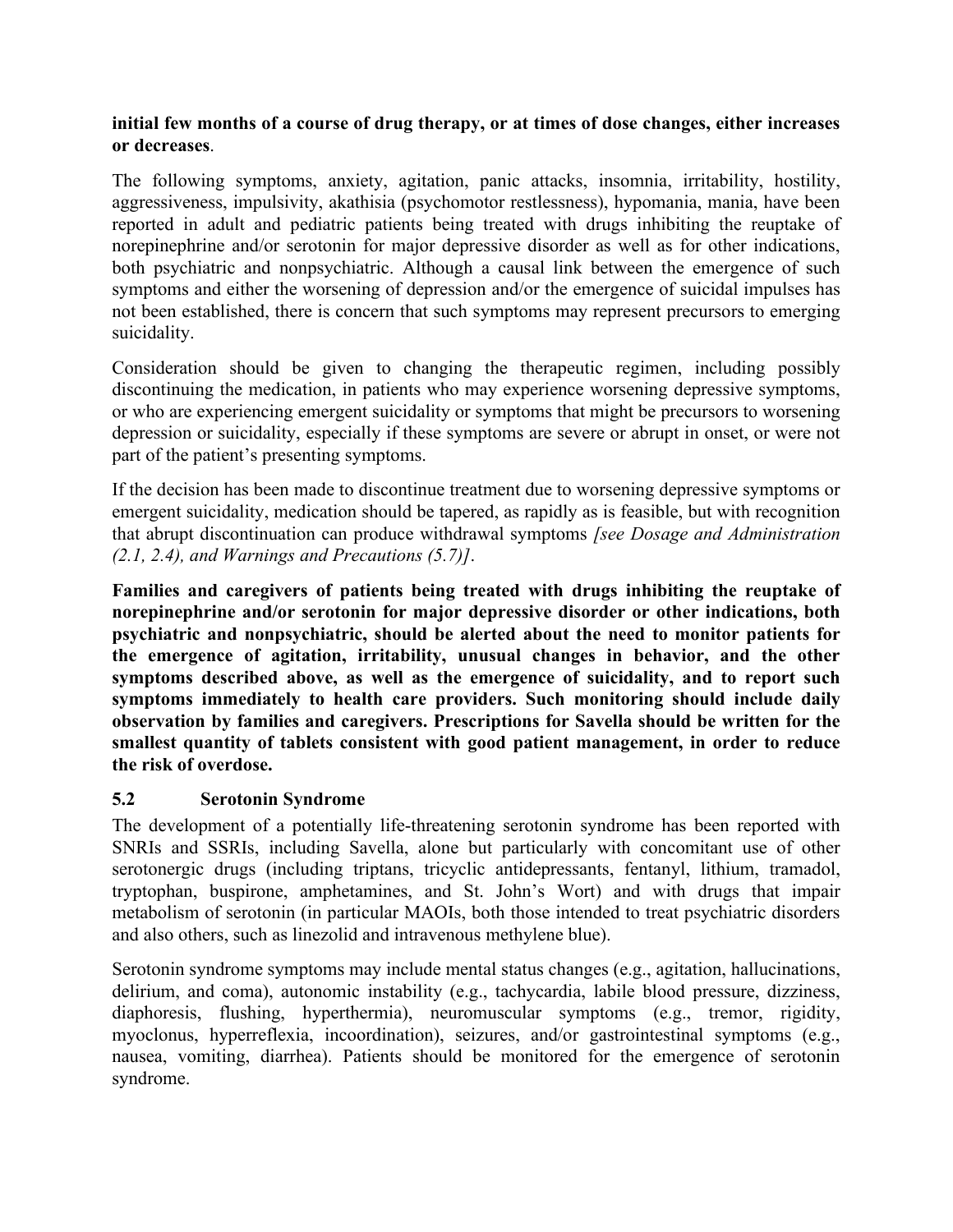The concomitant use of Savella with MAOIs intended to treat psychiatric disorders is contraindicated. Savella should also not be started in a patient who is being treated with MAOIs such as linezolid or intravenous methylene blue. All reports with methylene blue that provided information on the route of administration involved intravenous administration in the dose range of 1 mg/kg to 8 mg/kg. No reports involved the administration of methylene blue by other routes (such as oral tablets or local tissue injection) or at lower doses. There may be circumstances when it is necessary to initiate treatment with an MAOI such as linezolid or intravenous methylene blue in a patient taking Savella. Savella should be discontinued before initiating treatment with the MAOI *[see Contraindications (4.1), Dosage and Administration (2.5, 2.6)].*

If concomitant use of Savella with other serotonergic drugs including triptans, tricyclic antidepressants, fentanyl, lithium, tramadol, buspirone, tryptophan, amphetamines, and St. John's Wort is clinically warranted, patients should be made aware of a potential increased risk for serotonin syndrome, particularly during treatment initiation and dose increases.

Treatment with Savella and any concomitant serotonergic agents should be discontinued immediately if the above events occur, and supportive symptomatic treatment should be initiated.

## <span id="page-7-0"></span>**5.3 Elevated Blood Pressure**

A double-blind, placebo-controlled ambulatory blood pressure monitoring (ABPM) study was conducted to evaluate the effects of milnacipran (up to 200 mg/day) on blood pressure in 321 fibromyalgia patients. Among fibromyalgia patients who were normotensive at baseline, an analysis of the blood pressure findings demonstrated a substantially higher proportion of Savellatreated patients had a hypertensive blood pressure measurement at the Week 4, 50 mg BID steady state visit  $(17.7\%$  [n=21/119]) and the Week 7, 100 mg BID steady state visit  $(14.3\%$  $[n=15/105]$ ) as compared to placebo-treated patients (3.7%  $[n=2/54]$  and 0% [0/49] at the Week 4 and Week 7 visits, respectively). Hypertension was defined as mean systolic blood pressure  $(SBP) \ge 140$  mmHg and change from baseline in mean SBP  $\ge 10$  mmHg or mean diastolic blood pressure (DBP)  $\geq$ 90 mmHg and change from baseline in mean DBP  $\geq$ 5 mmHg for the 12-hour period post AM study drug measurement at that visit. Furthermore, 1.9% (4/210) of Savellatreated and 0.9% (1/111) of placebo patients discontinued treatment for increases in blood pressure.

The increased risk of blood pressure measurements in the hypertensive range in Savella-treated patients is supported by substantial increases in mean SBP and DBP measurements observed in the ABPM study. **Table 2** shows that, following treatment with Savella 50 mg BID for three weeks in patients who were normotensive at baseline, the mean increase from baseline was 5 mmHg in systolic blood pressure (SBP) and diastolic blood pressure (DBP). After further treatment with Savella 100 mg BID for two weeks, the mean increase from baseline in SBP and DBP was 6 mmHg. Similar elevations occurred in Savella-treated patients who were hypertensive at baseline.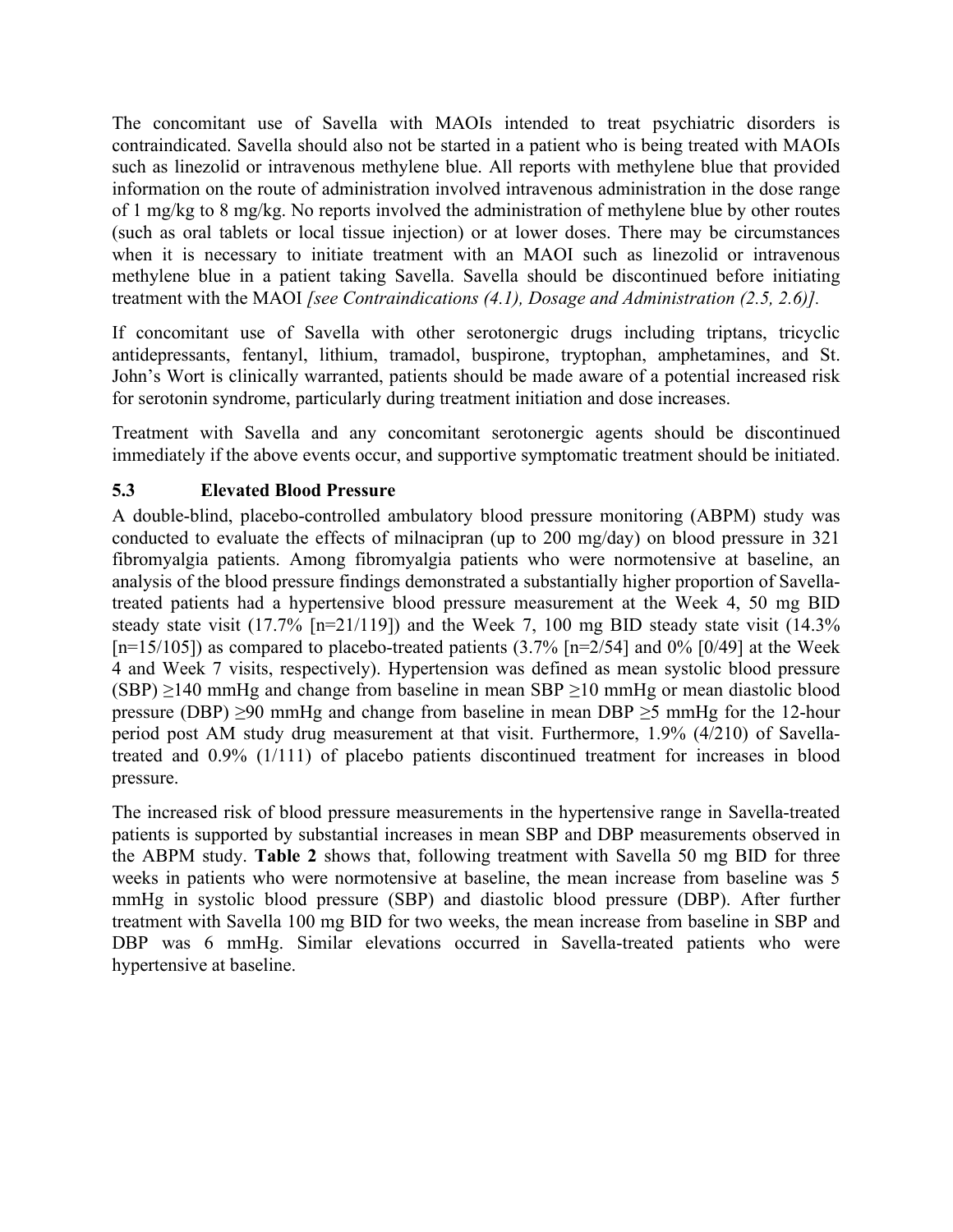**Table 2: Mean (Standard Error) Change from Baseline in Mean 24-hour Systolic and Diastolic Blood Pressure (mmHg) of Milnacipran or Placebo following 4 Weeks of Treatment (50mg BID) and a Subsequent 2 Weeks of Treatment (100mg BID)**

|                       | Normotensive |          |           | Hypertensive |          |           |
|-----------------------|--------------|----------|-----------|--------------|----------|-----------|
|                       | n            | Systolic | Diastolic | n            | Systolic | Diastolic |
| Placebo               | 39           | 0(2)     | $-1(1)$   | 50           | 0(2)     | 0(2)      |
| 50 mg $BID^*$         | 92           | 5(1)     | 5(1)      | 84           | 5(2)     | 4(1)      |
| Placebo               | 37           | 0(2)     | $-1(1)$   | 47           | $-1(2)$  | 0(1)      |
| 100 mg $BID^{\wedge}$ | 82           | 60 L     | 60 L      | 80           | 5(2)     |           |

\*Blood pressure measurements made after 3 weeks of milnacipran 50mg BID ^Blood pressure measurements made after 2 weeks of milnacipran 100mg BID

Similar patterns of treatment-emergent blood pressure elevations were observed in Phase 3 and clinical pharmacology studies as manifested by an increased risk of new onset hypertension or substantial increases in end of study blood pressure measurements in patients with hypertension at baseline (**Table 3**).

**Table 3: Blood pressure changes in Phase 3 randomized controlled trials**

|                                                                                                                                                                        | Milnacipran<br>50 mg BID | Milnacipran<br>100 mg BID | <b>Placebo</b> |
|------------------------------------------------------------------------------------------------------------------------------------------------------------------------|--------------------------|---------------------------|----------------|
| FM patients normotensive at baseline<br>who became hypertensive (defined as<br>SBP $\geq$ 140 mmHg or DBP $\geq$ 90 mmHg<br>on three consecutive post-baseline visits) | 20%                      | 17%                       | $7\%$          |
| FM patients with sustained increases in<br>SBP (increase of $\geq$ 15 mmHg on three<br>consecutive post-baseline visits)                                               | 9%                       | $6\%$                     | $2\%$          |
| FM patients with sustained increases in<br>DBP (increase of $\geq 10$ mmHg on three<br>consecutive post-baseline visits)                                               | 13%                      | $10\%$                    | $4\%$          |
| FM patients hypertensive at baseline                                                                                                                                   |                          |                           |                |
| who had increases in $SBP \ge 15$ mmHg at<br>end of study                                                                                                              | 10%                      | $7\%$                     | $4\%$          |
| FM patients hypertensive at baseline<br>who had increases in DBP $\geq$ 10 mmHg at<br>end of study                                                                     | 8%                       | 6%                        | $3\%$          |

Sustained increases in blood pressure may have adverse consequences. Cases of elevated blood pressure requiring immediate treatment have been reported.

Concomitant use of Savella with drugs that increase blood pressure and heart rate has not been evaluated and such combinations should be used with caution *[see Drug Interactions (7)]*.

Effects of Savella on blood pressure in patients with significant hypertension or cardiac disease have not been systematically evaluated. Savella should be used with caution in these patients.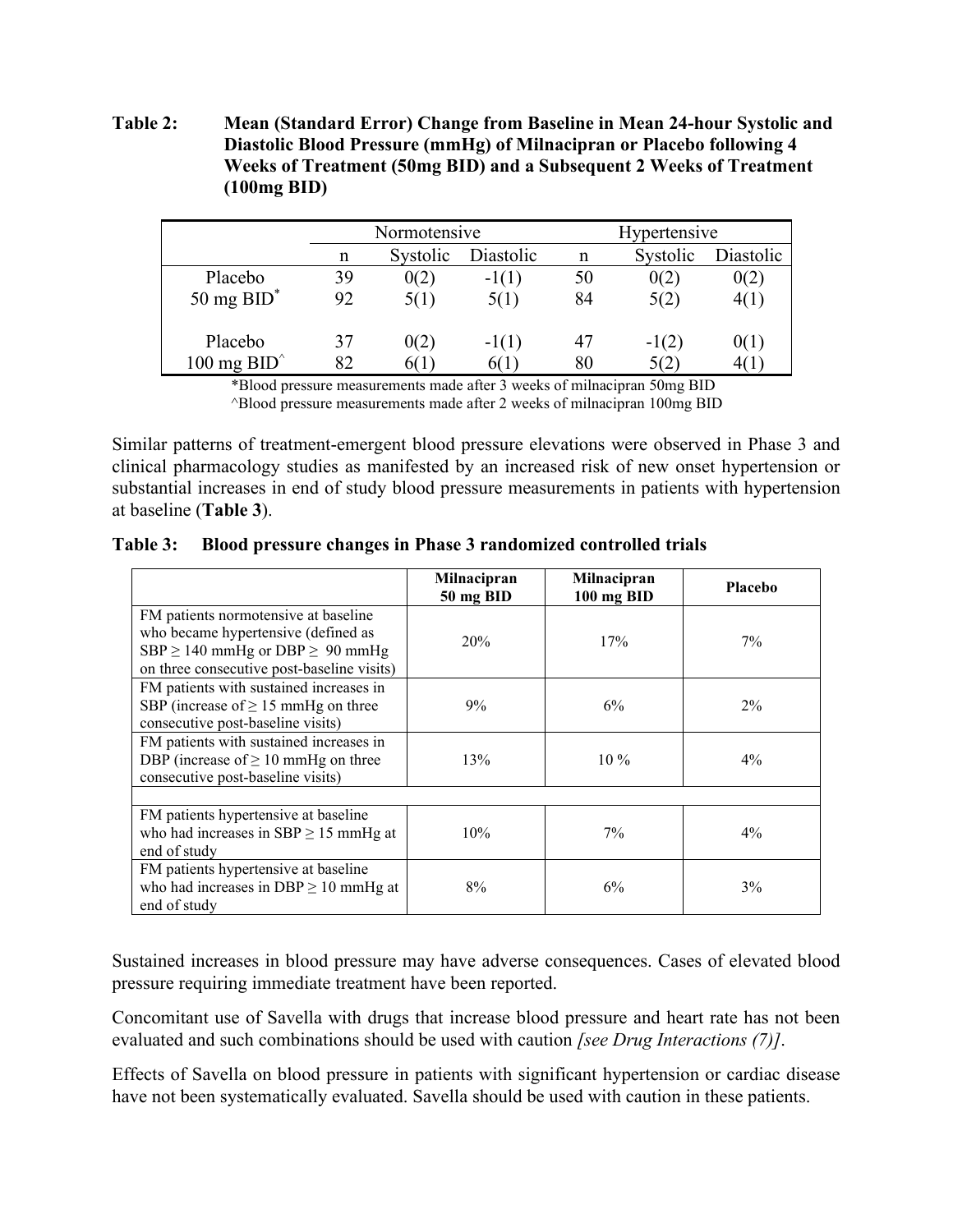Measure blood pressure prior to initiating treatment and periodically monitor blood pressure throughout Savella treatment. Treat pre-existing hypertension and other cardiovascular disease before starting therapy with Savella. For patients who experience a sustained increase in blood pressure while receiving Savella, either reduce the dose or discontinue treatment with Savella if clinically warranted.

# <span id="page-9-0"></span>**5.4 Elevated Heart Rate**

A double-blind, placebo-controlled ABPM study was conducted to evaluate the effects of milnacipran (up to 200 mg/day) on blood pressure in 321 fibromyalgia patients *[see Warnings and Precautions (5.3)]*. Information on heart rate was also collected. Following treatment with Savella 50mg BID for three weeks in patients who were normotensive at baseline, the mean increase in mean 24-hour heart rate from baseline was 13 beats per minute. After further treatment with Savella 100 mg BID for two weeks, the mean increase from baseline in heart rate was 13 beats per minute.

Similar trends were observed in the clinical trials where Savella treatment was associated with mean increases in heart rate of approximately 7 to 8 beats per minute *[see Adverse Reactions (6.1)]*.

Increases in heart rate  $\geq 20$  beats per minute occurred more frequently in Savella-treated patients when compared to placebo (8% in the Savella 50 mg BID and 100 mg BID treatment arms versus 0.3% in the placebo arm).

Savella has not been systematically evaluated in patients with a cardiac rhythm disorder.

Measure heart rate prior to initiating treatment and periodically monitor the heart rate throughout Savella treatment. Treat pre-existing tachyarrhythmias and other cardiac disease before starting therapy with Savella. For patients who experience a sustained increase in heart rate while receiving Savella, either reduce the dose or discontinue treatment with Savella if clinically warranted.

# <span id="page-9-1"></span>**5.5 Seizures**

Savella has not been systematically evaluated in patients with a seizure disorder. In clinical trials evaluating Savella in patients with fibromyalgia, seizures/convulsions have not been reported. However, seizures have been reported infrequently in patients treated with Savella for disorders other than fibromyalgia. Savella should be prescribed with care in patients with a history of a seizure disorder.

# <span id="page-9-2"></span>**5.6 Hepatotoxicity**

In the placebo-controlled fibromyalgia trials, increases in the number of patients treated with Savella with mild elevations of ALT or AST (1-3 times the upper limit of normal, ULN) were observed. Increases in ALT were more frequently observed in the patients treated with Savella 100 mg/day (6%) and Savella 200 mg/day (7%), compared to the patients treated with placebo (3%). One patient receiving Savella 100 mg/day (0.2%) had an increase in ALT greater than 5 times the upper limit of normal but did not exceed 10 times the upper limit of normal. Increases in AST were more frequently observed in the patients treated with Savella 100 mg/day (3%) and Savella 200 mg/day (5%) compared to the patients treated with placebo (2%).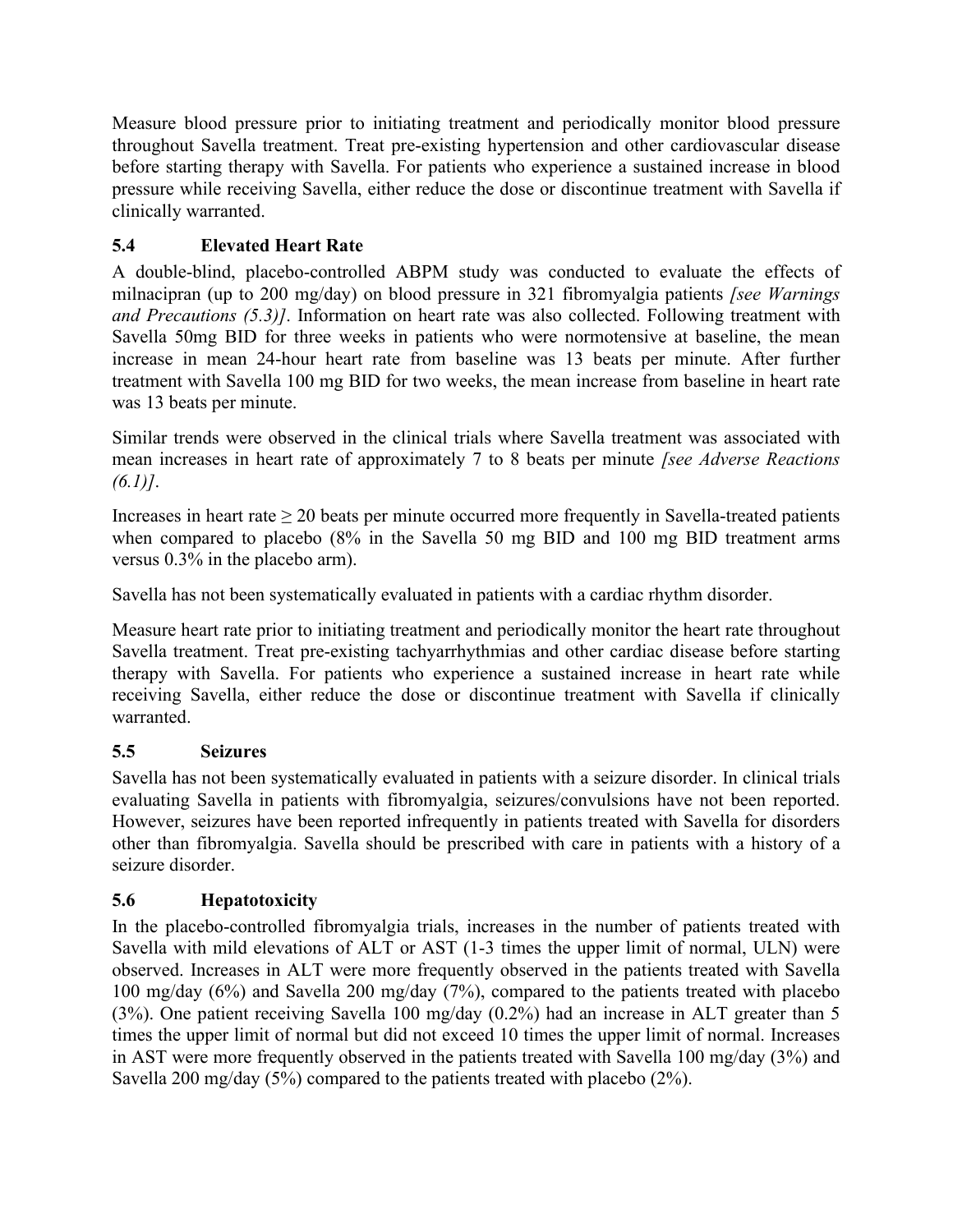The increases of bilirubin observed in the fibromyalgia clinical trials were not clinically significant.

No case met the criteria of elevated  $ALT > 3x$  ULN and associated with an increase in bilirubin  $> 2x$  ULN.

There have been cases of increased liver enzymes and reports of severe liver injury, including fulminant hepatitis with milnacipran from foreign postmarketing experience. In the cases of severe liver injury, there were significant underlying clinical conditions and/or the use of multiple concomitant medications. Because of underreporting, it is impossible to provide an accurate estimate of the true incidence of these reactions.

Savella should be discontinued in patients who develop jaundice or other evidence of liver dysfunction. Treatment with Savella should not be resumed unless another cause can be established.

Savella should ordinarily not be prescribed to patients with substantial alcohol use or evidence of chronic liver disease.

## <span id="page-10-0"></span>**5.7 Discontinuation of Treatment with Savella**

Withdrawal symptoms have been observed in clinical trials following discontinuation of milnacipran, as with other SNRIs and SSRIs.

During marketing of milnacipran, and other SNRIs and SSRIs, there have been spontaneous reports of adverse events indicative of withdrawal and physical dependence occurring upon discontinuation of these drugs, particularly when discontinuation is abrupt. The adverse events include the following: dysphoric mood, irritability, agitation, dizziness, sensory disturbances (e.g., paresthesias such as electric shock sensations), anxiety, confusion, headache, lethargy, emotional lability, insomnia, hypomania, tinnitus, and seizures. Although these events are generally self-limiting, some have been reported to be severe.

Patients should be monitored for these symptoms when discontinuing treatment with Savella. Savella should be tapered and not abruptly discontinued after extended use. If intolerable symptoms occur following a decrease in the dose or upon discontinuation of treatment, then resuming the previously prescribed dose may be considered. Subsequently, the physician may continue decreasing the dose but at a more gradual rate *[see Dosage and Administration (2.4)]*.

# <span id="page-10-1"></span>**5.8 Hyponatremia**

Hyponatremia may occur as a result of treatment with SSRIs and SNRIs, including Savella. In many cases, this hyponatremia appears to be the result of the syndrome of inappropriate antidiuretic hormone secretion (SIADH). Cases with serum sodium lower than 110 mmol/L have been reported. Elderly patients may be at greater risk of developing hyponatremia with SNRIs, SSRIs, or Savella. Also, patients taking diuretics or who are otherwise volume-depleted may be at greater risk *[see Geriatric Use (8.5)]*. Discontinuation of Savella should be considered in patients with symptomatic hyponatremia.

Signs and symptoms of hyponatremia include headache, difficulty concentrating, memory impairment, confusion, weakness, and unsteadiness, which may lead to falls. Signs and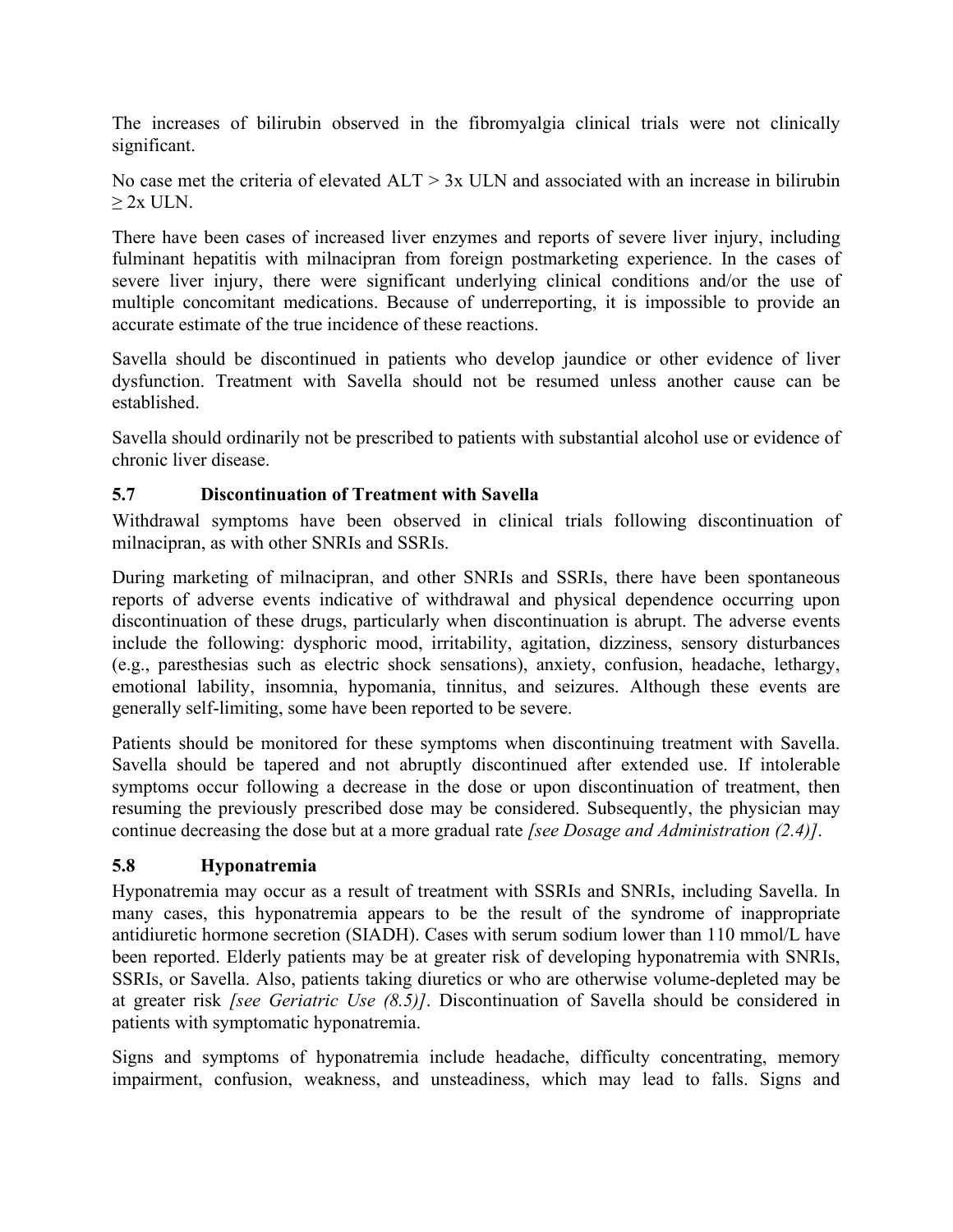symptoms associated with more severe and/or acute cases have included hallucination, syncope, seizure, coma, respiratory arrest, and death.

# <span id="page-11-0"></span>**5.9 Abnormal Bleeding**

SSRIs and SNRIs, including Savella, may increase the risk of bleeding events. Concomitant use of aspirin, nonsteroidal anti-inflammatory drugs (NSAIDs), warfarin, and other anti-coagulants may add to this risk. Case reports and epidemiological studies (case-control and cohort design) have demonstrated an association between use of drugs that interfere with serotonin reuptake and the occurrence of gastrointestinal bleeding. Bleeding events related to SSRIs and SNRIs use have ranged from ecchymoses, hematomas, epistaxis, and petechiae to life-threatening hemorrhages.

Patients should be cautioned about the risk of bleeding associated with the concomitant use of Savella and NSAIDs, aspirin, or other drugs that affect coagulation.

# <span id="page-11-1"></span>**5.10 Activation of Mania**

No activation of mania or hypomania was reported in the clinical trials evaluating effects of Savella in patients with fibromyalgia. However those clinical trials excluded patients with current major depressive episode. Activation of mania and hypomania have been reported in patients with mood disorders who were treated with other similar drugs for major depressive disorder. As with these other agents, Savella should be used cautiously in patients with a history of mania.

# <span id="page-11-2"></span>**5.11 Patients with a History of Dysuria**

Because of their noradrenergic effect, SNRIs including Savella, can affect urethral resistance and micturition. In the controlled fibromyalgia trials, dysuria occurred more frequently in patients treated with Savella (1%) than in placebo-treated patients (0.5%). Caution is advised in use of Savella in patients with a history of dysuria, notably in male patients with prostatic hypertrophy, prostatitis, and other lower urinary tract obstructive disorders. Male patients are more prone to genitourinary adverse effects, such as dysuria or urinary retention, and may experience testicular pain or ejaculation disorders.

# <span id="page-11-3"></span>**5.12 Sexual Dysfunction**

Use of SNRIs, including Savella, may cause symptoms of sexual dysfunction *[see Adverse Reactions (6.1, 6.2)]*. In male patients, SNRI use may result in ejaculatory delay or failure, decreased libido, and erectile dysfunction. In female patients, SNRI use may result in decreased libido and delayed or absent orgasm.

It is important for prescribers to inquire about sexual function prior to initiation of Savella and to inquire specifically about changes in sexual function during treatment, because sexual function may not be spontaneously reported. When evaluating changes in sexual function, obtaining a detailed history (including timing of symptom onset) is important because sexual symptoms may have other causes, including the underlying psychiatric disorder. Discuss potential management strategies to support patients in making informed decisions about treatment.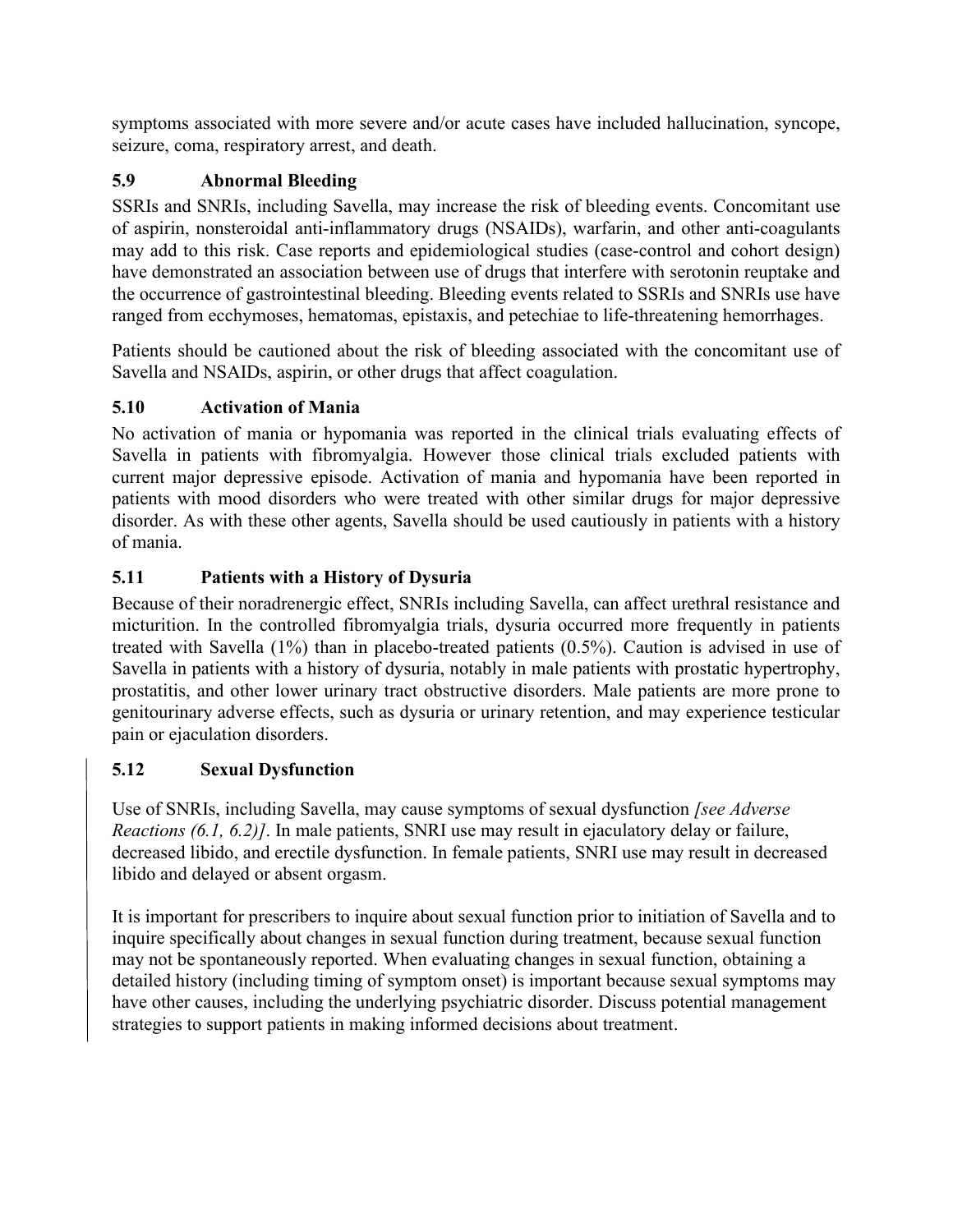## <span id="page-12-0"></span>**5.13 Angle Closure Glaucoma**

The pupillary dilation that occurs following use of SNRI drugs including Savella may trigger an angle closure attack in a patient with anatomically narrow angles who does not have a patent iridectomy.

## <span id="page-12-1"></span>**5.14 Concomitant Use with Alcohol**

In clinical trials, more patients treated with Savella developed elevated transaminases than did placebo treated patients *[see Warnings and Precautions (5.6)]*. Because it is possible that milnacipran may aggravate pre-existing liver disease, Savella should not be prescribed to patients with substantial alcohol use or evidence of chronic liver disease.

#### <span id="page-12-2"></span>**6 ADVERSE REACTIONS**

#### <span id="page-12-3"></span>**6.1 Clinical Trials Experience**

Because clinical trials are conducted under widely varying conditions, adverse reaction rates observed in the clinical trials of a drug cannot be directly compared to rates in the clinical trials of another drug and may not reflect the rates observed in practice.

#### **Patient Exposure**

Savella was evaluated in three double-blind placebo-controlled trials involving 2209 fibromyalgia patients (1557 patients treated with Savella and 652 patients treated with placebo) for a treatment period up to 29 weeks.

The stated frequencies of adverse reactions represent the proportion of individuals who experienced, at least once, a treatment-emergent adverse reaction of the type listed. A reaction was considered treatment emergent if it occurred for the first time or worsened while receiving therapy following baseline evaluation.

#### **Adverse Reactions Leading to Discontinuation**

In placebo-controlled trials in patients with fibromyalgia, 23% of patients treated with Savella

100 mg/day, 26% of patients treated with Savella 200 mg/day discontinued prematurely due to adverse reactions, compared to 12% of patients treated with placebo. The adverse reactions that led to withdrawal in  $\geq 1\%$  of patients in the Savella treatment group and with an incidence rate greater than that in the placebo treatment group were nausea (milnacipran 6%, placebo 1%), palpitations (milnacipran 3%, placebo 1%), headache (milnacipran 2%, placebo 0%), constipation (milnacipran 1%, placebo 0%), heart rate increased (milnacipran 1%, placebo 0%), hyperhidrosis (milnacipran 1%, placebo 0%), vomiting (milnacipran 1%, placebo 0%), and dizziness (milnacipran 1% and placebo 0.5%). Discontinuation due to adverse reactions was generally more common among patients treated with Savella 200 mg/day compared to Savella 100 mg/day.

#### **Most Common Adverse Reactions in Placebo Controlled Trials**

In the placebo-controlled fibromyalgia patient trials, the most frequently occurring adverse reaction in clinical trials was nausea. The most common adverse reactions (incidence  $\geq 5\%$  and twice placebo) in patients treated with Savella were constipation, hot flush, hyperhidrosis, vomiting, palpitations, heart rate increased, dry mouth, and hypertension.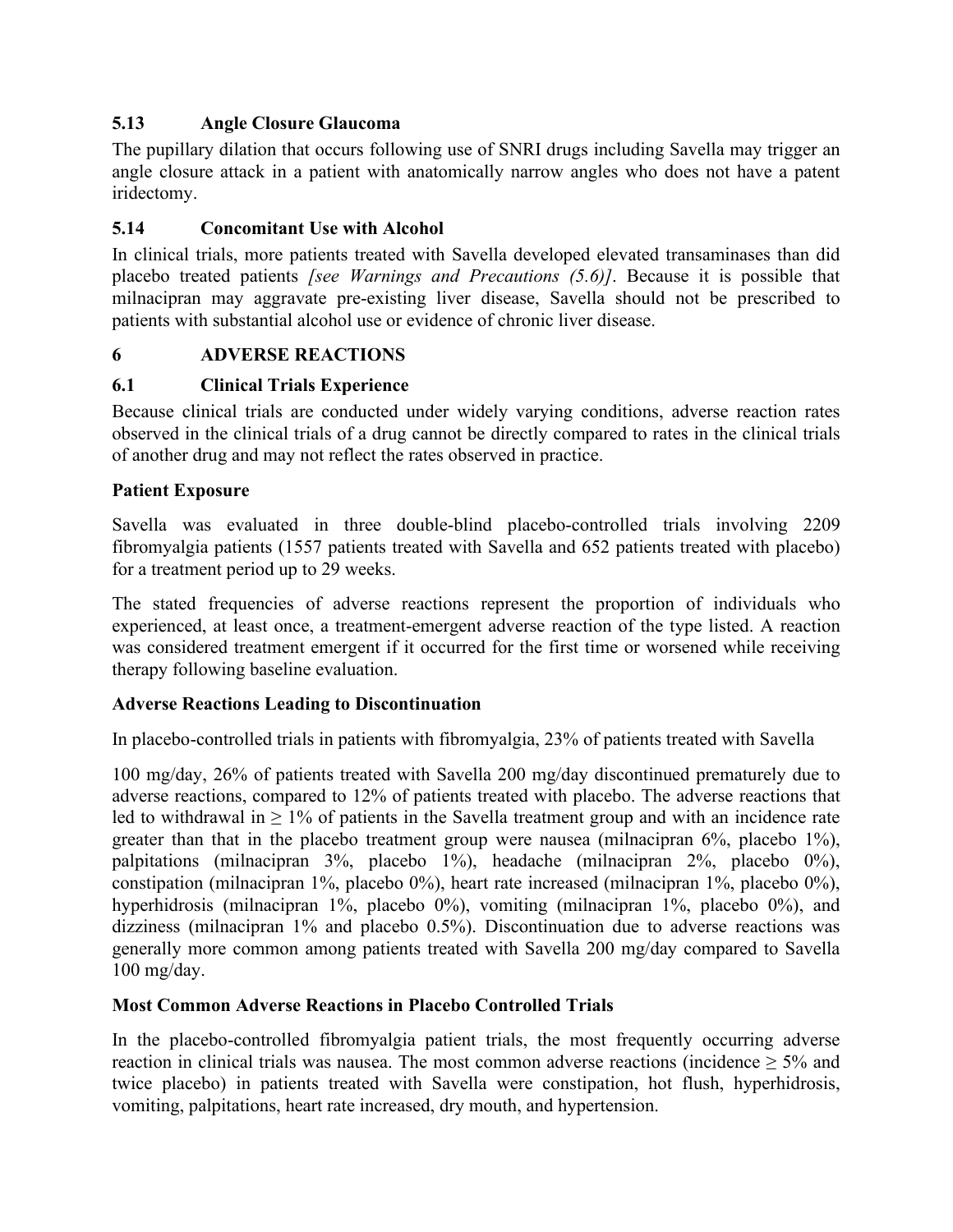**Table 4** lists all adverse reactions that occurred in at least 2% of patients treated with Savella at either 100 or 200 mg/day and at an incidence greater than that of placebo.

#### **Table 4: Treatment-Emergent Adverse Reaction Incidence in Placebo Controlled Trials in Fibromyalgia Patients (Events Occurring in at Least 2% of All Savella-Treated Patients and Occurring More Frequently in Either Savella Treatment Group Than in the Placebo Treatment Group)**

| <b>System Organ Class-</b><br><b>Preferred Term</b> | <b>Savella</b><br>100 mg/day<br>$(n = 623) %$ | <b>Savella</b><br>$200$ mg/day<br>$(n = 934)$ % | <b>All Savella</b><br>$(n = 1557) %$ | Placebo<br>$(n = 652) %$ |
|-----------------------------------------------------|-----------------------------------------------|-------------------------------------------------|--------------------------------------|--------------------------|
| <b>Cardiac Disorders</b>                            |                                               |                                                 |                                      |                          |
| Palpitations                                        | 8                                             | $\overline{7}$                                  | $\overline{7}$                       | $\overline{2}$           |
| Tachycardia                                         | $\overline{3}$                                | $\overline{2}$                                  | $\overline{2}$                       | $\mathbf{1}$             |
| <b>Eye Disorders</b>                                |                                               |                                                 |                                      |                          |
| Vision blurred                                      | $\mathbf{1}$                                  | $\overline{2}$                                  | $\overline{2}$                       | $\mathbf{1}$             |
| <b>Gastrointestinal Disorders</b>                   |                                               |                                                 |                                      |                          |
| Nausea                                              | 35                                            | 39                                              | 37                                   | 20                       |
| Constipation                                        | 16                                            | 15                                              | 16                                   | $\overline{4}$           |
| Vomiting                                            | 6                                             | 7                                               | $\overline{7}$                       | $\overline{2}$           |
| Dry mouth                                           | 5                                             | $\overline{5}$                                  | 5                                    | $\overline{2}$           |
| Abdominal pain                                      | $\overline{3}$                                | $\overline{3}$                                  | 3                                    | $\overline{2}$           |
| <b>General Disorders</b>                            |                                               |                                                 |                                      |                          |
| Chest pain                                          | 3                                             | $\overline{2}$                                  | $\overline{2}$                       | $\overline{2}$           |
| Chills                                              | $\mathbf{1}$                                  | $\overline{2}$                                  | $\overline{c}$                       | $\overline{0}$           |
| Chest discomfort                                    | $\overline{2}$                                | 1                                               | $\mathbf{1}$                         | $\mathbf{1}$             |
| <b>Infections</b>                                   |                                               |                                                 |                                      |                          |
| Upper respiratory tract                             | $\overline{7}$                                | 6                                               |                                      |                          |
| infection                                           |                                               |                                                 | 6                                    | 6                        |
| <b>Investigations</b>                               |                                               |                                                 |                                      |                          |
| Heart rate increased                                | 5                                             | 6                                               | 6                                    | 1                        |
| Blood pressure increased                            | 3                                             | 3                                               | 3                                    | 1                        |
| <b>Metabolism and Nutrition</b>                     |                                               |                                                 |                                      |                          |
| <b>Disorders</b>                                    |                                               |                                                 |                                      |                          |
| Decreased appetite                                  | $\mathbf{1}$                                  | $\overline{2}$                                  | $\overline{2}$                       | $\boldsymbol{0}$         |
| <b>Nervous System Disorders</b>                     |                                               |                                                 |                                      |                          |
| Headache                                            | 19                                            | 17                                              | 18                                   | 14                       |
| <b>Dizziness</b>                                    | 11                                            | 10                                              | 10                                   | 6                        |
| Migraine                                            | 6                                             | $\overline{4}$                                  | 5                                    | $\overline{\mathbf{3}}$  |
| Paresthesia                                         | $\overline{2}$                                | $\overline{\mathbf{3}}$                         | $\overline{2}$                       | $\overline{2}$           |
| Tremor                                              | $\overline{2}$                                | $\overline{2}$                                  | $\overline{2}$                       | $\mathbf{1}$             |
| Hypoesthesia                                        | $\mathbf{1}$                                  | $\overline{2}$                                  | $\mathbf{1}$                         | $\mathbf{1}$             |
| Tension headache                                    | $\overline{2}$                                | $\mathbf{1}$                                    | $\mathbf{1}$                         | 1                        |
| <b>Psychiatric Disorders</b>                        |                                               |                                                 |                                      |                          |
| Insomnia                                            | 12                                            | 12                                              | 12                                   | 10                       |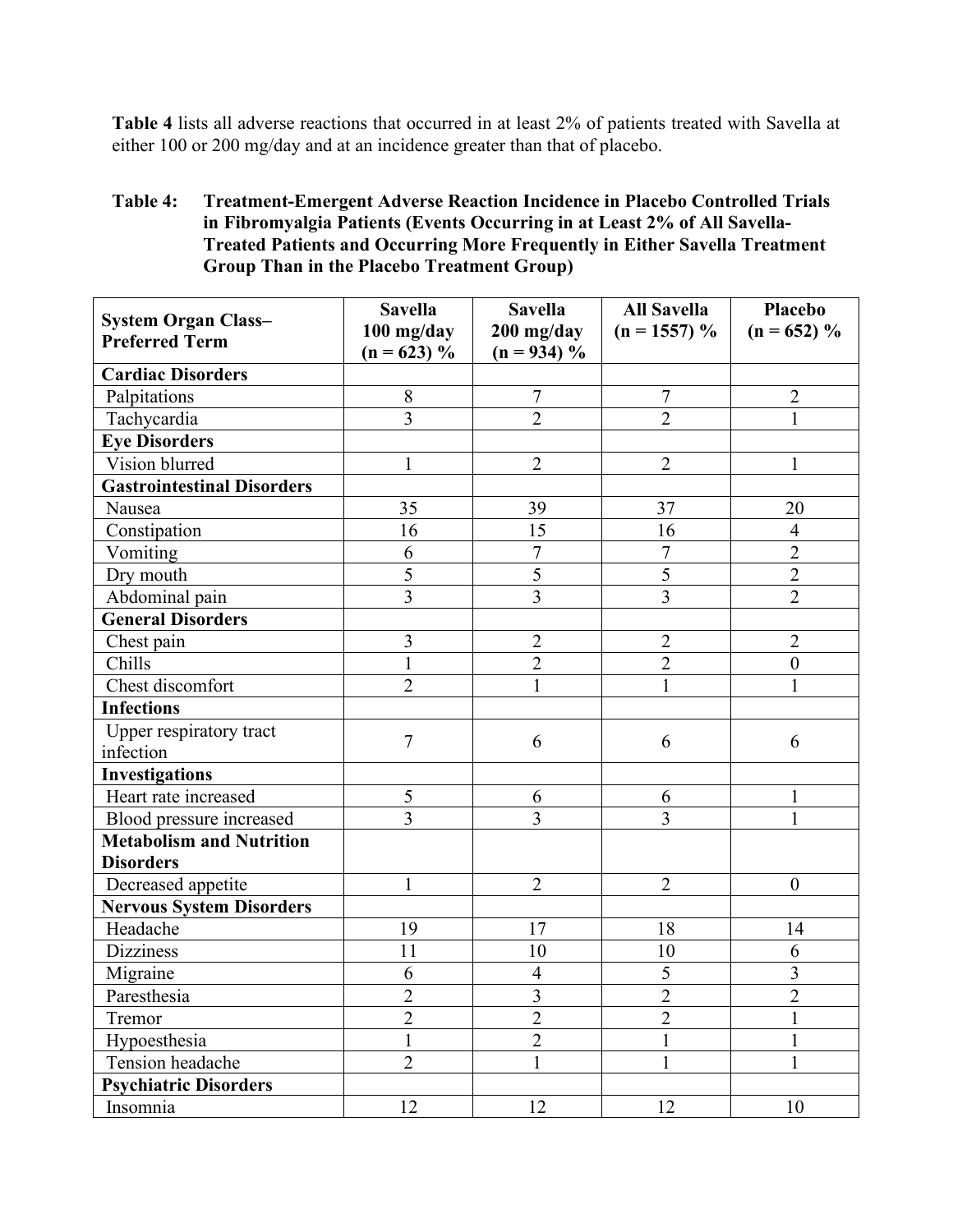| Anxiety                      |    |    |  |
|------------------------------|----|----|--|
| <b>Respiratory Disorders</b> |    |    |  |
| Dyspnea                      |    |    |  |
| <b>Skin Disorders</b>        |    |    |  |
| Hyperhidrosis                |    |    |  |
| Rash                         |    |    |  |
| Pruritus                     |    |    |  |
| <b>Vascular Disorders</b>    |    |    |  |
| Hot flush                    | 12 | 12 |  |
| Hypertension                 |    |    |  |
| Flushing                     |    |    |  |

## **Weight Changes**

In placebo-controlled fibromyalgia clinical trials, patients treated with Savella for up to 3 months experienced a mean weight loss of approximately 0.8 kg in both the Savella 100 mg/day and the Savella 200 mg/day treatment groups, compared with a mean weight loss of approximately 0.2 kg in placebo-treated patients.

#### **Genitourinary Adverse Reactions in Males**

In the placebo-controlled fibromyalgia studies, the following treatment-emergent adverse reactions related to the genitourinary system were observed in at least 2% of male patients treated with Savella, and occurred at a rate greater than in placebo-treated male patients: dysuria, ejaculation disorder, erectile dysfunction, ejaculation failure, libido decreased, prostatitis, scrotal pain, testicular pain, testicular swelling, urinary hesitation, urinary retention, urethral pain, and urine flow decreased.

#### **Other Adverse Reactions Observed During Clinical Trials of Savella in Fibromyalgia**

Following is a list of frequent (those occurring on one or more occasions in at least  $1/100$ patients) treatment-emergent adverse reactions reported from 1824 fibromyalgia patients treated with Savella for periods up to 68 weeks. The listing does not include those events already listed in **Table 4**, those events for which a drug cause was remote, those events which were so general as to be uninformative, and those events reported only once which did not have a substantial probability of being acutely life threatening.

Adverse reactions are categorized by body system and listed in order of decreasing frequency. Adverse reactions of major clinical importance are described in the *Warnings and Precautions section (5)*.

Gastrointestinal Disorders ― diarrhea, dyspepsia, gastroesophageal reflux disease, flatulence, abdominal distension General Disorders ― fatigue, peripheral edema, irritability, pyrexia Infections ― urinary tract infection, cystitis Injury, Poisoning, and Procedural Complications ― contusion, fall Investigations ― weight decreased or increased Metabolism and Nutrition Disorders ― hypercholesterolemia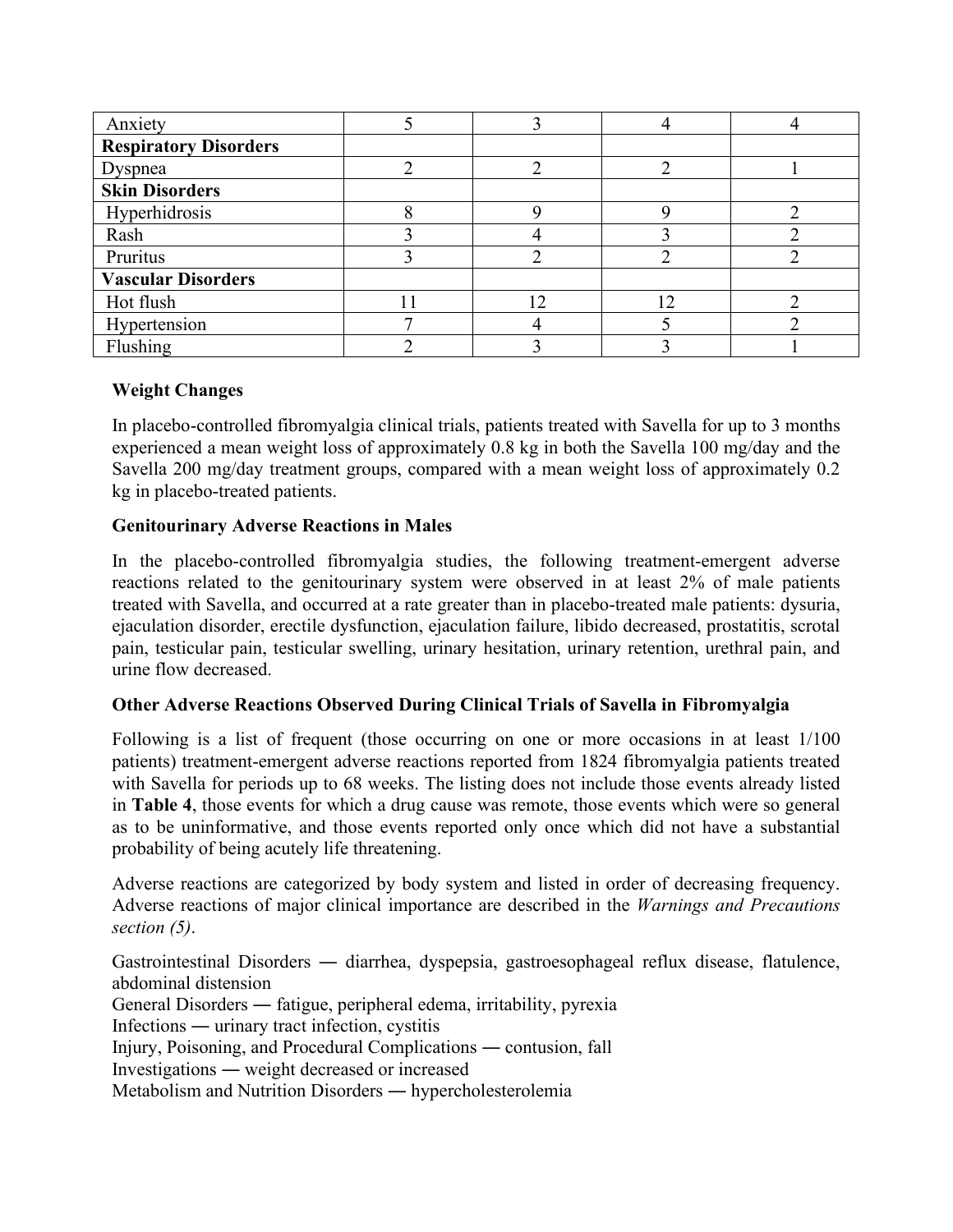Nervous System Disorders ― somnolence, dysgeusia Psychiatric Disorders ― depression, stress Skin Disorders ― night sweats

# <span id="page-15-0"></span>**6.2 Postmarketing Experience**

The following additional adverse reactions have been identified from spontaneous reports of Savella received worldwide. These adverse reactions have been chosen for inclusion because of a combination of seriousness, frequency of reporting, or potential causal connection to Savella. However, because these adverse reactions were reported voluntarily from a population of uncertain size, it is not always possible to reliably estimate their frequency or establish a causal relationship to drug exposure. These events include:

Blood and Lymphatic System Disorders ― leukopenia, neutropenia, thrombocytopenia

Cardiac Disorders ― supraventricular tachycardia, Takotsubo cardiomyopathy

Eye Disorders ― accommodation disorder

Endocrine Disorders ― hyperprolactinemia

Gastrointestinal Disorders ― acute pancreatitis

Hepatobiliary Disorders ― hepatitis

Metabolism and Nutrition Disorders ― anorexia, hyponatremia

Musculoskeletal and Connective Tissue Disorders ― rhabdomyolysis

Nervous System Disorders ― convulsions (including grand mal), loss of consciousness, Parkinsonism

Psychiatric Disorders ― aggression, anger, delirium, hallucination, homicidal ideation Renal and Urinary Disorders ― acute renal failure

Reproductive System and Breast Disorders ― galactorrhea, decreased libido, delayed or absent orgasm

Skin Disorders ― erythema multiforme, Stevens Johnson syndrome

Vascular Disorders ― hypertensive crisis

# <span id="page-15-1"></span>**7 DRUG INTERACTIONS**

Milnacipran undergoes minimal CYP450 related metabolism, with the majority of the dose excreted unchanged in urine (55%), and has a low binding to plasma proteins (13%). *In vitro* and *invivo* studies showed that Savella is unlikely to be involved in clinically significant pharmacokinetic drug interactions *[see Pharmacokinetics in Special Populations (12.3)]*.

# <span id="page-15-2"></span>**7.1 Monoamine Oxidase Inhibitors (MAOIs)**

*[See Dosage and Administration (2.5 and 2.6), Contraindications (4.1), Warnings and Precautions (5.2)].*

# <span id="page-15-3"></span>**7.2 Serotonergic Drugs**

*[See Dosage and Administration (2.5 and 2.6), Contraindications (4.1), Warnings and Precautions (5.2)]*.

# <span id="page-15-4"></span>**7.3 Triptans**

There have been rare postmarketing reports of serotonin syndrome with use of an SSRI and a triptan. If concomitant treatment of Savella with a triptan is clinically warranted, careful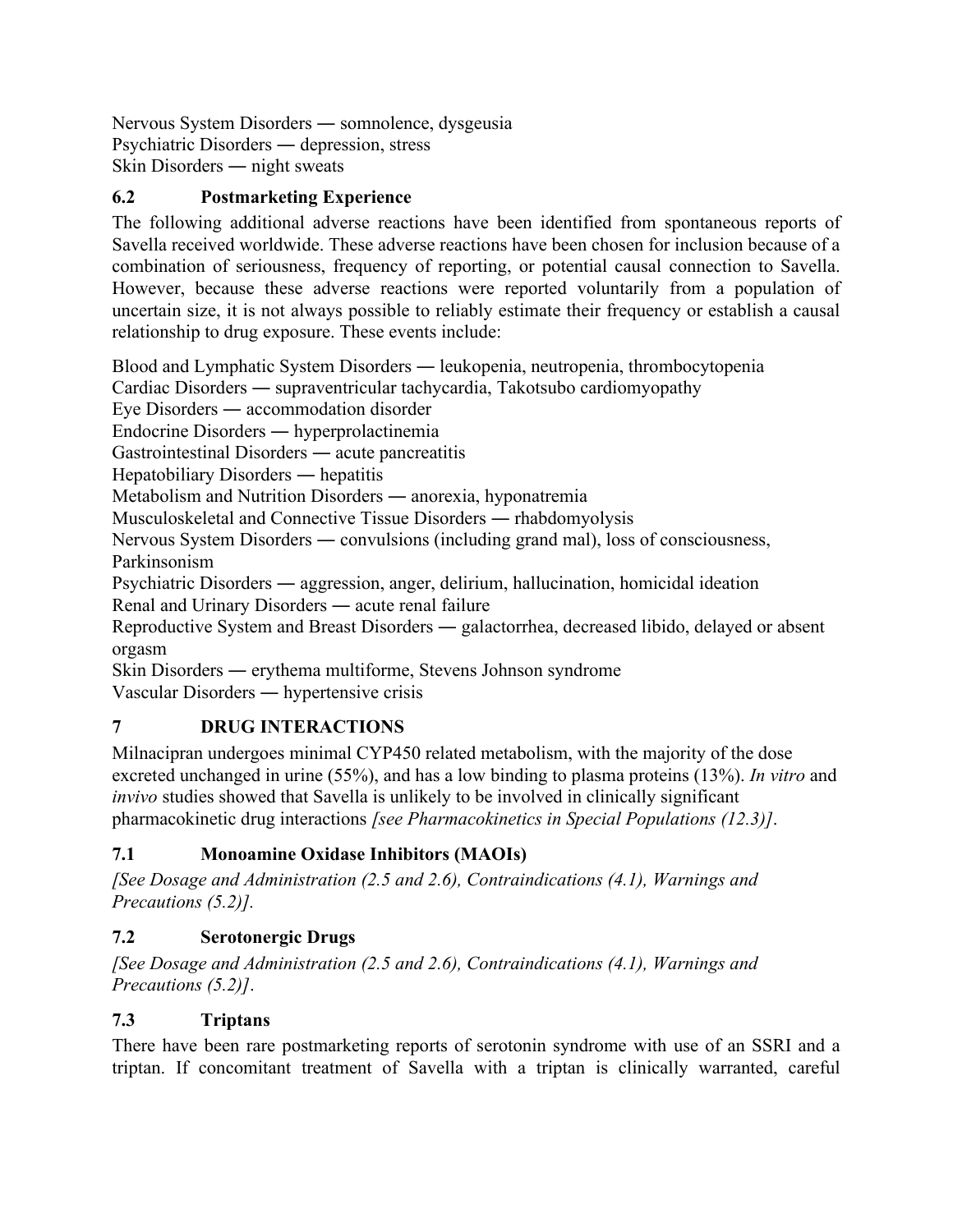observation of the patient is advised, particularly during treatment initiation and dose increases *[see Warnings and Precautions (5.2)]*.

# <span id="page-16-0"></span>**7.4 Catecholamines**

Savella inhibits the reuptake of norepinephrine. Therefore concomitant use of Savella with epinephrine and norepinephrine may be associated with paroxysmal hypertension and possible arrhythmia *[see Warnings and Precautions (5.3, 5.4)]*.

# <span id="page-16-1"></span>**7.5 CNS-active drugs**

Given the primary CNS effects of Savella, caution should be used when it is taken in combination with other centrally acting drugs, including those with a similar mechanism of action.

*Clomipramine:* In a drug-drug interaction study, an increase in euphoria and postural hypotension was observed in patients who switched from clomipramine to Savella.

# <span id="page-16-2"></span>**7.6 Clinically Important Interactions with Select Cardiovascular Agents**

Digoxin: Use of Savella concomitantly with digoxin may be associated with potentiation of adverse hemodynamic effects. Postural hypotension and tachycardia have been reported in combination therapy with intravenously administered digoxin (1 mg). Co-administration of Savella and intravenous digoxin should be avoided *[see Warnings and Precautions (5.3, 5.4)]*.

*Clonidine:* Because Savella inhibits norepinephrine reuptake, co-administration with clonidine may inhibit clonidine's anti-hypertensive effect.

# <span id="page-16-3"></span>**8 USE IN SPECIFIC POPULATIONS**

# <span id="page-16-4"></span>**8.1 Pregnancy**

Pregnancy Category C

## Risk Summary

There are no adequate or well-controlled studies in pregnant women. Neonates exposed to dual reuptake inhibitors of serotonin and norepinephrine (such as Savella), or selective serotonin reuptake inhibitors late in the third trimester have developed complications that can arise immediately upon delivery. Reproduction studies have been performed in rats, rabbits and mice. Milnacipran was shown to increase embryo fetal and perinatal lethality in rats and the incidence of a minor skeletal variation in rabbits at doses below (rat) or approximately equal to (rabbit) the maximum recommended human dose (MRHD) of 200 mg/day on a mg/m<sup>2</sup> basis. No effects were seen in mice when treated with milnacipran during the period of organogenesis at doses up to 3 times the MHRD on a mg/m<sup>2</sup> basis. Because animal reproduction studies are not always predictive of human response, Savella should be used during pregnancy only if the potential benefit justifies the potential risk to the fetus.

## **Pregnancy Registry**

Physicians are advised to recommend that pregnant patients taking Savella enroll in the Savella Pregnancy Registry. Enrollment is voluntary and may be initiated by pregnant patients or their healthcare providers by contacting the registry at 1-877-643-3010 or by email at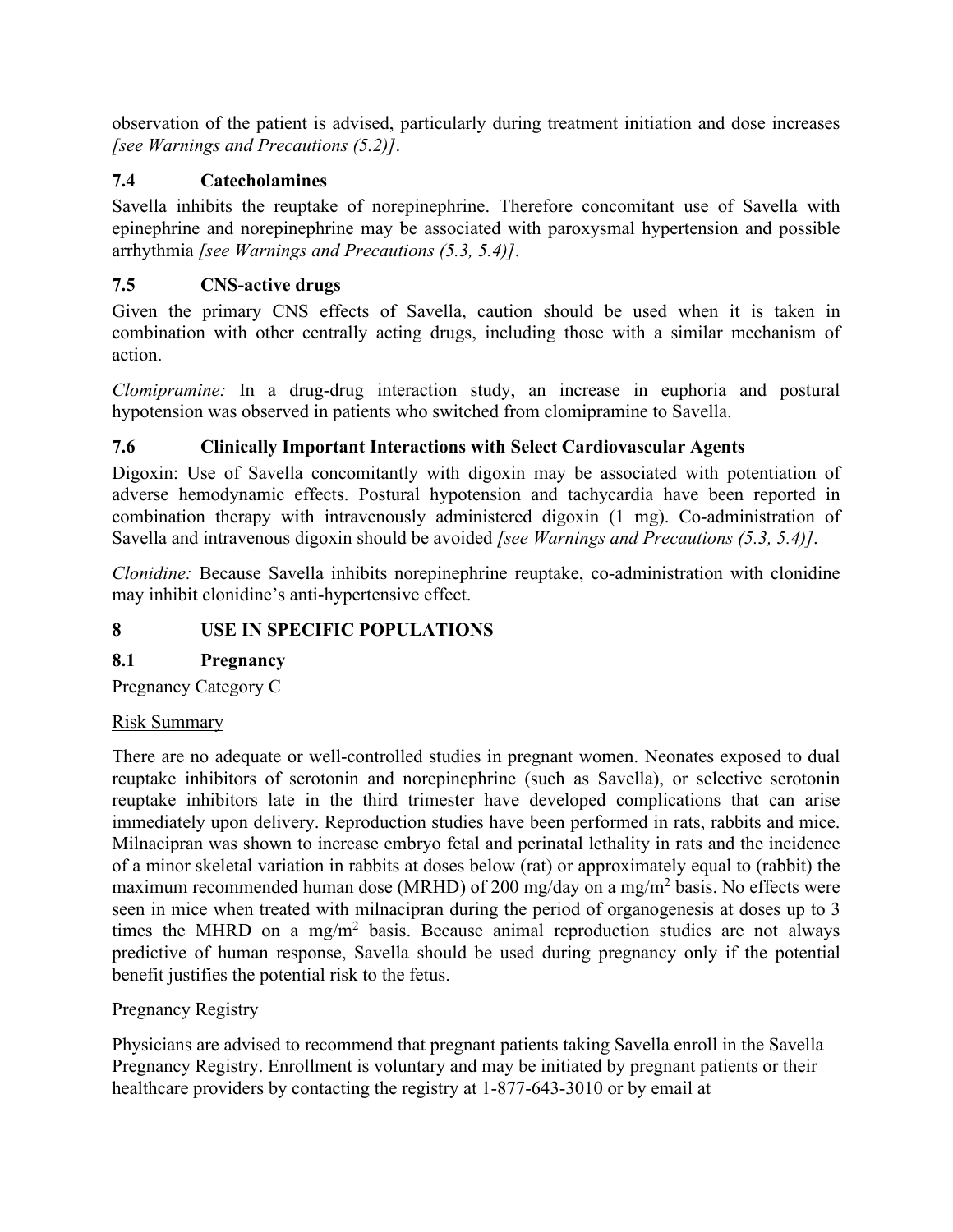[pregnancyregistries@incresearch.com.](mailto:pregnancyregistries@incresearch.com) Data forms may also be downloaded from the registry website at [www.savellapregnancyregistry.com.](http://www.savellapregnancyregistry.com/)

# Clinical Consideration

Neonates exposed to dual reuptake inhibitors of serotonin and norepinephrine, or selective serotonin reuptake inhibitors late in the third trimester have developed complications that can arise immediately upon delivery and require prolonged hospitalization, respiratory support, and tube feeding. Such complications can arise immediately upon delivery. Monitor neonates for reported clinical findings such as respiratory distress, cyanosis, apnea, seizures, temperature instability, feeding difficulty, vomiting, hypoglycemia, hypotonia, hypertonia, hyperreflexia, tremor, jitteriness, irritability, and constant crying. These features are consistent with either a direct toxic effect of these classes of drugs or, possibly, a drug discontinuation syndrome. It should be noted that, in some cases, the clinical picture is consistent with serotonin syndrome *[see Warnings and Precautions (5.2)]*.

# Animal Data

Studies were conducted in rats, rabbits and mice with dosing of milnacipran during the period of organogenesis. In rats, milnacipran was shown to increase embryo fetal lethality at doses of 5  $mg/kg/day$  (0.25 times the MRHD on a mg/m<sup>2</sup> basis). In rabbits, dose-dependent increases in the incidence of the skeletal variation of an extra single rib were observed in several pups from multiple litters in the absence of maternal toxicity at 15 mg/kg/day (1.5 times the MRHD on a  $mg/m<sup>2</sup>$  basis). The clinical significance of this finding is unknown. In mice, no embryotoxic or teratogenic effects were seen at doses up to 125 mg/kg/day (3 times the MHRD on a mg/m<sup>2</sup> basis).

With peri- and postnatal exposure to oral milnacipran in rats, decreases in viability and body weight were observed on Postpartum Day 4 at a dose of 5 mg/kg/day (approximately 0.25 times the MRHD on a mg/m<sup>2</sup> basis). The no-effect dose for maternal and offspring toxicity was 2.5 mg/kg/day (approximately 0.1 times the MRHD on a mg/m2 basis).

# <span id="page-17-0"></span>**8.3 Nursing Mothers**

Milnacipran is present in the milk of lactating women treated with Savella. In a pharmacokinetic study, a single, oral dose of 50 mg milnacipran HCl tablet was administered to 8 lactating women who were at least 12 weeks postpartum and weaning their infants. The maximum estimated daily infant dose for milnacipran from breast milk (assuming mean milk consumption of 150 mL/kg/day) was 5% of the maternal dose based on peak plasma concentrations. In most patients, peak concentrations of milnacipran in breast milk were seen within 4 hours after the maternal dose. Because of the limited data regarding infant exposure to Savella, caution should be exercised when Savella is administered to a nursing woman.

# <span id="page-17-1"></span>**8.4 Pediatric Use**

Safety and effectiveness of Savella in a fibromyalgia pediatric population below the age of 18 have not been established *[see Boxed Warning, Indications and Usage (1), and Warnings and Precautions (5.1)]*. The use of Savella is not recommended in pediatric patients.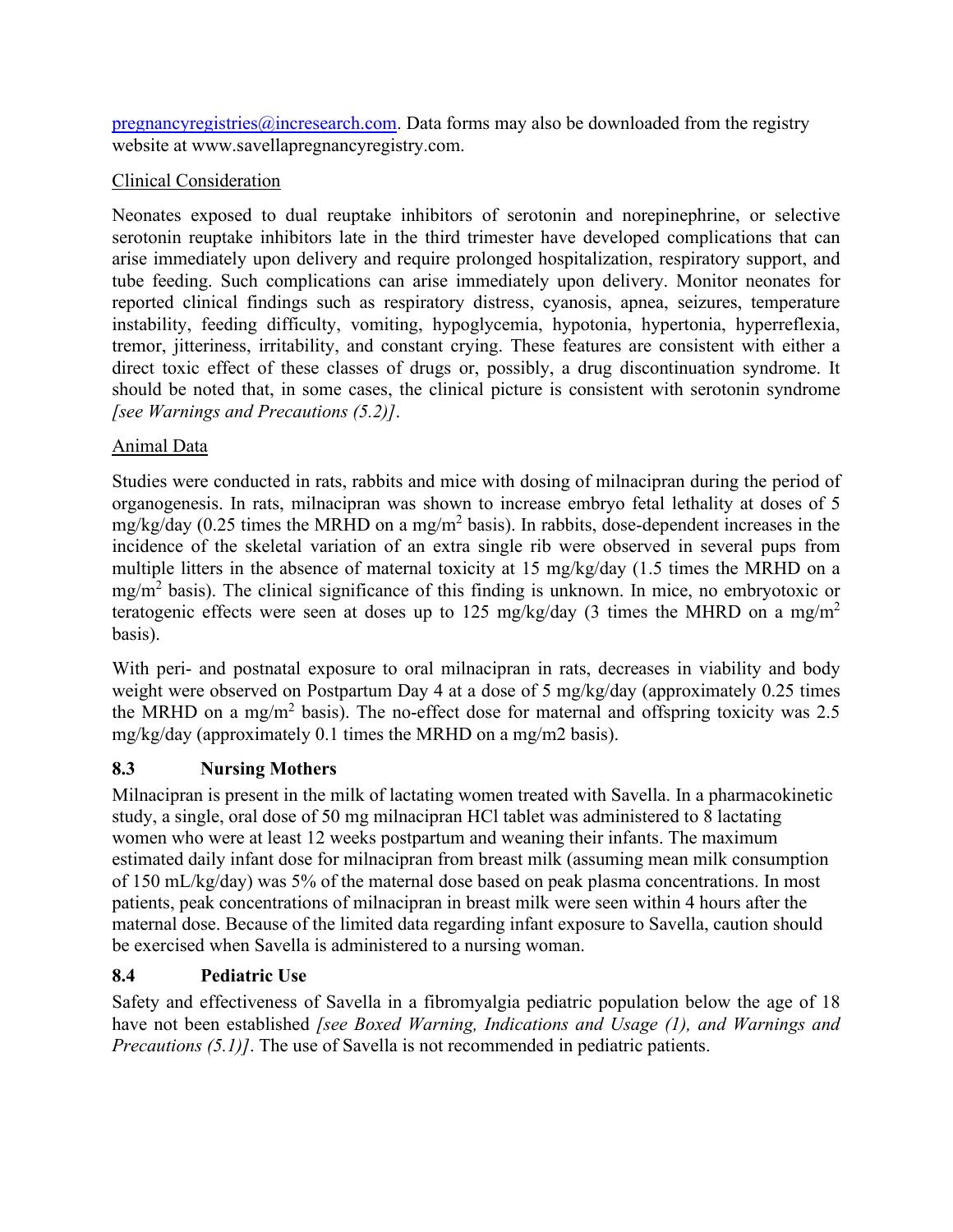## <span id="page-18-0"></span>**8.5 Geriatric Use**

In controlled clinical studies of Savella, 402 patients were 60 years or older, and no overall differences in safety and efficacy were observed between these patients and younger patients.

In view of the predominant excretion of unchanged milnacipran via kidneys and the expected decrease in renal function with age, renal function should be considered prior to use of Savella in the elderly *[see Dosage and Administration (2.2)]*.

SNRIs, SSRIs, and Savella, have been associated with cases of clinically significant hyponatremia in elderly patients, who may be at greater risk for this adverse event *[see Warnings and Precautions (5.8)]*.

## <span id="page-18-1"></span>**9 DRUG ABUSE AND DEPENDENCE**

## <span id="page-18-2"></span>**9.1 Controlled Substance**

Milnacipran is not a controlled substance.

## <span id="page-18-3"></span>**9.2 Abuse**

Milnacipran did not produce behavioral signs indicative of abuse potential in animal or human studies.

## <span id="page-18-4"></span>**9.3 Dependence**

Milnacipran produces physical dependence, as evidenced by the emergence of withdrawal symptoms following drug discontinuation, similar to other SNRIs and SSRIs. These withdrawal symptoms can be severe. Thus, Savella should be tapered and not abruptly discontinued after extended use *[see Warnings and Precautions (5.7)]*.

#### <span id="page-18-5"></span>**10 OVERDOSAGE**

There is limited clinical experience with Savella overdose in humans. In clinical trials, cases of acute ingestions up to 1000 mg, alone or in combination with other drugs, were reported with none being fatal.

In postmarketing experience, fatal outcomes have been reported for acute overdoses primarily involving multiple drugs but also with Savella only. The most common signs and symptoms included increased blood pressure, cardio-respiratory arrest, changes in the level of consciousness (ranging from somnolence to coma), confusional state, dizziness, and increased hepatic enzymes.

#### **Management of Overdose**

There is no specific antidote to Savella, but if serotonin syndrome ensues, specific treatment (such as with cyproheptadine and/or temperature control) may be considered. In case of acute overdose, treatment should consist of those general measures employed in the management of overdose with any drug.

An adequate airway, oxygenation, and ventilation should be assured and cardiac rhythm and vital signs should be monitored. Induction of emesis is not recommended. Gastric lavage with a largebore orogastric tube with appropriate airway protection, if needed, may be indicated if performed soon after ingestion or in symptomatic patients. Because there is no specific antidote for Savella,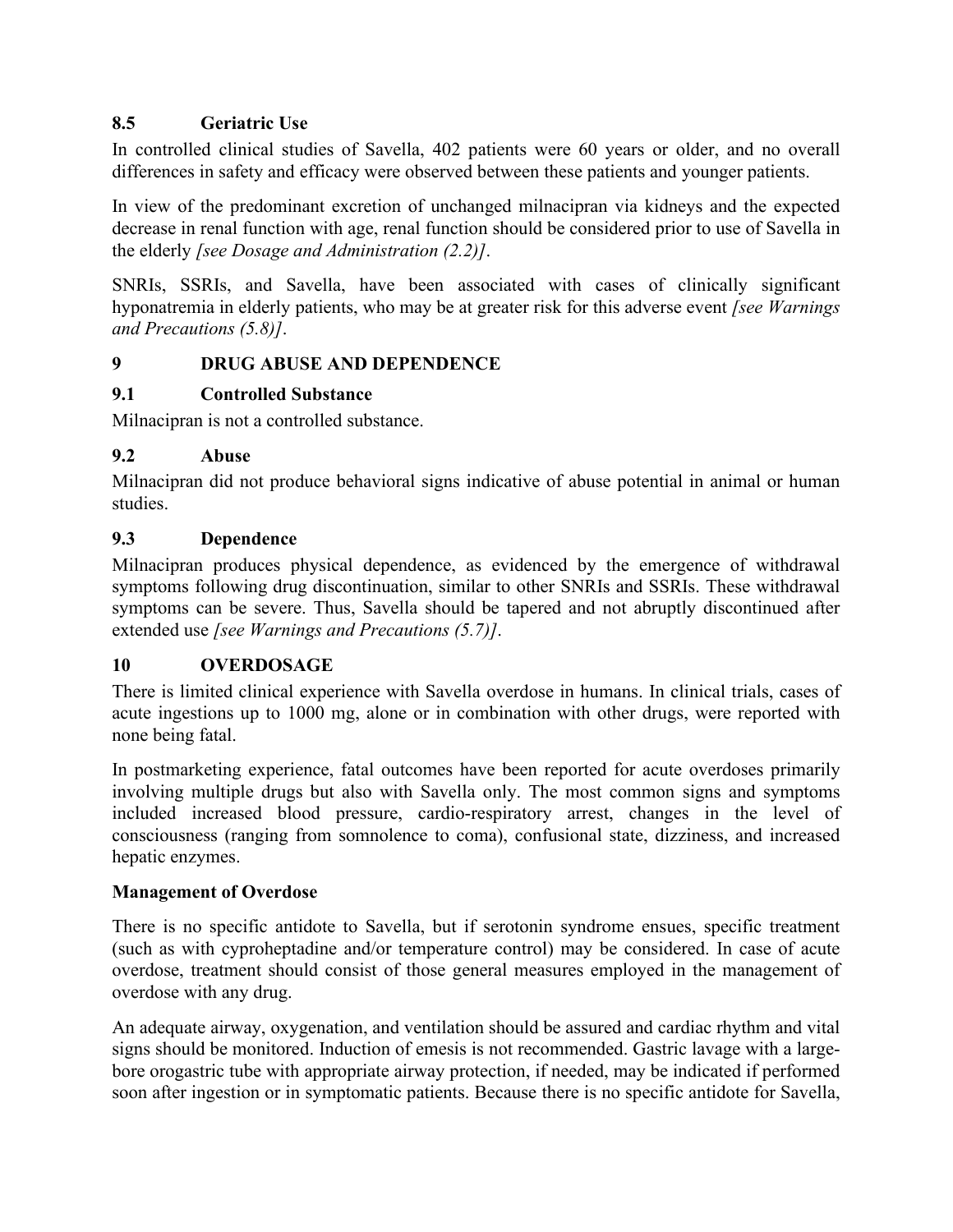symptomatic care and treatment with gastric lavage and activated charcoal should be considered as soon as possible for patients who experience a Savella overdose.

Due to the large volume of distribution of this drug, forced diuresis, dialysis, hemoperfusion, and exchange transfusion are unlikely to be beneficial.

In managing overdose, the possibility of multiple drug involvement should be considered. The physician should consider contacting a poison control center for additional information on the treatment of any overdose. Telephone numbers for certified poison control centers are listed in the Physicians' Desk Reference (PDR).

## <span id="page-19-0"></span>**11 DESCRIPTION**

Milnacipran hydrochloride is a selective norepinephrine and serotonin reuptake inhibitor; it inhibits norepinephrine uptake with greater potency than serotonin. It is a racemic mixture with the chemical name:  $(\pm)$ -[1R(S),2S(R)]-2-(aminomethyl)-N,N-diethyl-1phenylcyclopropanecarboxamide hydrochloride. The structural formula is:



Milnacipran hydrochloride is a white to off-white crystalline powder with a melting point of 179°C.

It is freely soluble in water, methanol, ethanol, chloroform, and methylene chloride and sparingly soluble in diethyl ether. It has an empirical formula of C15H23ClN2O and a molecular weight of 282.8 g/mol.

Savella is available for oral administration as film-coated tablets containing 12.5 mg, 25 mg, 50 mg, and 100 mg milnacipran hydrochloride. Each tablet also contains dibasic calcium phosphate, povidone, carboxymethylcellulose calcium, colloidal silicon dioxide, magnesium stearate, and talc as inactive ingredients. The film coat contains the following additional inactive ingredients:

## **12.5 mg:**

FD&C Blue #2 Aluminum Lake, polyvinyl alcohol, polyethylene glycol, titanium dioxide

## **25 mg:**

Polyvinyl alcohol, polyethylene glycol, titanium dioxide

## **50 mg:**

Polyvinyl alcohol, polyethylene glycol, titanium dioxide

## **100 mg:**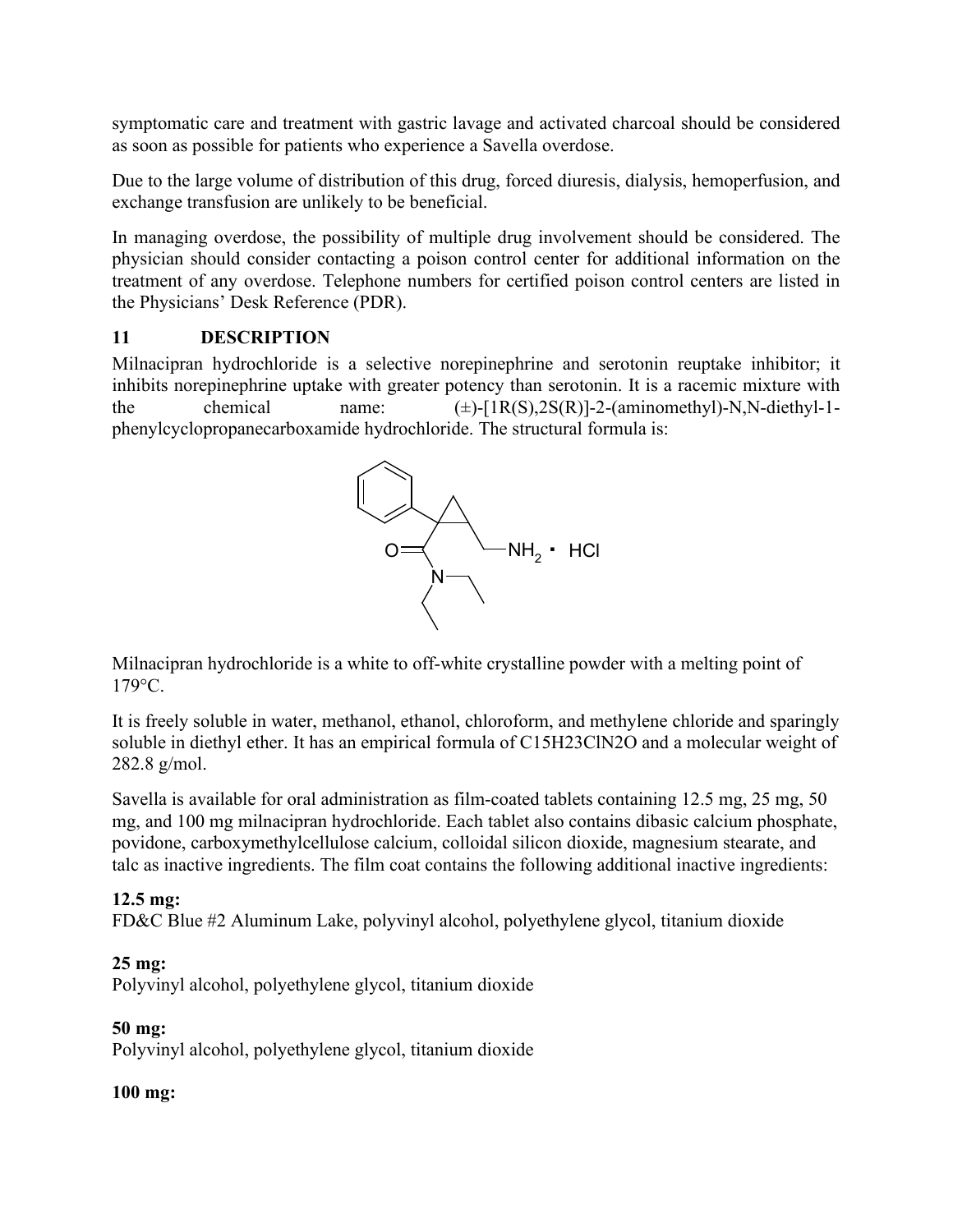FD&C Red #40 Aluminum Lake, polyvinyl alcohol, polyethylene glycol, titanium dioxide

# <span id="page-20-0"></span>**12 CLINICAL PHARMACOLOGY**

# <span id="page-20-1"></span>**12.1 Mechanism of Action**

The exact mechanism of the central pain inhibitory action of milnacipran and its ability to improve the symptoms of fibromyalgia in humans are unknown. Preclinical studies have shown that milnacipran is a potent inhibitor of neuronal norepinephrine and serotonin reuptake; milnacipran inhibits norepinephrine uptake with approximately 3-fold higher potency *in vitro* than serotonin without directly affecting the uptake of dopamine or other neurotransmitters. Milnacipran has no significant affinity for serotonergic (5-HT1-7),  $\alpha$ - and β-adrenergic, muscarinic (M1-5), histamine (H1-4), dopamine (D1-5), opiate, benzodiazepine, and γaminobutyric acid (GABA) receptors *in vitro*. Pharmacologic activity at these receptors is hypothesized to be associated with the various anticholinergic, sedative, and cardiovascular effects seen with other psychotropic drugs.

Milnacipran has no significant affinity for  $Ca++$ ,  $K^+$ ,  $Na^+$  and  $Cl-$  channels and does not inhibit the activity of human monoamine oxidases (MAO-A and MAO-B) or acetylcholinesterase.

## <span id="page-20-2"></span>**12.2 Pharmacodynamics**

*Cardiovascular Electrophysiology*-The effect of Savella on the QTcF interval was measured in a double-blind placebo- and positive-controlled parallel study in 88 healthy subjects using 600 mg/day Savella (3 to 6 times the recommended therapeutic dose for fibromyalgia). After baseline and placebo adjustment, the maximum mean QTcF change was 8 ms (2-sided 90% CI, 3-12 ms). This increase is not considered to be clinically significant.

## <span id="page-20-3"></span>**12.3 Pharmacokinetics**

Milnacipran is well absorbed after oral administration with an absolute bioavailability of approximately 85% to 90%. The exposure to milnacipran increased proportionally within the therapeutic dose range. It is excreted predominantly unchanged in urine (55%) and has a terminal elimination half-life of about 6 to 8 hours. Steady-state levels are reached within 36 to 48 hours and can be predicted from single-dose data. The active enantiomer, *d*-milnacipran, has a longer elimination half-life (8-10 hours) than the *l*-enantiomer (4-6 hours). There is no interconversion between the enantiomers.

#### Absorption and Distribution

Savella is absorbed following oral administration with maximum concentrations  $(C_{\text{max}})$  reached within 2 to 4 hours post dose. Absorption of Savella is not affected by food. The absolute bioavailability is approximately 85% to 90%. The mean volume of distribution of milnacipran following a single intravenous dose to healthy subjects is approximately 400 L.

Plasma protein binding is 13%.

## Metabolism and Elimination

Milnacipran and its metabolites are eliminated primarily by renal excretion. Following oral administration of <sup>14</sup>C-milnacipran hydrochloride, approximately 55% of the dose was excreted in urine as unchanged milnacipran (24% as *l*-milnacipran and 31% as *d*-milnacipran). The *l*milnacipran carbamoyl-O-glucuronide was the major metabolite excreted in urine and accounted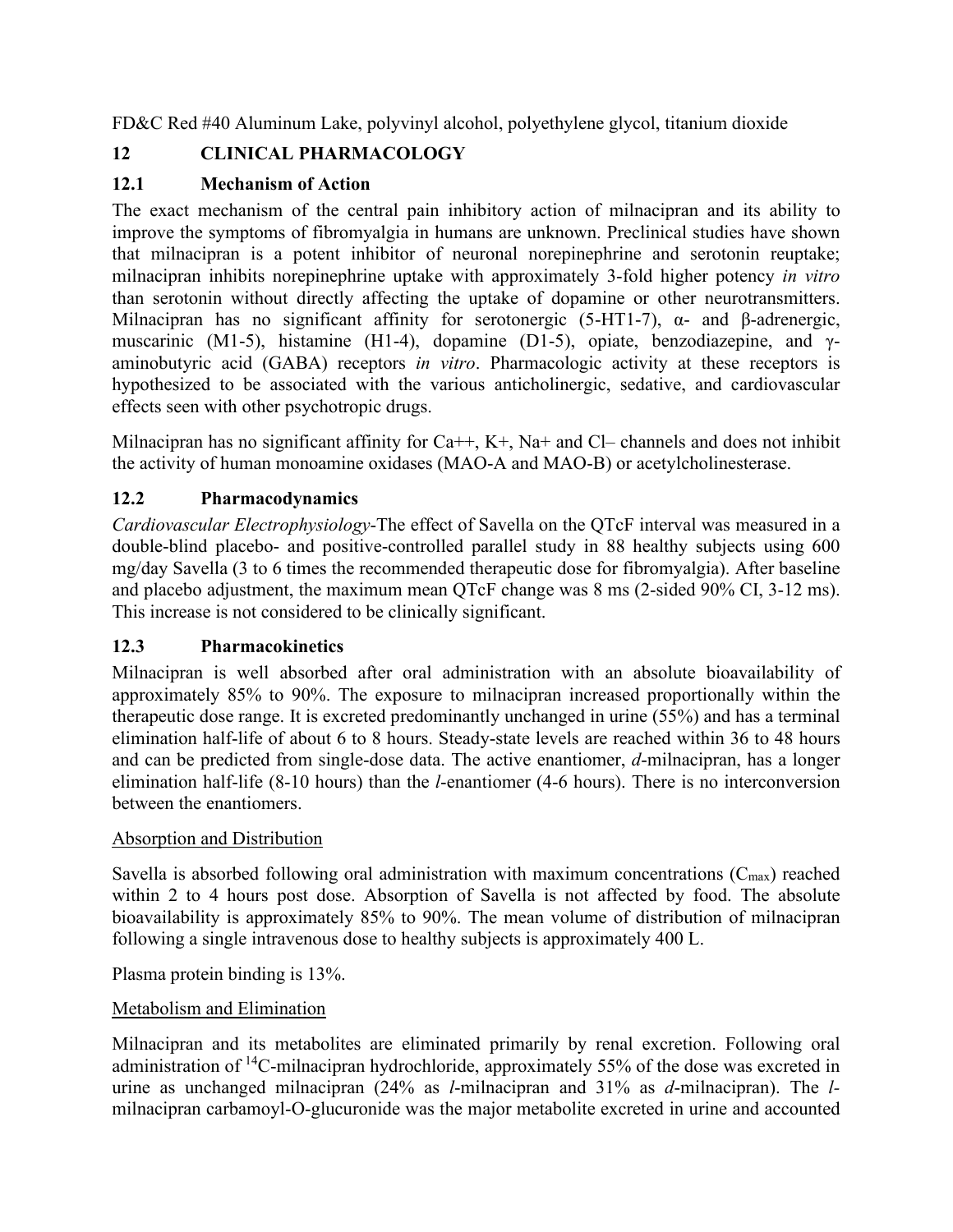for approximately 17% of the dose; approximately 2% of the dose was excreted in urine as *d*milnacipran carbamoyl-O-glucuronide. Approximately 8% of the dose was excreted in urine as the N-desethyl milnacipran metabolite.

#### *Pharmacokinetics in Special Populations*

*Renal Impairment*-Milnacipran pharmacokinetics were evaluated following single oral administration of 50 mg Savella to subjects with mild (creatinine clearance [CLcr] 50-80 mL/min), moderate (CLcr 30-49 mL/min), and severe (CLcr 5-29 mL/min) renal impairment and to healthy subjects (CLcr > 80 mL/min). The mean  $AUC_{0-\infty}$  increased by 16%, 52%, and 199%, and terminal elimination half-life increased by 38%, 41%, and 122% in subjects with mild, moderate, and severe renal impairment, respectively, compared with healthy subjects.

No dosage adjustment is necessary for patients with mild renal impairment. Caution should be exercised in patients with moderate renal impairment. Dose adjustment is necessary in severe renal impairment patients [*see Dosage and Administration (2.2)*].

*Hepatic Impairment*-Milnacipran pharmacokinetics were evaluated following single oral administration of 50 mg Savella to subjects with mild (Child-Pugh A), moderate (Child-Pugh B), and severe (Child-Pugh C) hepatic impairment and to healthy subjects. AUC<sub>0-∞</sub> and T<sub>1/2</sub> were similar in healthy subjects and subjects with mild and moderate hepatic impairment. However, subjects with severe hepatic impairment had a 31% higher  $AUC_{0-\infty}$  and a 55% higher T<sub>1/2</sub> than healthy subjects. Caution should be exercised in patients with severe hepatic impairment.

*Elderly*-C<sub>max</sub> and AUC parameters of milnacipran were about 30% higher in elderly ( $> 65$  years) subjects compared with young subjects due to age-related decreases in renal function.

No dosage adjustment is necessary based on age unless renal function is severely impaired [*see Dosage and Administration (2.2)*].

*Gender*-Cmax and AUC parameters of milnacipran were about 20% higher in female subjects compared with male subjects. Dosage adjustment based on gender is not necessary.

*Lactation study*- In a pharmacokinetic study, a single, oral dose of 50 mg milnacipran HCl tablet was administered to 8 lactating women who were at least 12 weeks postpartum and weaning their infants. The maximum estimated daily infant dose for milnacipran from breast milk (assuming mean milk consumption of 150 mL/kg/day) was 5% of the maternal dose based on peak plasma concentrations. In most patients, peak concentrations of milnacipran in breast milk were seen within 4 hours after the maternal dose. Because of the limited data regarding infant exposure to Savella, caution should be exercised when Savella is administered to a nursing woman.

#### *Drug-Drug Interactions*

#### *In Vitro Studies*

In general, milnacipran, at concentrations that were at least 25 times those attained in clinical trials, did not inhibit human CYP1A2, CYP2A6, CYP2C9, CYP2C19, CYP2D6, CYP2E1, and CYP3A4 or induce human CYP1A2, CYP2B6, CYP2C8, CYP2C9, CYP2C19, and CYP3A4/5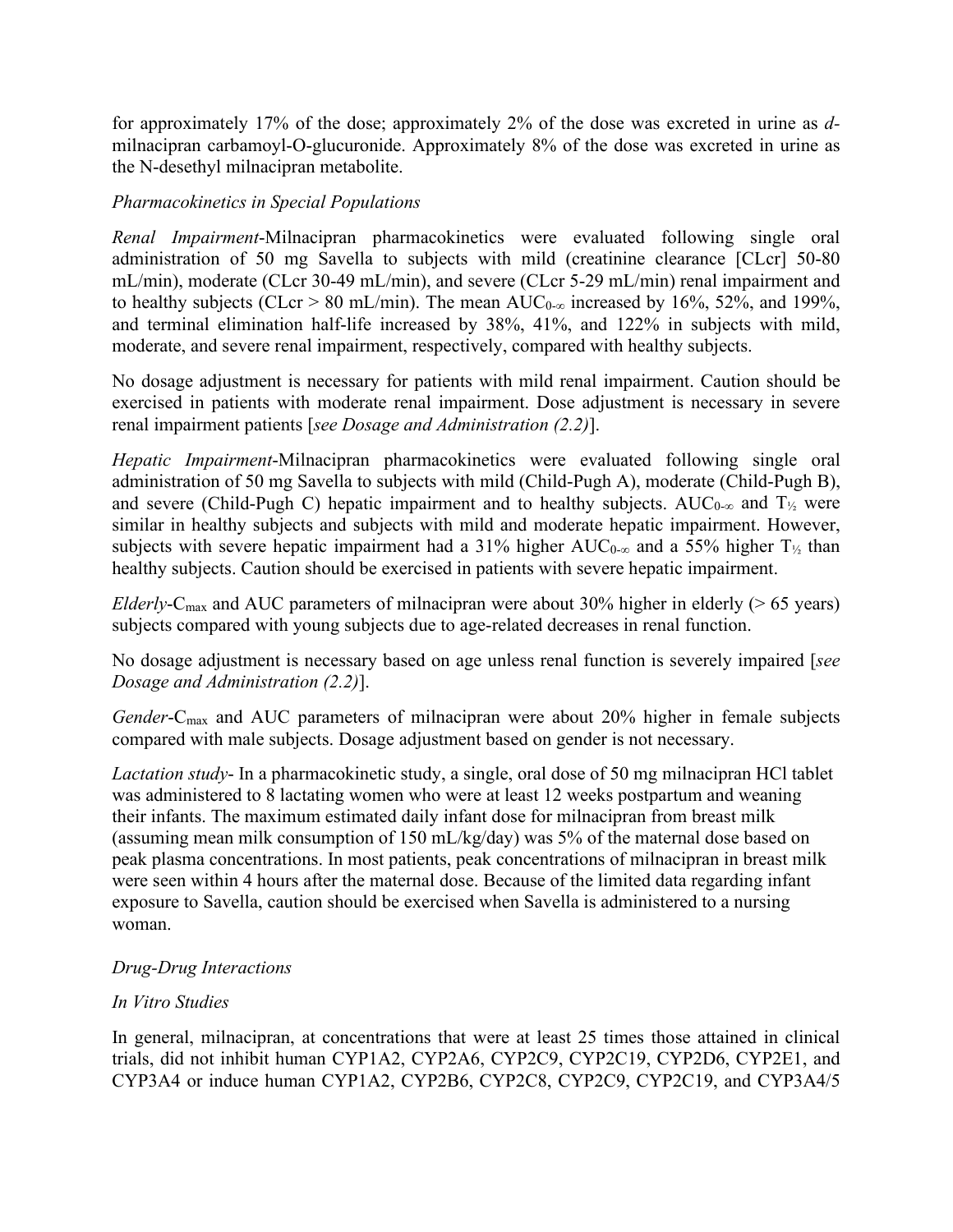enzyme systems, indicating a low potential of interactions with drugs metabolized by these enzymes.

*In vitro* studies have shown that the biotransformation rate of milnacipran by human hepatic microsomes and hepatocytes was low. A low biotransformation was also observed following incubation of milnacipran with cDNA-expressed human CYP1A2, CYP2A6, CYP2B6, CYP2C9, CYP2C19, CYP2D6, CYP2E1, and CYP3A4 isozymes.

### *In Vivo Studies*

The drug interaction studies described in this section were conducted in healthy adult subjects.

Carbamazepine-There were no clinically significant changes in the pharmacokinetics of milnacipran following co-administration of Savella (100 mg/day) and carbamazepine (200 mg twice a day). No changes were observed in the pharmacokinetics of carbamazepine or its epoxide metabolite due to co-administration with Savella.

Clomipramine-Switching from clomipramine (75 mg once a day) to milnacipran (100 mg/day) without a washout period did not lead to clinically significant changes in the pharmacokinetics of milnacipran. Because an increase in adverse events (eg, euphoria and postural hypotension) was observed after switching from clomipramine to milnacipran, monitoring of patients during treatment switch is recommended.

Digoxin-There was no pharmacokinetic interaction between Savella (200 mg/day) and digoxin

(0.2 mg/day Lanoxicaps) following multiple-dose administration to healthy subjects.

Fluoxetine-Switching from fluoxetine (20 mg once a day), a strong inhibitor of CYP2D6 and a moderate inhibitor of CYP2C19, to milnacipran (100 mg/day) without a washout period did not affect the pharmacokinetics of milnacipran.

Lithium-Multiple doses of Savella (100 mg/day) did not affect the pharmacokinetics of lithium.

Lorazepam-There was no pharmacokinetic interaction between a single dose of Savella (50 mg) and lorazepam (1.5 mg).

Pregabalin-There were no clinically significant changes in the steady-state pharmacokinetics of milnacipran or pregabalin following twice a day co-administration of 50 mg milnacipran and 150 mg pregabalin.

Warfarin-Steady-state milnacipran (200 mg/day) did not affect the pharmacokinetics of Rwarfarin and S-warfarin or the pharmacodynamics (as assessed by measurement of prothrombin INR) of a single dose of 25 mg warfarin. The pharmacokinetics of Savella were not altered by warfarin.

## <span id="page-22-0"></span>**13 NONCLINICAL TOXICOLOGY**

## <span id="page-22-1"></span>**13.1 Carcinogenesis, Mutagenesis, Impairment of Fertility**

## Carcinogenesis

Dietary administration of milnacipran to rats at doses of 50 mg/kg/day (2 times the MRHD on a  $mg/m<sup>2</sup>$  basis) for 2 years caused a statistically significant increase in the incidence of thyroid C-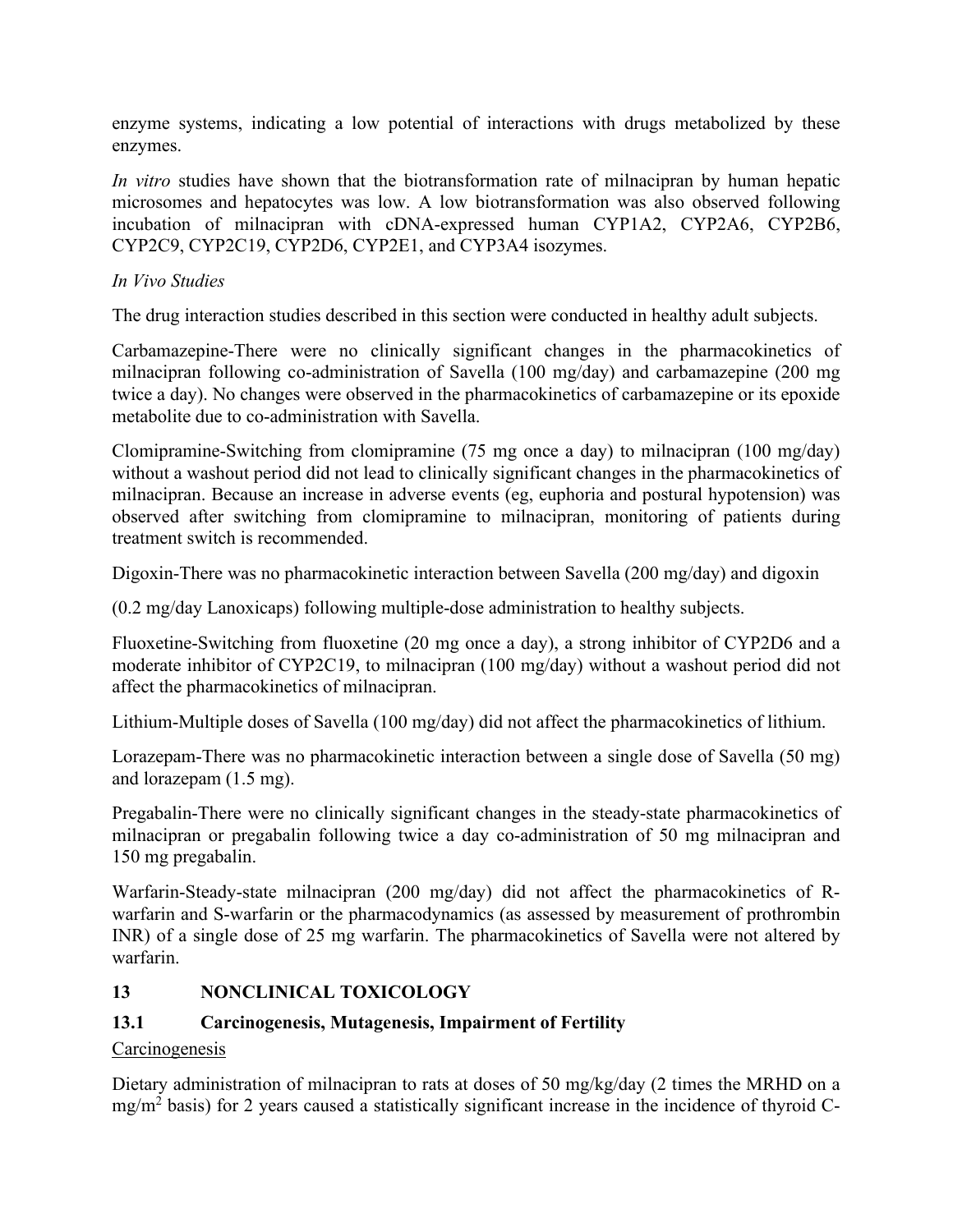cell adenomas and combined adenomas and carcinomas in males. A carcinogenicity study was conducted in Tg.rasH2 mice for 6 months at oral gavage doses of up to 125 mg/kg/day.

Milnacipran did not induce tumors in Tg.rasH2 mice at any dose tested.

### Mutagenesis

Milnacipran was not mutagenic in the *in vitro* bacterial reverse mutation assay (Ames test) or in the L5178Y TK +/- mouse lymphoma forward mutation assay. Milnacipran was also not clastogenic in an *in vitro* chromosomal aberration test in human lymphocytes or in the *in vivo* mouse micronucleus assay.

## Impairment of Fertility

Although administration of milnacipran to male and female rats had no statistically significant effect on mating or fertility at doses up to 80 mg/kg/day (4 times the MRHD on an mg/m<sup>2</sup> basis), there was an apparent dose-related decrease in the fertility index at clinically relevant doses based on body surface area.

## <span id="page-23-0"></span>**13.2 Animal Toxicology and/or Pharmacology**

## **Hepatic Effects**

Chronic administration (2 years) of milnacipran to rats at  $15 \text{ mg/kg}$  (0.6 times the MRHD on an  $mg/m<sup>2</sup>$  basis) and higher doses showed increased incidences of centrilobular vacuolation of the liver in male rats and eosinophilic foci in male and female rats in the absence of any change in hepatic enzymes. The clinical significance of the finding is not known. Chronic (1 year) administration in the primate at doses up to 25 mg/kg (2 times the MRHD on a mg/m<sup>2</sup> basis) did not demonstrate similar evidence of hepatic changes.

## **Ocular Effects**

Chronic (2 years) administration of milnacipran to rats at 15 mg/kg (0.6 times the MRHD on a mg/m<sup>2</sup> basis) and higher doses showed increased incidence of keratitis of the eye. One-year studies in the rat and primate did not show this response.

## <span id="page-23-1"></span>**14 CLINICAL STUDIES**

## **Management of Fibromyalgia**

The efficacy of Savella for the management of fibromyalgia was established in two double-blind, placebo-controlled, multicenter studies in adult patients (18-74 years of age). Enrolled patients met the American College of Rheumatology (ACR) criteria for fibromyalgia (a history of widespread pain for 3 months and pain present at 11 or more of the 18 specific tender point sites). Approximately 35% of patients had a history of depression. Study 1 was six months in duration and Study 2 was three months in duration.

A larger proportion of patients treated with Savella than with placebo experienced a simultaneous reduction in pain from baseline of at least 30% (VAS) and also rated themselves as much improved or very much improved based on the patient global assessment (PGIC). In addition, a larger proportion of patients treated with Savella met the criteria for treatment response, as measured by the composite endpoint that concurrently evaluated improvement in pain (VAS), physical function (SF-36 PCS), and patient global assessment (PGIC), in fibromyalgia as compared to placebo.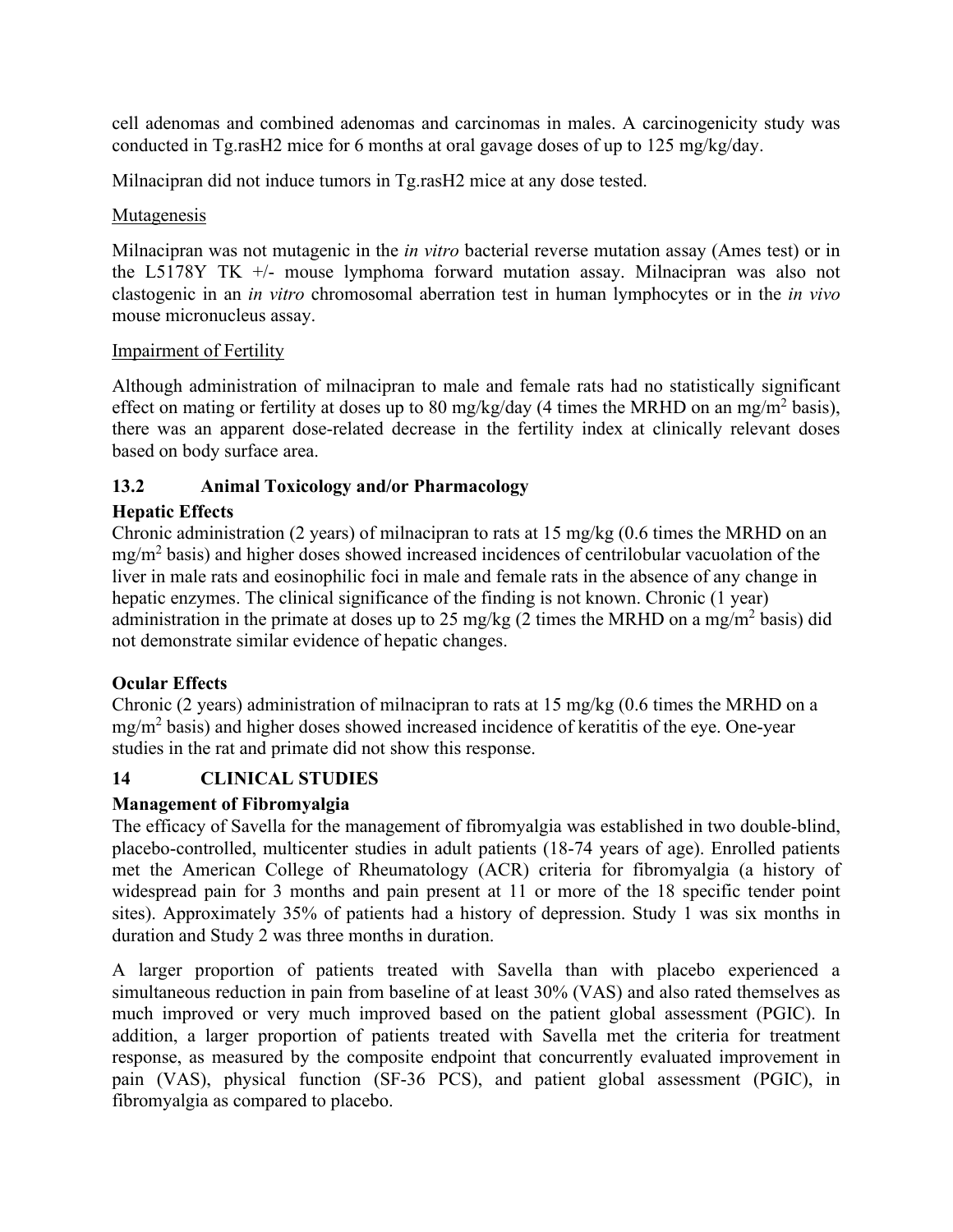Study 1: This 6-month study compared total daily doses of Savella 100 mg and 200 mg to placebo. Patients were enrolled with a minimum mean baseline pain score of  $\geq 50$  mm on a 100 mm visual analog scale (VAS) ranging from 0 ("no pain") to 100 ("worst possible pain"). The mean baseline pain score in this trial was 69. The efficacy results for Study 1 are summarized in **Figure 1**.

**Figure 1** shows the proportion of patients achieving various degrees of improvement in pain from baseline to the 3-month time point and who concurrently rated themselves globally improved (PGIC score of 1 or 2). Patients who did not complete the 3-month assessment were assigned 0% improvement. More patients in the Savella treatment arms experienced at least a 30% reduction in pain from baseline (VAS) and considered themselves globally improved (PGIC) than did patients in the placebo arm. Treatment with Savella 200 mg/day did not confer greater benefit than treatment with Savella 100 mg/day.

#### **Figure 1: Patients Achieving Various Levels of Pain Relief with Concurrent Ratings of Being Much or Very Much Improved on the PGIC ― Study 1**



Study 2: This 3-month study compared total daily doses of Savella 100 mg and 200 mg to placebo. Patients were enrolled with a minimum mean baseline pain score of ≥ 40 mm on a 100 mm VAS ranging from 0 ("no pain") to 100 ("worst possible pain"). The mean baseline pain score in this trial was 65. The efficacy results for Study 2 are summarized in **Figure 2**.

**Figure 2** shows the proportion of patients achieving various degrees of improvement in pain from baseline to the 3-month time point and who concurrently rated themselves globally improved (PGIC score of 1 or 2). Patients who did not complete the 3-month assessment were assigned 0% improvement. More patients in the Savella treatment arms experienced at least a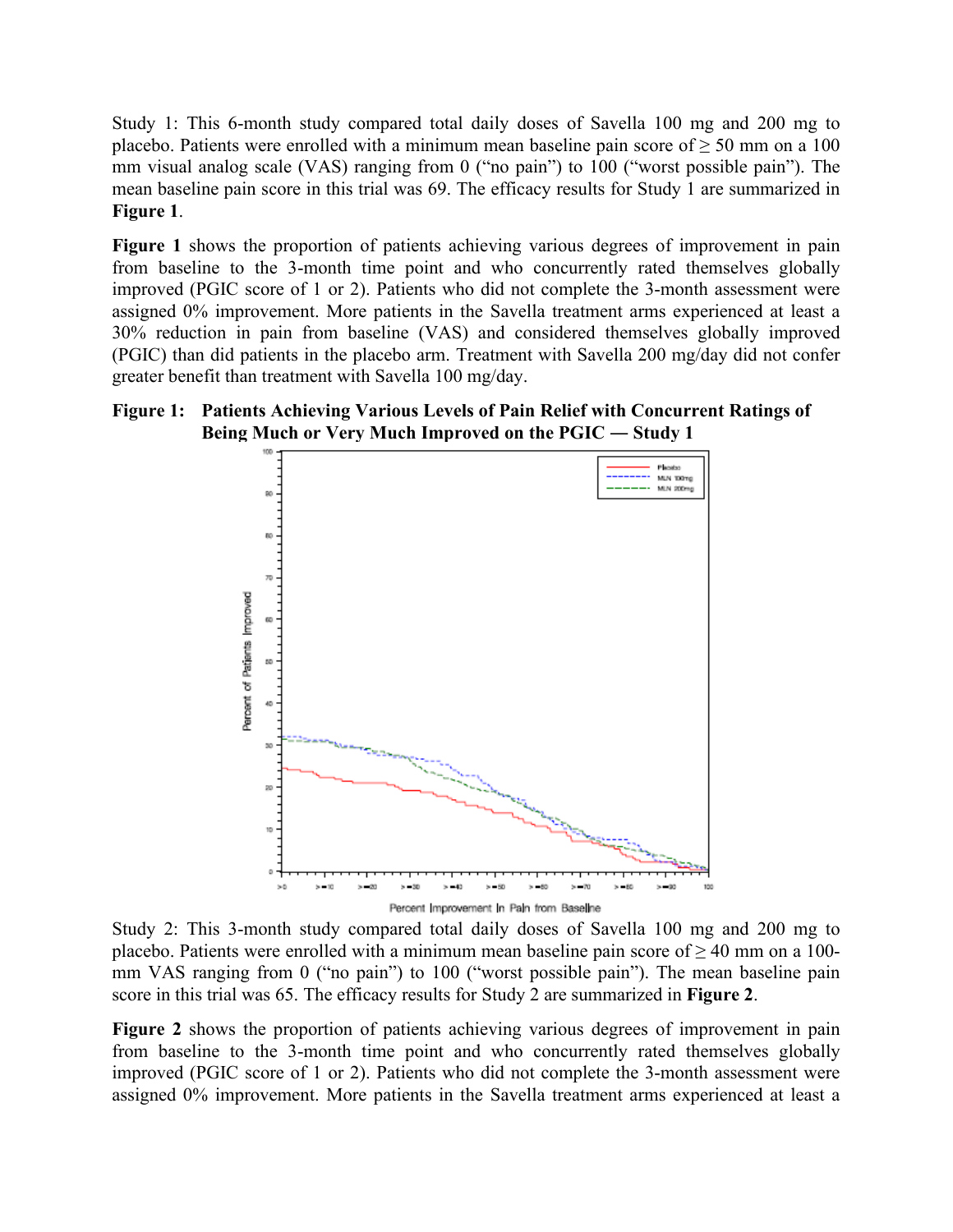30% reduction in pain from baseline (VAS) and considered themselves globally improved (PGIC) than did patients in the placebo arm. Treatment with Savella 200 mg/day did not confer greater benefit than treatment with Savella 100 mg/day.



## **Figure 2: Patients Achieving Various Levels of Pain Relief with Concurrent Ratings of Being Much or Very Much Improved on the PGIC ― Study 2**

In both studies, some patients who rated themselves as globally "much" or "very much" improved experienced a decrease in pain as early as week 1 of treatment with a stable dose of Savella that persisted throughout these studies.

#### <span id="page-25-0"></span>**16 HOW SUPPLIED/STORAGE AND HANDLING**

#### *12.5-mg tablets:*

Blue, round, film-coated tablets, debossed with "F" on one side and "L" on the reverse

| Bottles of 60:     | NDC 0456-1512-60 |
|--------------------|------------------|
| $10X10$ Unit Dose: | NDC 0456-1512-63 |

#### *25-mg tablets:*

White, round, film-coated tablets, debossed with "FL" on one side and "25" on the reverse

Bottles of 60: NDC 0456-1525-60 10X10 Unit Dose: NDC 0456-1525-63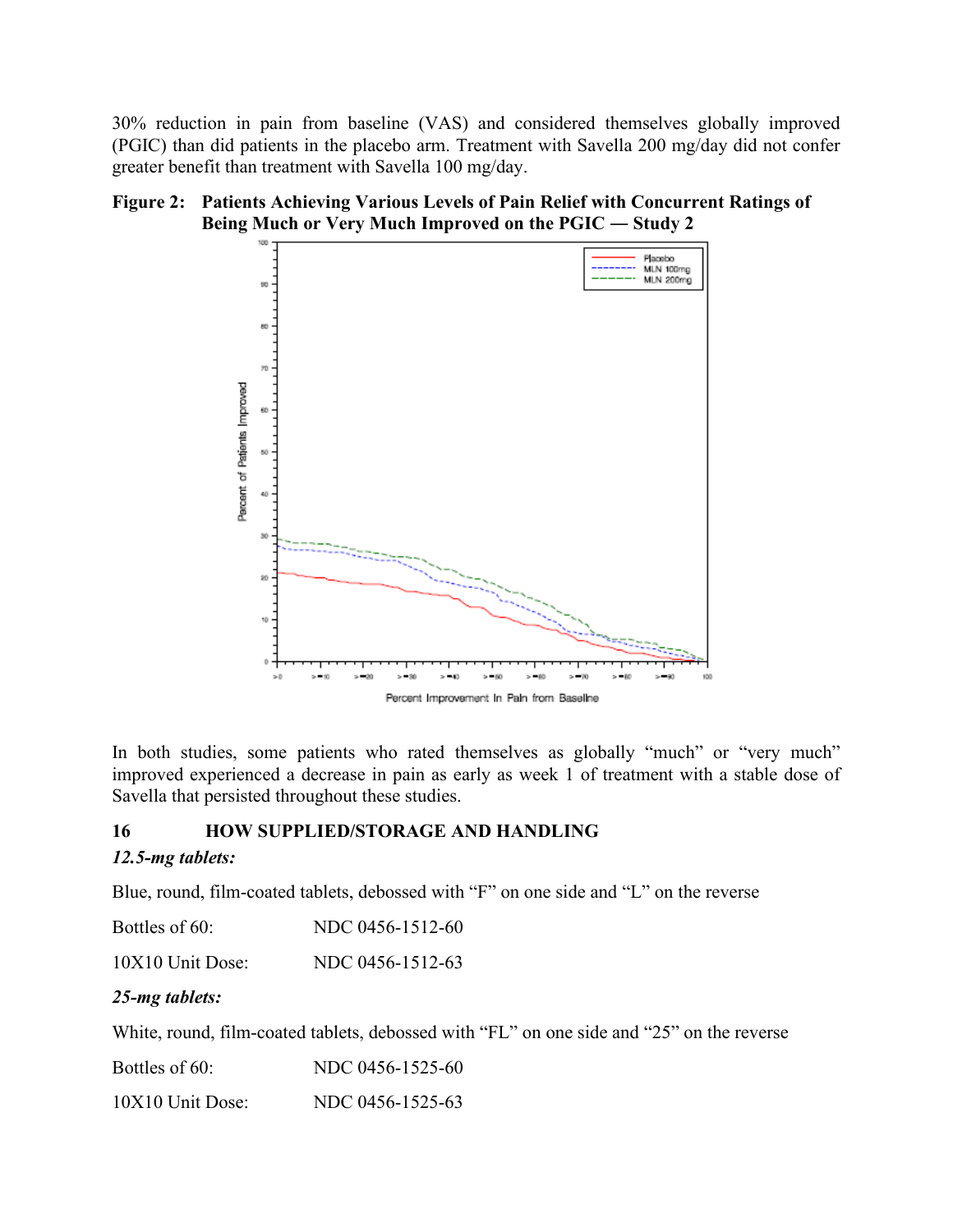### *50-mg tablets:*

White, oval-shaped, film-coated tablets, debossed with "FL" on one side and "50" on the reverse

Bottles of 60: NDC 0456-1550-60

10X10 Unit Dose: NDC 0456-1550-63

### *100-mg tablets:*

Pink, oval-shaped, film-coated tablets, debossed with "FL" on one side and "100" on the reverse

| Bottles of 60:   | NDC 0456-1510-60 |
|------------------|------------------|
| 10X10 Unit Dose: | NDC 0456-1510-63 |

#### *Titration Pack:*

4-Week Titration Pack: NDC 0456-1500-55

Blister package containing 55 tablets: 5 x 12.5-mg tablets, 8 x 25-mg tablets, and 42 x 50 mg tablets.

#### **Storage**

Store at 25<sup>o</sup>C (77<sup>o</sup>F); excursions permitted between 15<sup>o</sup>C and 30<sup>o</sup>C (between 59<sup>o</sup>F and 86<sup>o</sup>F) [See USP Controlled Room Temperature].

## <span id="page-26-0"></span>**17 PATIENT COUNSELING INFORMATION**

*See Medication Guide*

#### **Information for Patients**

Prescribers or other health professionals should inform patients, their families, and their caregivers about the benefits and risks associated with treatment with Savella and should counsel them in its appropriate use. A patient Medication Guide is available for Savella. The prescriber or health professional should instruct patients, their families, and their caregivers to read the Medication Guide and should assist them in understanding its contents. Patients should be given the opportunity to discuss the contents of the Medication Guide and to obtain answers to any questions they may have. The complete text of the Medication Guide is reprinted at the end of this document.

Patients should be advised of the following issues and asked to alert their prescriber if these occur while taking Savella:

#### **Clinical Worsening and Suicide Risk**

Patients and their families and caregivers should be advised that Savella is a selective norepinephrine and serotonin reuptake inhibitor and therefore belongs to the same class of drugs as antidepressants. Patients, their families, and their caregivers should be advised that patients with depression may be at increased risk for clinical worsening and/or suicidal ideation if they stop taking anti-depressant medication, change the dose, or start a new medication.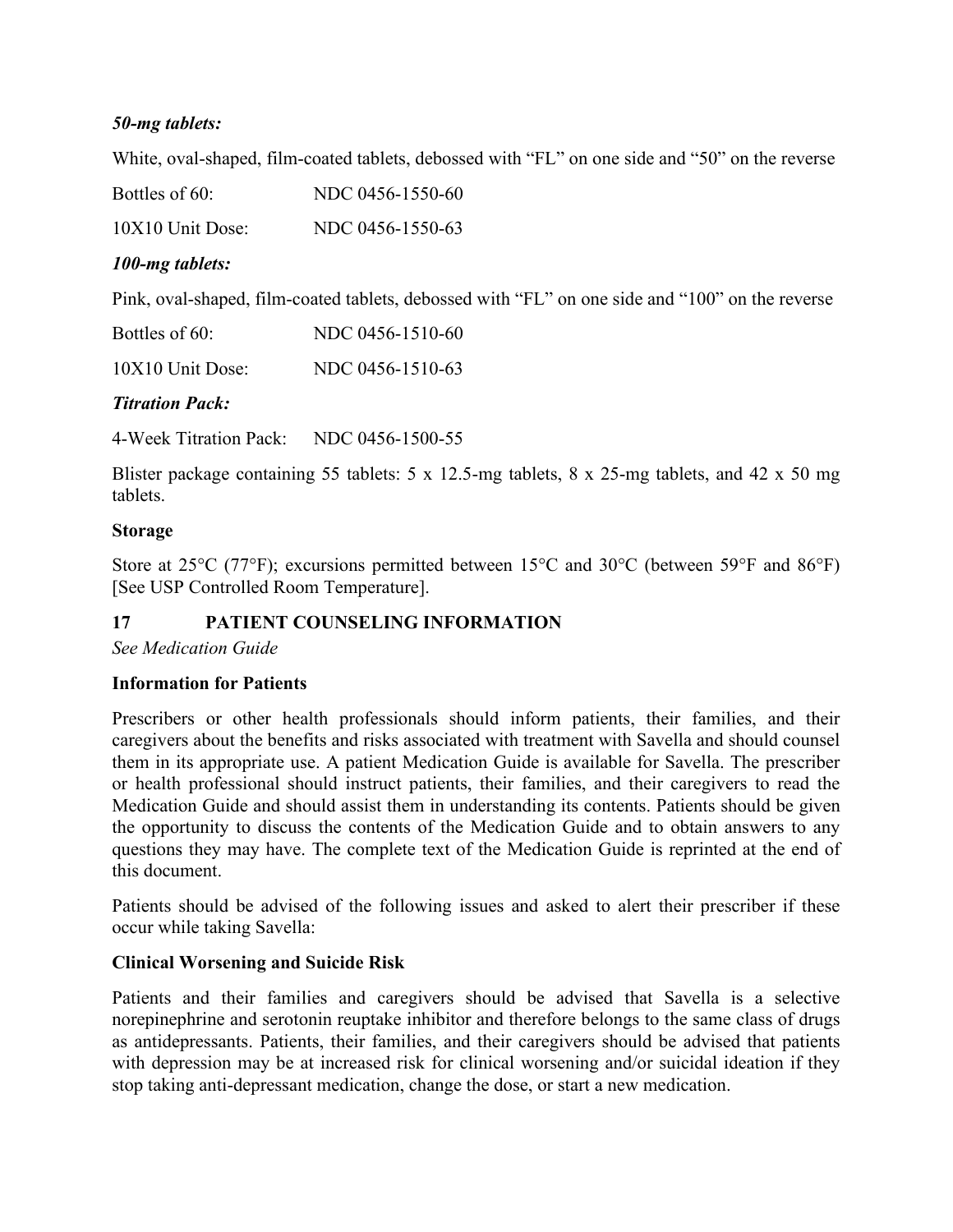Patients, their families, and their caregivers should be encouraged to be alert to the emergence of anxiety, agitation, panic attacks, insomnia, irritability, hostility, aggressiveness, impulsivity, akathisia (psychomotor restlessness), hypomania, or other unusual changes in behavior, worsening of depression, and suicidal ideation, especially early during treatment with Savella or other drugs that inhibit the reuptake of norepinephrine and/or serotonin, and when the dose is adjusted up or down. Families and caregivers of patients should be advised to observe for the emergence of such symptoms on a day-to-day basis, since changes may be abrupt. Such symptoms should be reported to the patient's prescriber or health professional, especially if they are severe, abrupt in onset, or were not part of the patient's presenting symptoms *[see Boxed Warning and Warnings and Precautions (5.1)]*.

#### **Serotonin Syndrome**

Patients should be cautioned about the risk of serotonin syndrome with concomitant use of Savella with other serotonergic drugs including triptans, tricyclic antidepressants, fentanyl, lithium, tramadol, tryptophan, buspirone, amphetamines and St. John's Wort, and with drugs that impair metabolism of serotonin (in particular MAOIs, both those intended to treat psychiatric disorders and also others, such as linezolid) *[see Warnings and Precautions (5.2)]*.

Patients should be advised of the signs and symptoms associated with serotonin syndrome that may include mental status changes (e.g., agitation, hallucinations, delirium, and coma), autonomic instability (e.g., tachycardia, labile blood pressure, dizziness, diaphoresis, flushing, hyperthermia), neuromuscular changes (e.g., tremor, rigidity, myoclonus, hyperreflexia, incoordination), seizures, and/or gastrointestinal symptoms (e.g., nausea, vomiting, diarrhea). Patients should be cautioned to seek medical care immediately if they experience these symptoms.

#### **Elevated Blood Pressure and Heart Rate**

Patients should be advised that Savella may increase their blood pressure and heart rate and that they should have their blood pressure and heart rate monitored at regular intervals when receiving treatment with Savella *[see Warnings and Precautions (5.3, 5.4)]*.

#### **Abnormal Bleeding**

Patients should be cautioned about the concomitant use of Savella and NSAIDs, aspirin, or other drugs that affect coagulation, since the combined use of agents that interfere with serotonin reuptake and these agents has been associated with an increased risk of abnormal bleeding *[see Warnings and Precautions (5.9)]*.

#### **Angle Closure Glaucoma**

Patients should be advised that taking Savella can cause mild pupillary dilation, which in susceptible individuals, can lead to an episode of angle closure glaucoma. Pre-existing glaucoma is almost always open-angle glaucoma because angle closure glaucoma, when diagnosed, can be treated definitively with iridectomy. Open-angle glaucoma is not a risk factor for angle closure glaucoma. Patients may wish to be examined to determine whether they are susceptible to angle closure, and have a prophylactic procedure (e.g., iridectomy), if they are susceptible *[see Warnings and Precautions (5.12)]*.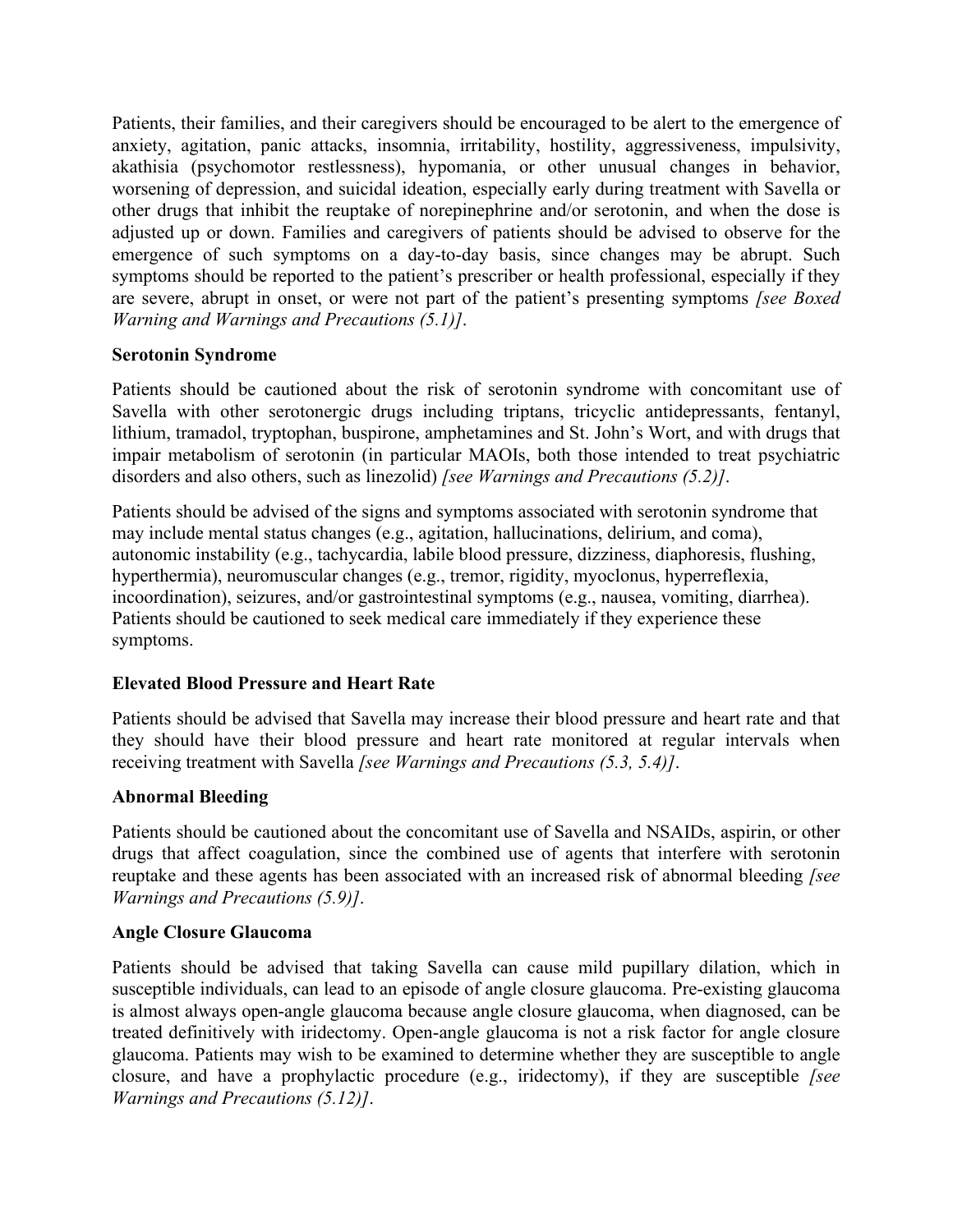#### **Ability to Drive and Use Machinery**

Savella might diminish mental and physical capacities necessary to perform certain tasks such as operating machinery, including motor vehicles. Patients should be cautioned about operating machinery or driving motor vehicles until they are reasonably certain that Savella treatment does not affect their ability to engage in such activities.

#### **Alcohol**

Patients should talk to their healthcare provider about their alcohol intake prior to initiating treatment with Savella *[see Warnings and Precautions (5.6, 5.13)]*.

#### **Sexual Dysfunction**

Advise patients that use of Savella may cause symptoms of sexual dysfunction in both male and female patients. Inform patients that they should discuss any changes in sexual function and potential management strategies with their healthcare provider *[see Warnings and Precautions (5.12)].*

#### **Discontinuation**

Patients should be advised that withdrawal symptoms can occur when discontinuing treatment with Savella, particularly when discontinuation is abrupt *[see Warnings and Precautions (5.7)]*.

#### **Missing a Dose**

Patients should be advised that if they miss a dose, they should skip the missed dose and take the next dose at their regular time.

#### **Pregnancy**

Patients should be advised to notify their physician if they become pregnant or intend to become pregnant during Savella therapy *[see Use in Specific Populations (8.1)]*.

Patients should be encouraged to enroll in the Savella Pregnancy Registry if they become pregnant, preferably before any prenatal testing is done. This registry is collecting information about the safety of milnacipran during pregnancy. To enroll, patients or their healthcare providers may call the toll-free number 1-877-643-3010 *[see Use In Specific Populations (8.1)]*, download data forms from our website, www.savellapregnancyregistry.com, or email the registry for further information at pregnancy registries  $\omega$  incresearch.com.

#### **Nursing**

Advise patients to notify their physician if they are breast feeding *[see Use in Specific Populations (8.3)]*.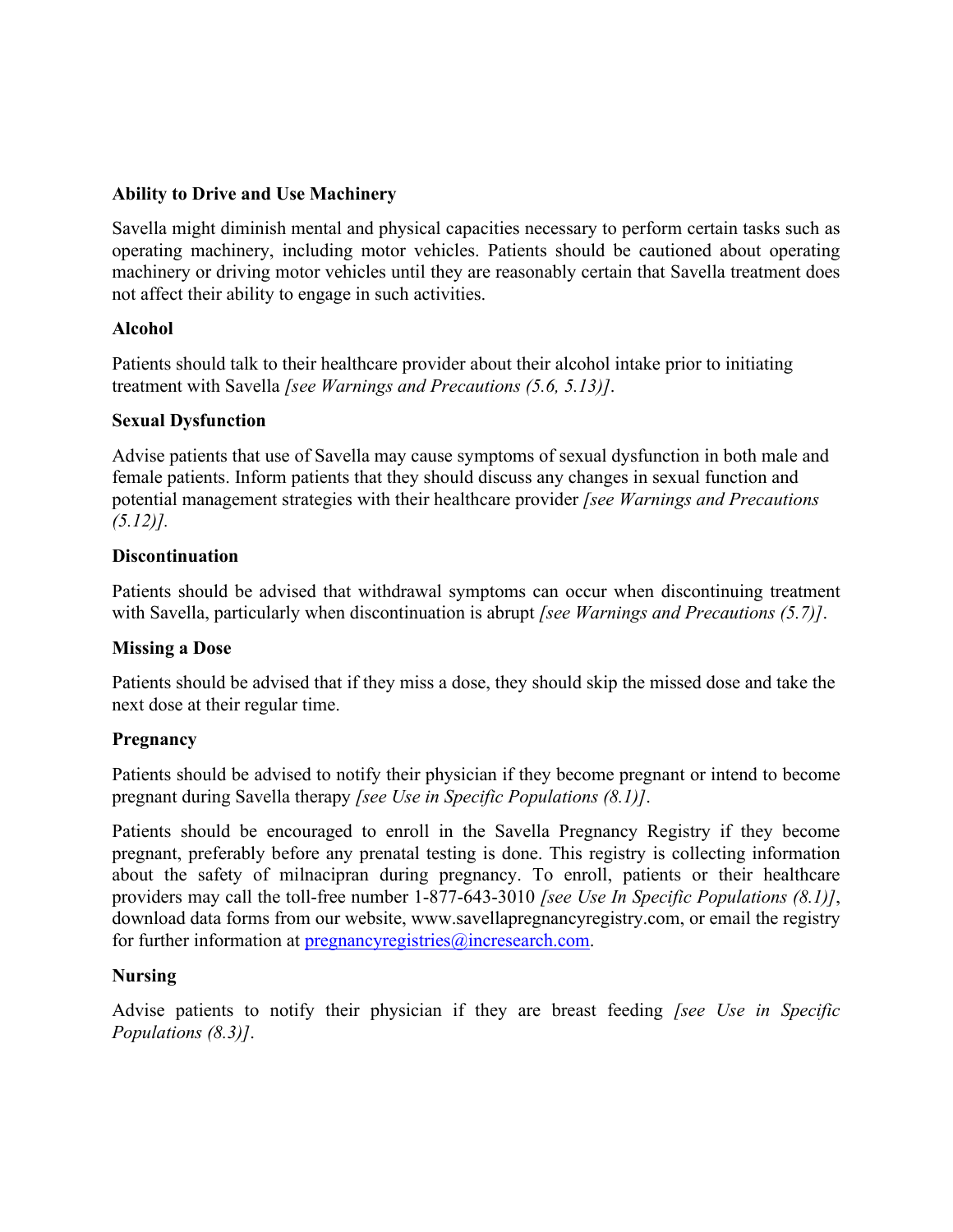Distributed by: Allergan USA, Inc. Madison, NJ 07940

Revised: 09/2021

Licensed from Pierre Fabre Medicament

SAVELLA® is a registered trademark of Allergan Pharmaceuticals International Limited

© 2021 Allergan. All rights reserved.

v1.0USPI1512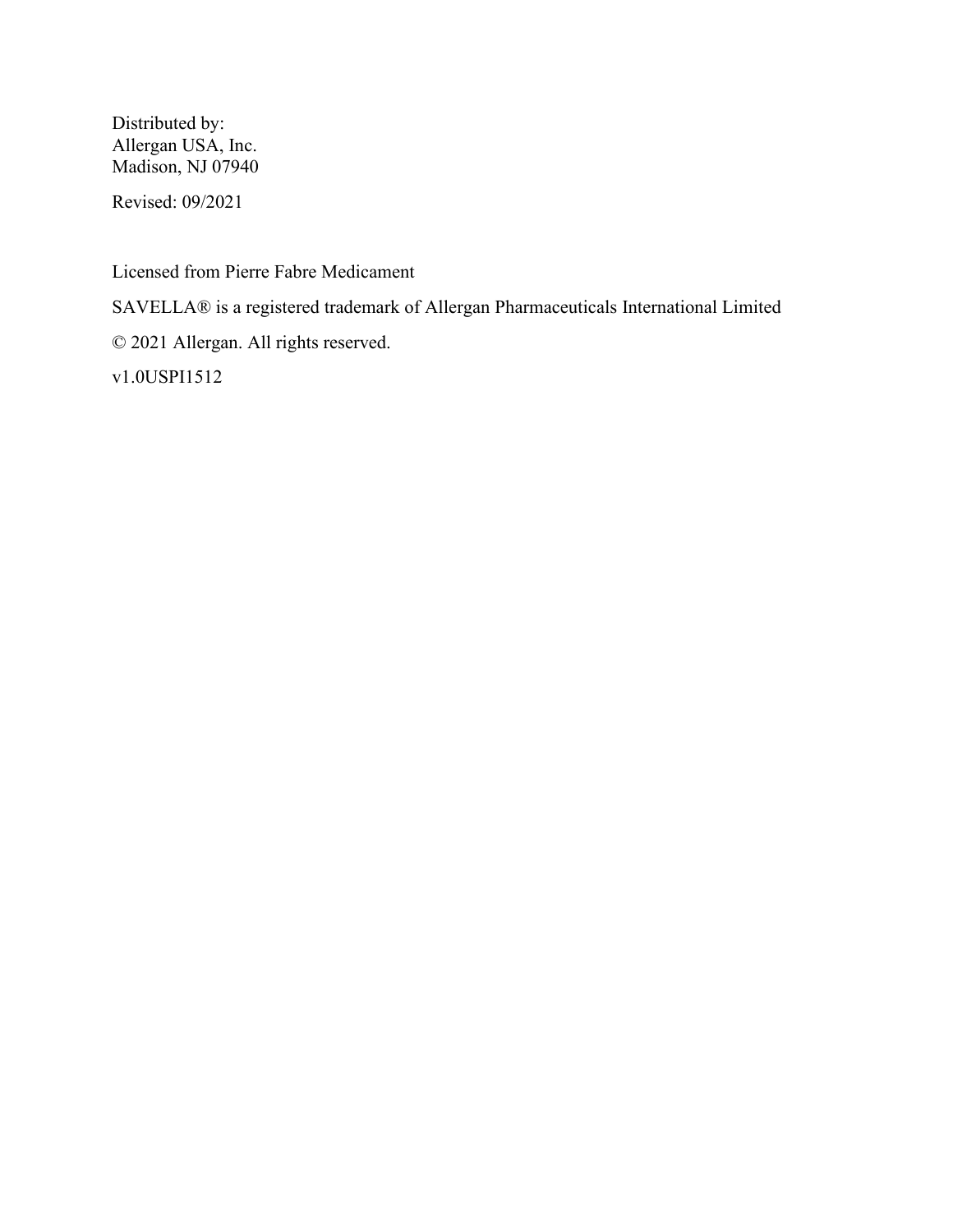## **FDA-Approved Medication Guide**

## **MEDICATION GUIDE Savella® (Sa-vel-la) (milnacipran HCl) Tablets**

## **Savella is not used to treat depression, but it acts like medicines that are used to treat depression (antidepressants) and other psychiatric disorders.**

Read the Medication Guide that comes with Savella® before you start taking it and each time you get a refill. There may be new information. This Medication Guide does not take the place of talking to your healthcare provider about your medical condition or treatment. Talk with your healthcare provider if there is something you do not understand or want to learn more about.

## **What is the most important information I should know about Savella?**

Savella and antidepressant medicines may cause serious side effects, including:

## **1. Suicidal thoughts or actions:**

- **Savella and antidepressant medicines may increase suicidal thoughts or actions in some children, teenagers, and young adults within the first few months of treatment or when the dose is changed.**
- Depression or other serious mental illnesses are the most important causes of suicidal thoughts or actions. Watch for these changes and call your healthcare provider right away if you notice:
	- New or sudden changes, in mood, behavior, thoughts, or feelings, especially if severe.
	- Pay particular attention to such changes when Savella is started or when the dose is changed.
	- Keep all follow-up visits with your healthcare provider and call between visits if you are worried about symptoms.

# **Call your healthcare provider right away or go to the nearest**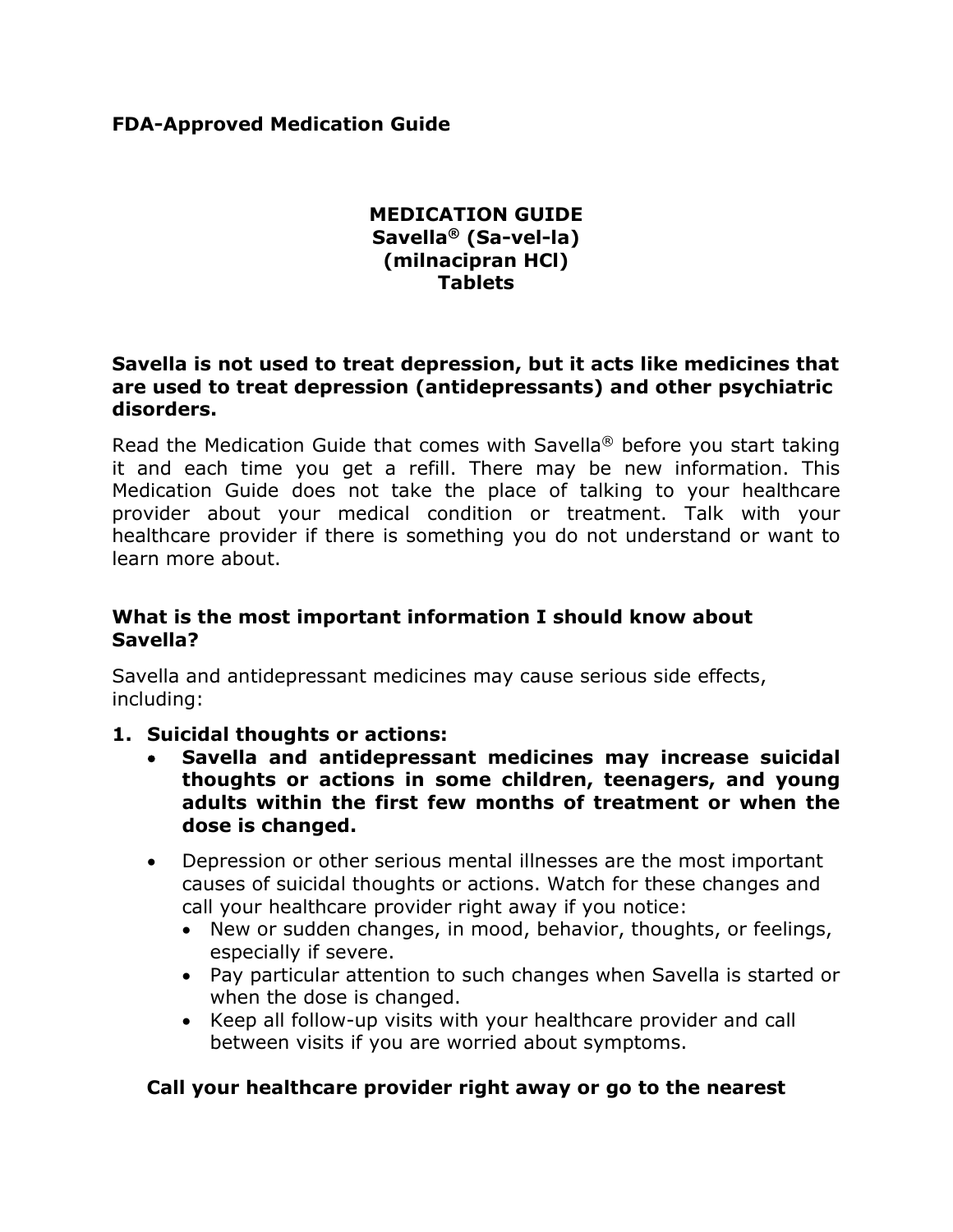# **hospital emergency room if you have any of the following symptoms, especially if they are new, worse, or worry you:**

- attempts to commit suicide
- acting on dangerous impulses
- acting aggressive, being angry, or violent
- thoughts about suicide or dying
- new or worse depression
- new or worse anxiety or panic attacks
- feeling agitated, restless, angry or irritable
- trouble sleeping (insomnia)
- an increase in activity or talking more than what is normal for you
- other unusual changes in behavior or mood

# **Call your healthcare provider right away or go to the nearest hospital emergency room if you have any symptoms of the serious side effects listed below:**

- **2. Serotonin Syndrome. This condition can be life-threatening, symptoms may include:**
	- agitation, hallucinations, coma or other changes in mental status
	- coordination problems or muscle twitching (overactive reflexes)
	- sweating or fever
	- diarrhea
	- muscle rigidity
	- dizziness
	- tremor

Symptoms such as racing heartbeat, high or low blood pressure, nausea, vomiting, and flushing are common with Savella. **Call your healthcare provider right away if you get these symptoms and they are severe or if they happen with any of the symptoms of serotonin syndrome listed above.**

**3. Increase in blood pressure or heart rate:** Savella may increase your blood pressure or heart rate. Your blood pressure and heart rate should be checked before you start and during treatment with Savella. Before taking Savella, tell your healthcare provider if you have high blood pressure or problems with your heart or blood vessels (cardiovascular disease).

# **4. Seizures or convulsions.**

- **5. Liver problems. Symptoms of liver problems may include:**
	- itching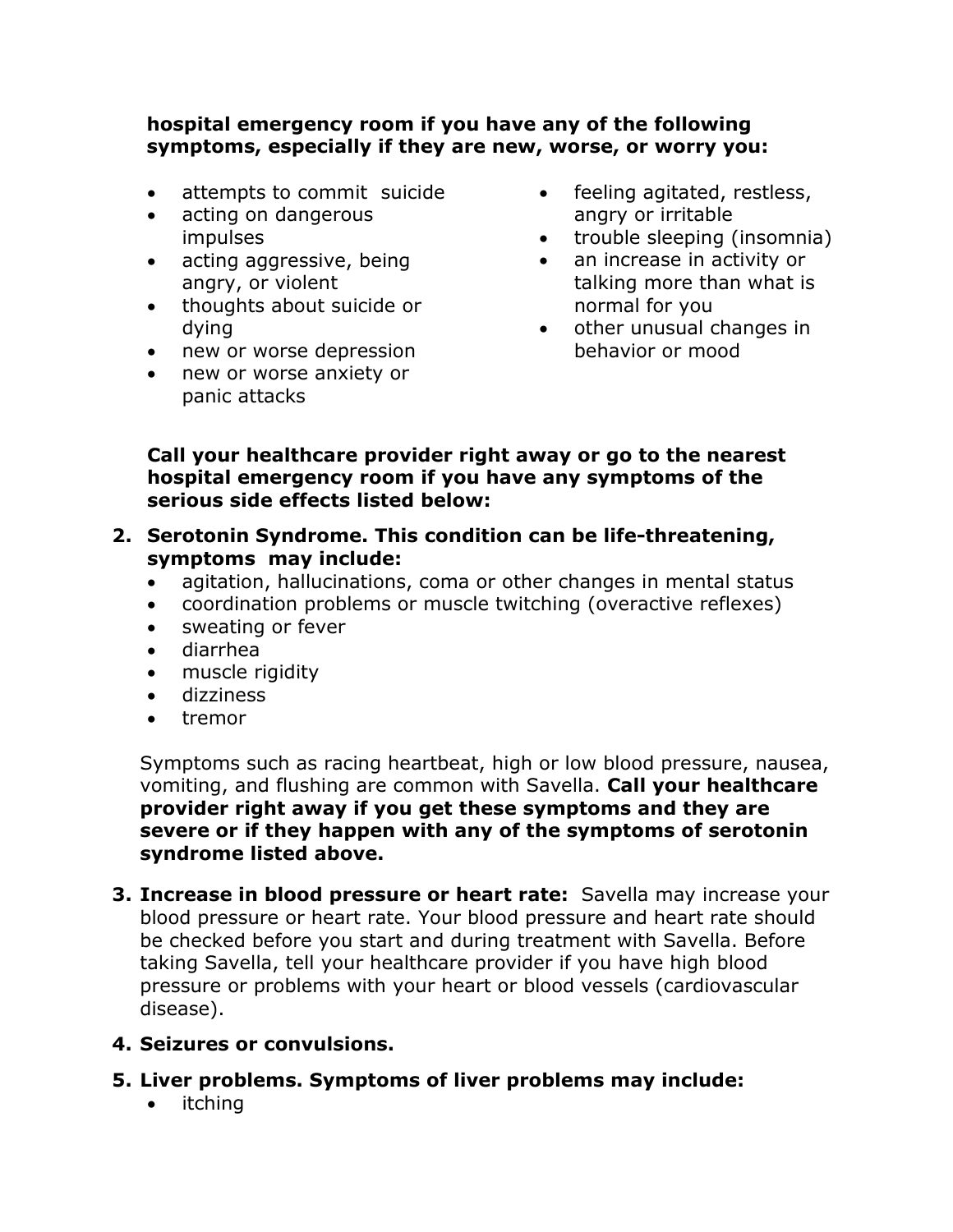- right upper abdominal pain
- dark urine
- yellowing of your skin or eyes
- enlarged liver
- increased liver enzymes
- **6. Low salt (sodium) levels in the blood.** Elderly people may be at greater risk for this. Symptoms may include:
	- headache
	- weakness or feeling unsteady
	- confusion, problems concentrating or thinking or memory problems
- **7. Abnormal bleeding:** Savella and other similar medicines

(antidepressants) may increase your risk of bleeding or bruising, especially if you take the blood thinner warfarin (Coumadin, Jantoven), a nonsteroidal anti-inflammatory drug (NSAID), or aspirin.

# **8. Manic episodes**

- greatly increased energy
- severe trouble sleeping
- racing thoughts
- reckless behavior
- unusually grand ideas
- excessive happiness or irritability
- talking more or faster than usual

# **9. Problems with urination**

- decreased urine flow
- unable to pass any urine

Men may be more likely to have these symptoms, and may develop pain in their testicles or have problems with ejaculation.

# **10. Visual problems**

- eye pain
- changes in vision
- swelling or redness in or around eye

Only some people are at risk for these problems. You may want to undergo an eye examination to see if you are at risk and receive preventative treatment if you are.

**11. Sexual problems (dysfunction).** Taking serotonin and norepinephrine reuptake inhibitors (SNRIs), including Savella, may cause sexual problems.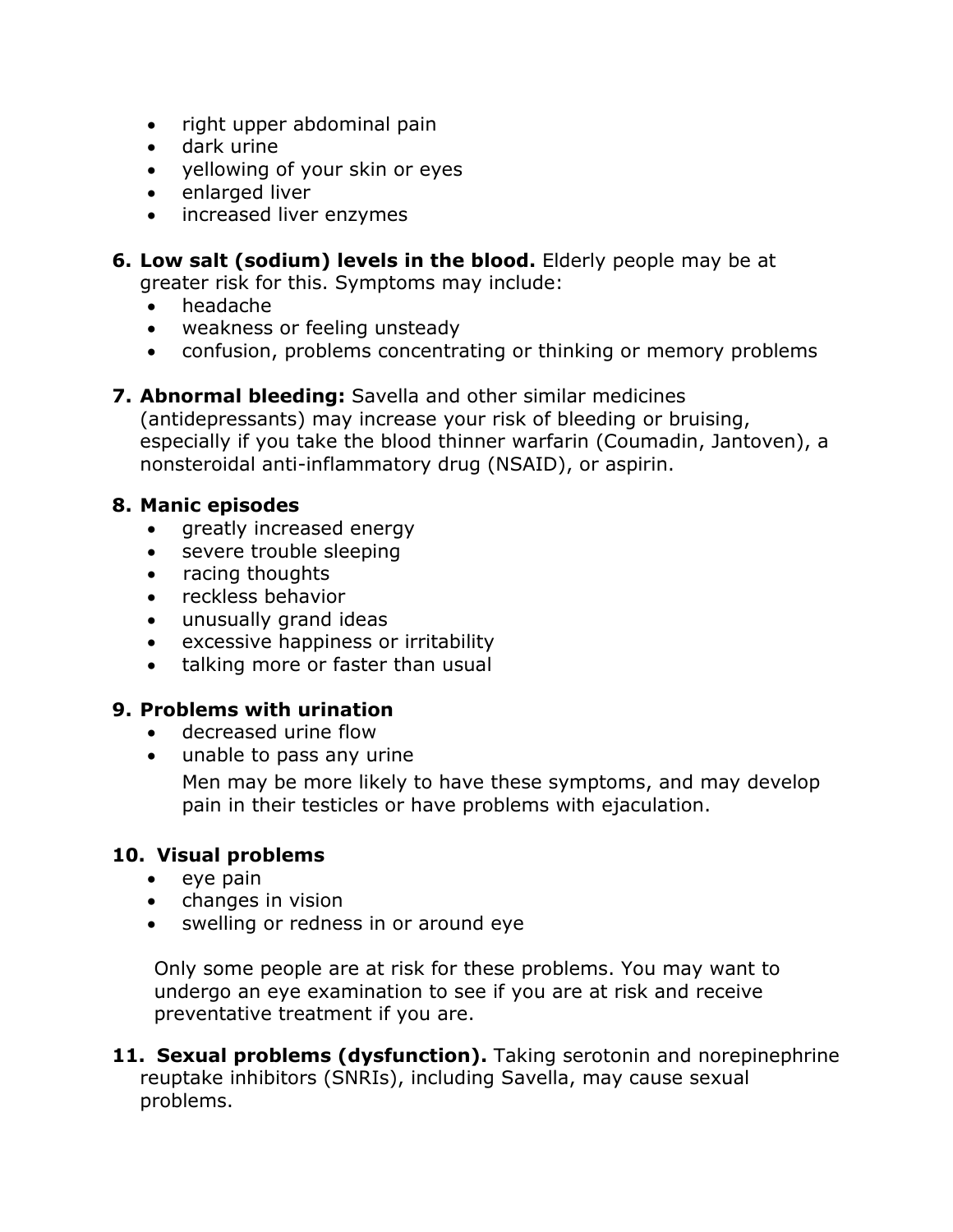Symptoms in males may include

- Delayed ejaculation or inability to have an ejaculation
- Decreased sex drive
- Problems getting or keeping an erection

Symptoms in females may include

- Decreased sex drive
- Delayed orgasm or inability to have an orgasm

Talk to your healthcare provider if you develop any changes in your sexual function or if you have any questions or concerns about sexual problems during treatment with Savella. There may be treatments your healthcare provider can suggest.

## **Do not stop Savella without first talking to your healthcare provider.**

Stopping Savella too quickly may cause symptoms, some serious, including:

- anxiety, irritability, or confusion
- feeling tired or problems sleeping
- headache, dizziness, seizures
- electric shock-like sensations, ringing in ears

## **What is Savella?**

Savella is a prescription medicine used to manage fibromyalgia. It is important to talk with your healthcare provider about the risks of treating fibromyalgia and also the risks of not treating it. You should discuss all treatment choices with your healthcare provider.

It is not known if Savella is safe and effective in children.

## **Who should not take Savella?**

## **Do not take Savella if you**:

- **take a Monoamine Oxidase Inhibitor (MAOI).** Ask your healthcare provider or pharmacist if you are not sure if you take an MAOI, including the antibiotic linezolid.
	- Do not take an MAOI within 5 days of stopping Savella unless your healthcare provider tells you to.
	- Do not start Savella if you stopped taking an MAOI in the last 14 days unless your healthcare provider tells you to.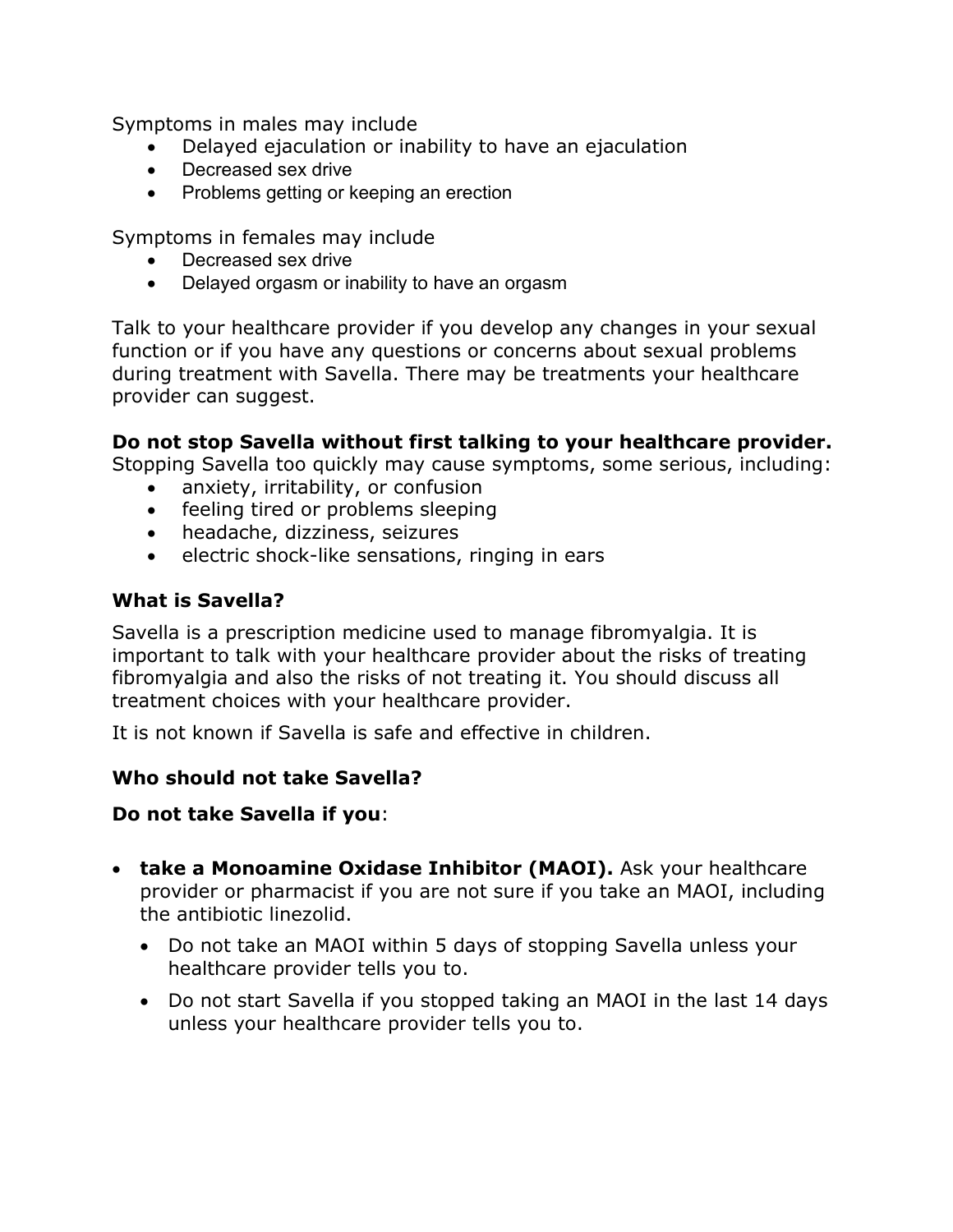- **People who take Savella close in time to an MAOI may have serious or even life-threatening side effects. Get medical help right away if you have any of these symptoms:**
	- high fever
	- uncontrolled muscle spasms
	- stiff muscles
	- rapid changes in heart rate or blood pressure
	- confusion
	- loss of consciousness (pass out)

# **What should I tell my healthcare provider before taking Savella?**

# **Before starting Savella, tell your healthcare provider if you:**

- have heart problems or high blood pressure
- have liver problems
- have kidney problems
- have or had seizures or convulsions
- have bipolar disorder or mania
- have low sodium levels in your blood
- have or had bleeding problems
- drink alcohol. Talk to your healthcare provider about how often and how much alcohol you drink.
- have any other medical conditions
- are pregnant or plan to become pregnant. It is not known if Savella will harm your unborn baby.

**Pregnancy registry:** There is a pregnancy registry for women who take Savella during pregnancy. The purpose of the registry is to collect information about the health of you and your baby. You may talk to your healthcare provider about how you can take part in this registry, or you may call the Registry directly at 1-877-643-3010 or go to www.savellapregnancyregistry.com.

• are breastfeeding or plan to breastfeed. Savella can pass into your breast milk and may harm your baby. Talk to your healthcare provider about the best way to feed your baby while taking Savella.

# **Tell your healthcare provider about all the medicines that you take,**

including prescription and over-the counter medicines, vitamins, and herbal supplements. Savella and some medicines may interact with each other, may not work as well, or may cause serious side effects when taken together.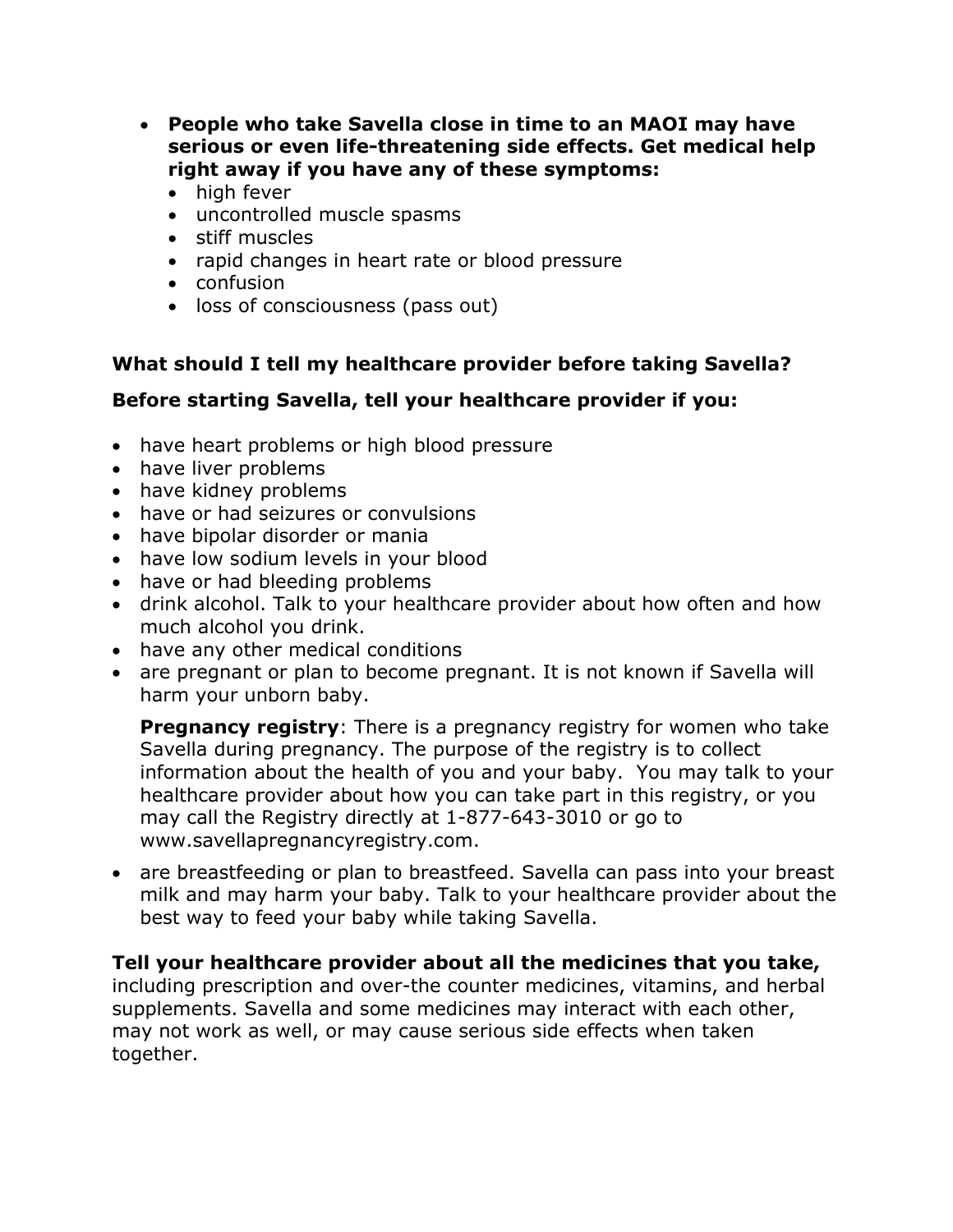Your healthcare provider or pharmacist can tell you if it is safe to take Savella with your other medicines. Do not start or stop any medicine while taking Savella without talking to your healthcare provider first.

# **How should I take Savella?**

- Take Savella exactly as your healthcare provider tells you.
- Your healthcare provider will slowly increase your dose to find the dose that is right for you.
	- On the first day of treatment, you will take 1 dose of Savella as prescribed.
	- After your first dose, your healthcare provider will tell you how much Savella to take and when to take it, usually 2 times each day.
- You may take Savella with or without food. Taking Savella with food may help you tolerate it better.
- If you miss a dose, skip the missed dose and take the next dose at your regular time.
- Tell your healthcare provider if you feel that your condition is not improving during treatment with Savella.
- If you take too much Savella, call your healthcare provider or go to the nearest hospital emergency room right away.

# **What should I avoid while taking Savella?**

• Do not drive or operate machinery until you know how Savella affects you. Savella may make you less alert and affect your reaction time.

# **What are the possible side effects of Savella?**

# **Savella may cause side effects, some serious, including:**

• See "**What is the most important information I should know about Savella?**"

The most common side effects of Savella include:

- nausea
- headache
- constipation
- dizziness
- trouble sleeping
- hot flush
- increased sweating
- vomiting
- irregular heartbeat (palpitations)
- heart rate increased
- dry mouth
- high blood pressure (hypertension)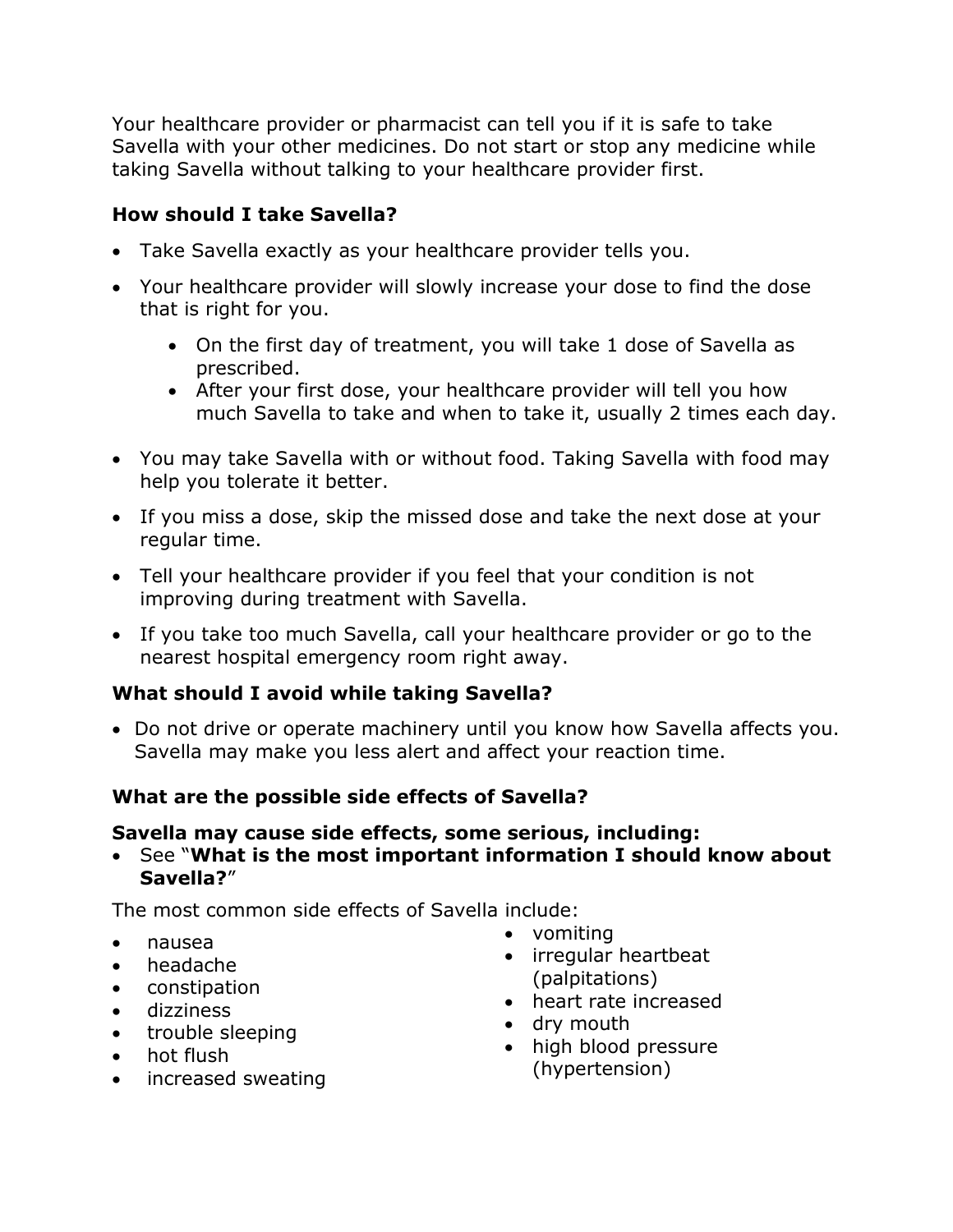Tell your healthcare provider if you have any side effect that bothers you or that does not go away.

These are not all the possible side effects of Savella. For more information, ask your healthcare provider or pharmacist.

Call your doctor for medical advice about side effects. You may report side effects to FDA at 1-800-FDA-1088.

# **How should I store Savella?**

• Store at room temperature between 68°F to 77°F (20°C to 25°C).

# **Keep Savella and all medicines out of the reach of children.**

# **General information about the safe and effective use of Savella**

Medicines are sometimes prescribed for purposes other than those listed in a Medication Guide. Do not use Savella for a condition for which it was not prescribed. Do not give Savella to other people, even if they have the same condition. It may harm them.

You may ask your healthcare provider or pharmacist for information about Savella that is written for health professionals.

For more information call 1-800-678-1605 or go to www.savella.com.

# **What are the ingredients in Savella?**

**Active ingredient**: milnacipran hydrochloride

**Inactive ingredients**: dibasic calcium phosphate, povidone, carboxymethylcellulose calcium, colloidal silicon dioxide, magnesium stearate, and talc.

The film coat contains the inactive ingredients:

**12.5 mg tablets**: FD&C Blue #2 Aluminum Lake, polyvinyl alcohol, polyethylene glycol, talc, titanium dioxide

**25 mg tablets**: Polyvinyl alcohol, polyethylene glycol, talc, titanium dioxide

**50 mg tablets**: Polyvinyl alcohol, polyethylene glycol, talc, titanium dioxide

**100 mg tablets**: FD&C Red #40 Aluminum Lake, polyvinyl alcohol, polyethylene glycol, talc, titanium dioxide

This Medication Guide has been approved by the U.S. Food and Drug Administration.